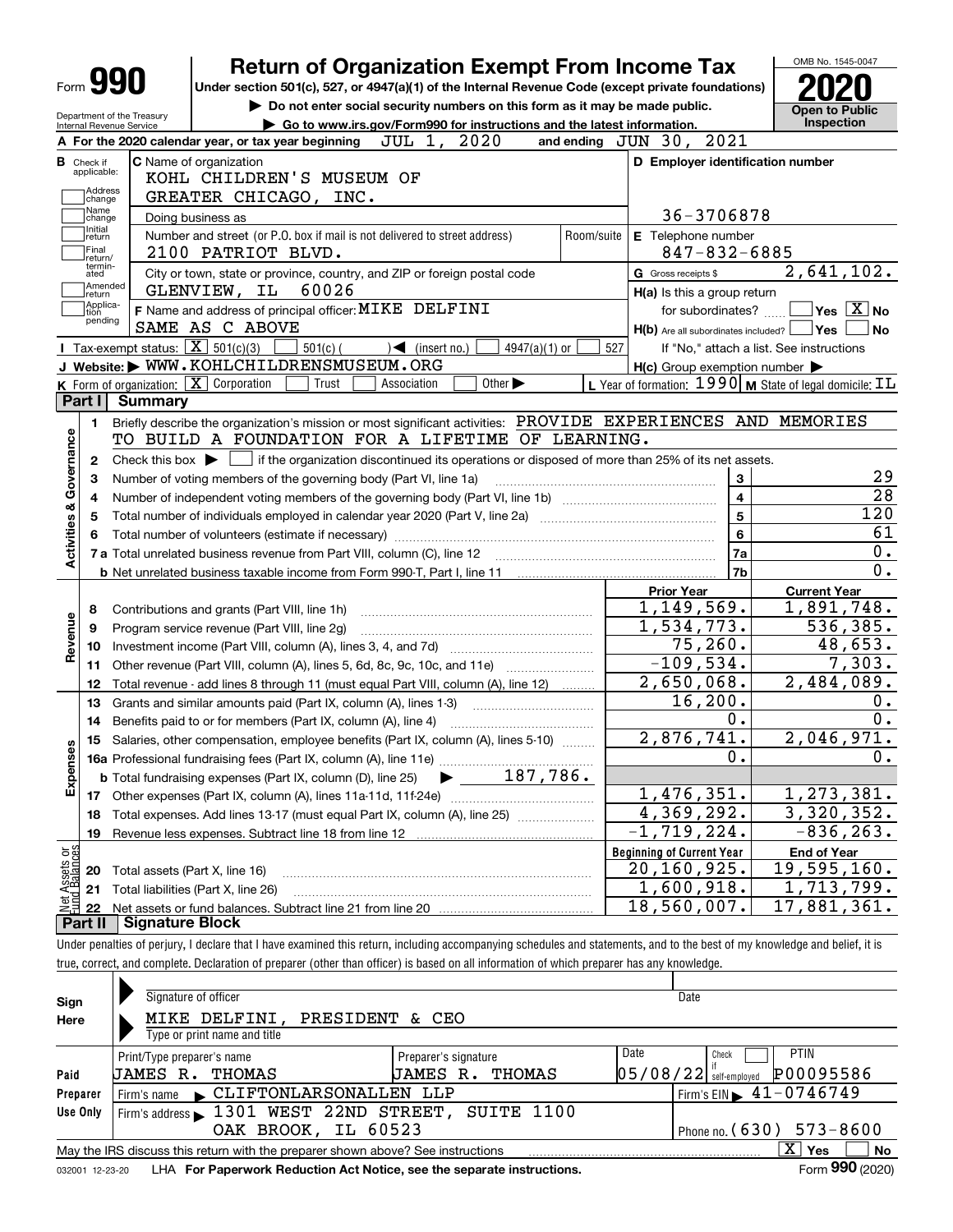| 1            | $\overline{\mathbf{x}}$                                                                                                                                                                                                                                                                                                                     |
|--------------|---------------------------------------------------------------------------------------------------------------------------------------------------------------------------------------------------------------------------------------------------------------------------------------------------------------------------------------------|
|              | Briefly describe the organization's mission:<br>WE ARE A PLACE THAT PROVIDES EXPERIENCES AND MEMORIES TO BUILD A                                                                                                                                                                                                                            |
|              | FOUNDATION FOR A LIFETIME OF LEARNING.                                                                                                                                                                                                                                                                                                      |
|              |                                                                                                                                                                                                                                                                                                                                             |
| $\mathbf{2}$ | Did the organization undertake any significant program services during the year which were not listed on the                                                                                                                                                                                                                                |
|              | $\sqrt{}$ Yes $\sqrt{X}$ No<br>If "Yes," describe these new services on Schedule O.                                                                                                                                                                                                                                                         |
| 3            | $\overline{\ }$ Yes $\overline{\phantom{X}}$ No<br>Did the organization cease conducting, or make significant changes in how it conducts, any program services?<br>If "Yes," describe these changes on Schedule O.                                                                                                                          |
| 4            | Describe the organization's program service accomplishments for each of its three largest program services, as measured by expenses.<br>Section 501(c)(3) and 501(c)(4) organizations are required to report the amount of grants and allocations to others, the total expenses, and<br>revenue, if any, for each program service reported. |
| 4a           | 2,483,945. including grants of \$<br>536, 577.<br>) (Revenue \$<br>(Expenses \$<br>(Code:                                                                                                                                                                                                                                                   |
|              | SITUATED ON NEARLY NINE ACRES OF LAND, INCLUDING TWO ACRES OF BOUNDED                                                                                                                                                                                                                                                                       |
|              | OUTDOOR SPACE, THE MUSEUM FEATURES 17 INTERACTIVE EXHIBITS DESIGNED                                                                                                                                                                                                                                                                         |
|              | WITH EXPERT KNOWLEDGE OF HOW CHILDREN LEARN THROUGH SELF-DIRECTED PLAY.                                                                                                                                                                                                                                                                     |
|              | WITHIN THIS SETTING, THE MUSEUM ORGANIZES ENRICHMENT ACTIVITIES AND                                                                                                                                                                                                                                                                         |
|              | PROGRAMS SPECIFICALLY DESIGNED TO ADDRESS THE DEVELOPMENTAL NEEDS OF<br>CHILDREN AGES BIRTH TO EIGHT.                                                                                                                                                                                                                                       |
|              | SINCE ITS INCEPTION,<br>THE MUSEUM HAS EMERGED AS A LEADER IN THE CREATION                                                                                                                                                                                                                                                                  |
|              | OF ENGAGING EXHIBITS AND INNOVATIVE PROGRAMS THAT NURTURE A LOVE OF                                                                                                                                                                                                                                                                         |
|              | LEARNING IN YOUNG CHILDREN. FOR MORE THAN A QUARTER OF A CENTURY, IT                                                                                                                                                                                                                                                                        |
|              | HAS ELEVATED THE IMPORTANCE OF PLAY AS A CRITICAL LEARNING TOOL, AIDED                                                                                                                                                                                                                                                                      |
|              | PARENTS IN THEIR IMPORTANT ROLE AS A CHILD'S FIRST - AND MOST IMPORTANT                                                                                                                                                                                                                                                                     |
| 4b           | (Code: <u>Code:</u> etc. Code: etc. Code: etc. Code: etc. Code: etc. Code: etc. Code: etc. Code: etc. Code: etc. Code: etc. Code: etc. Code: etc. Code: etc. Code: etc. Code: etc. Code: etc. Code: etc. Code: etc. Code: etc. Code                                                                                                         |
|              |                                                                                                                                                                                                                                                                                                                                             |
|              |                                                                                                                                                                                                                                                                                                                                             |
|              |                                                                                                                                                                                                                                                                                                                                             |
|              |                                                                                                                                                                                                                                                                                                                                             |
|              |                                                                                                                                                                                                                                                                                                                                             |
|              |                                                                                                                                                                                                                                                                                                                                             |
|              |                                                                                                                                                                                                                                                                                                                                             |
|              |                                                                                                                                                                                                                                                                                                                                             |
|              |                                                                                                                                                                                                                                                                                                                                             |
|              |                                                                                                                                                                                                                                                                                                                                             |
|              |                                                                                                                                                                                                                                                                                                                                             |
| 4с           | $($ Revenue \$<br>$\left(\text{Code:}\right)$ $\left(\text{Expenses $}\right)$<br>including grants of \$                                                                                                                                                                                                                                    |
|              |                                                                                                                                                                                                                                                                                                                                             |
|              |                                                                                                                                                                                                                                                                                                                                             |
|              |                                                                                                                                                                                                                                                                                                                                             |
|              |                                                                                                                                                                                                                                                                                                                                             |
|              |                                                                                                                                                                                                                                                                                                                                             |
|              |                                                                                                                                                                                                                                                                                                                                             |
| 4d           | Other program services (Describe on Schedule O.)<br>(Expenses \$<br>(Revenue \$<br>including grants of \$<br>2,483,945.<br>4e Total program service expenses                                                                                                                                                                                |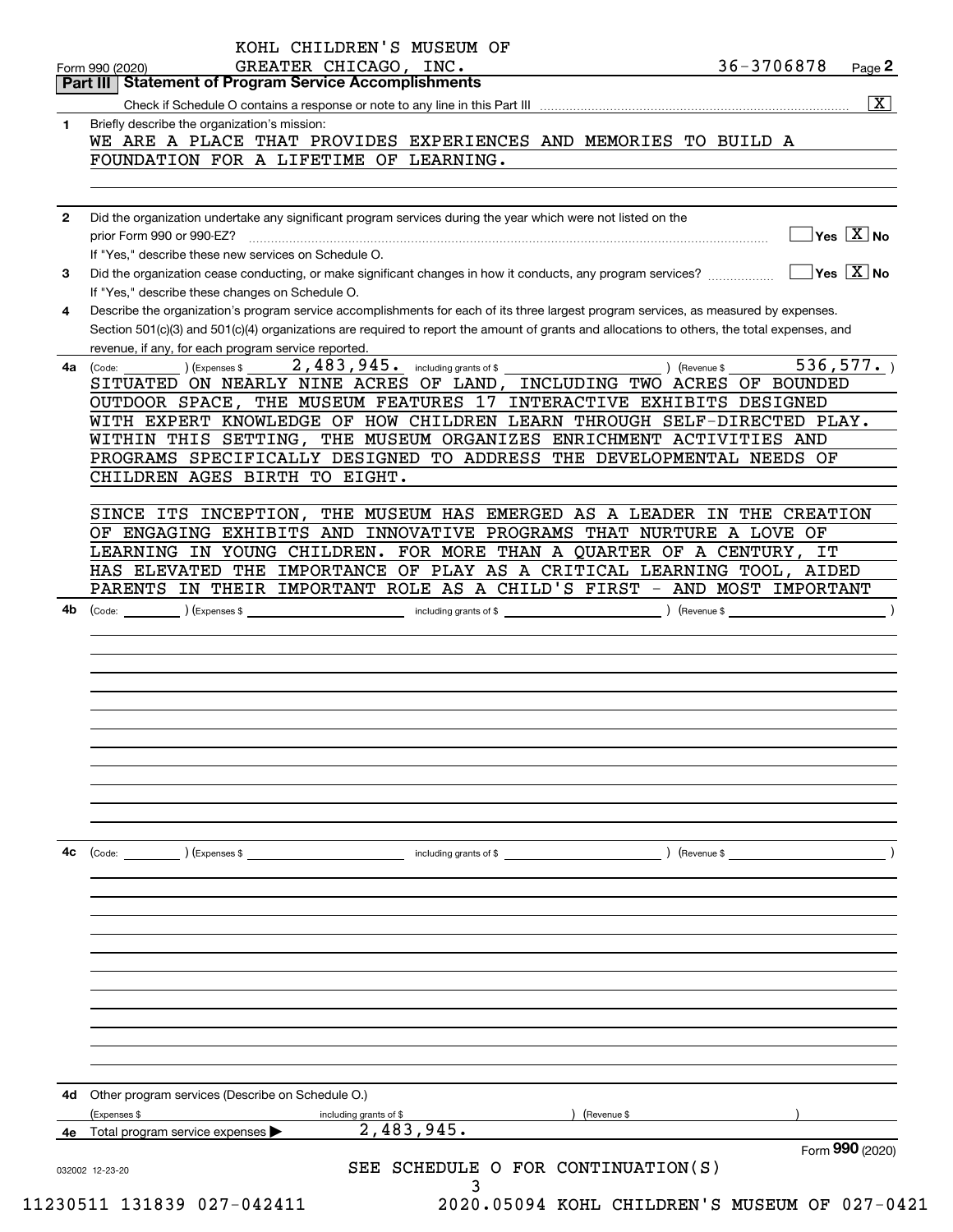**Form 990 (2020)**<br>**Part IV | Checklist of Required Schedules** KOHL CHILDREN'S MUSEUM OF

| Form 990 (2020) | <b>GREATER</b><br>CHICAGO<br>INC. | 3706878<br>$36 -$ | Page <b>J</b> |
|-----------------|-----------------------------------|-------------------|---------------|
|-----------------|-----------------------------------|-------------------|---------------|

|     |                                                                                                                                                    |                | Yes                   | No                      |
|-----|----------------------------------------------------------------------------------------------------------------------------------------------------|----------------|-----------------------|-------------------------|
| 1   | Is the organization described in section $501(c)(3)$ or $4947(a)(1)$ (other than a private foundation)?                                            |                |                       |                         |
|     |                                                                                                                                                    | 1              | х                     |                         |
| 2   |                                                                                                                                                    | $\overline{2}$ | $\overline{\text{x}}$ |                         |
| 3   | Did the organization engage in direct or indirect political campaign activities on behalf of or in opposition to candidates for                    |                |                       |                         |
|     |                                                                                                                                                    | 3              |                       | x                       |
| 4   | Section 501(c)(3) organizations. Did the organization engage in lobbying activities, or have a section 501(h) election in effect                   |                |                       |                         |
|     |                                                                                                                                                    | 4              |                       | x                       |
| 5   | Is the organization a section 501(c)(4), 501(c)(5), or 501(c)(6) organization that receives membership dues, assessments, or                       |                |                       |                         |
|     |                                                                                                                                                    | 5              |                       | x                       |
| 6   | Did the organization maintain any donor advised funds or any similar funds or accounts for which donors have the right to                          |                |                       |                         |
|     | provide advice on the distribution or investment of amounts in such funds or accounts? If "Yes," complete Schedule D, Part I                       | 6              |                       | x                       |
| 7   | Did the organization receive or hold a conservation easement, including easements to preserve open space,                                          |                |                       |                         |
|     |                                                                                                                                                    | $\overline{7}$ |                       | x                       |
| 8   | Did the organization maintain collections of works of art, historical treasures, or other similar assets? If "Yes," complete                       |                |                       |                         |
|     |                                                                                                                                                    | 8              |                       | x                       |
| 9   | Did the organization report an amount in Part X, line 21, for escrow or custodial account liability, serve as a custodian for                      |                |                       |                         |
|     | amounts not listed in Part X; or provide credit counseling, debt management, credit repair, or debt negotiation services?                          |                |                       | x                       |
|     |                                                                                                                                                    | 9              |                       |                         |
| 10  | Did the organization, directly or through a related organization, hold assets in donor-restricted endowments                                       |                | x                     |                         |
|     |                                                                                                                                                    | 10             |                       |                         |
| 11  | If the organization's answer to any of the following questions is "Yes," then complete Schedule D, Parts VI, VII, VIII, IX, or X<br>as applicable. |                |                       |                         |
|     | a Did the organization report an amount for land, buildings, and equipment in Part X, line 10? If "Yes," complete Schedule D,                      |                |                       |                         |
|     |                                                                                                                                                    | 11a            | X                     |                         |
| b   | Did the organization report an amount for investments - other securities in Part X, line 12, that is 5% or more of its total                       |                |                       |                         |
|     |                                                                                                                                                    | 11b            |                       | x                       |
| c   | Did the organization report an amount for investments - program related in Part X, line 13, that is 5% or more of its total                        |                |                       |                         |
|     |                                                                                                                                                    | 11c            |                       | x                       |
|     | d Did the organization report an amount for other assets in Part X, line 15, that is 5% or more of its total assets reported in                    |                |                       |                         |
|     |                                                                                                                                                    | 11d            | Х                     |                         |
|     | e Did the organization report an amount for other liabilities in Part X, line 25? If "Yes," complete Schedule D, Part X                            | <b>11e</b>     |                       | X                       |
| f   | Did the organization's separate or consolidated financial statements for the tax year include a footnote that addresses                            |                |                       |                         |
|     | the organization's liability for uncertain tax positions under FIN 48 (ASC 740)? If "Yes," complete Schedule D, Part X                             | 11f            | x                     |                         |
|     | 12a Did the organization obtain separate, independent audited financial statements for the tax year? If "Yes," complete                            |                |                       |                         |
|     |                                                                                                                                                    | 12a            | X                     |                         |
|     | <b>b</b> Was the organization included in consolidated, independent audited financial statements for the tax year?                                 |                |                       |                         |
|     | If "Yes," and if the organization answered "No" to line 12a, then completing Schedule D, Parts XI and XII is optional                              | 12b            |                       | Y                       |
| 13  |                                                                                                                                                    | 13             |                       | X                       |
| 14a | Did the organization maintain an office, employees, or agents outside of the United States?                                                        | 14a            |                       | $\overline{\mathbf{x}}$ |
| b   | Did the organization have aggregate revenues or expenses of more than \$10,000 from grantmaking, fundraising, business,                            |                |                       |                         |
|     | investment, and program service activities outside the United States, or aggregate foreign investments valued at \$100,000                         |                |                       |                         |
|     |                                                                                                                                                    | 14b            |                       | x                       |
| 15  | Did the organization report on Part IX, column (A), line 3, more than \$5,000 of grants or other assistance to or for any                          |                |                       |                         |
|     |                                                                                                                                                    | 15             |                       | x                       |
| 16  | Did the organization report on Part IX, column (A), line 3, more than \$5,000 of aggregate grants or other assistance to                           |                |                       |                         |
|     |                                                                                                                                                    | 16             |                       | x                       |
| 17  | Did the organization report a total of more than \$15,000 of expenses for professional fundraising services on Part IX,                            |                |                       |                         |
|     |                                                                                                                                                    | 17             |                       | x                       |
| 18  | Did the organization report more than \$15,000 total of fundraising event gross income and contributions on Part VIII, lines                       |                |                       |                         |
|     |                                                                                                                                                    | 18             | х                     |                         |
| 19  | Did the organization report more than \$15,000 of gross income from gaming activities on Part VIII, line 9a? If "Yes."                             |                |                       |                         |
|     |                                                                                                                                                    | 19             |                       | X                       |
| 20a |                                                                                                                                                    | 20a            |                       | $\mathbf X$             |
| b   | If "Yes" to line 20a, did the organization attach a copy of its audited financial statements to this return?                                       | 20b            |                       |                         |
| 21  | Did the organization report more than \$5,000 of grants or other assistance to any domestic organization or                                        |                |                       |                         |
|     |                                                                                                                                                    | 21             | Form 990 (2020)       | x                       |
|     | 032003 12-23-20                                                                                                                                    |                |                       |                         |

032003 12-23-20

11230511 131839 027-042411 2020.05094 KOHL CHILDREN'S MUSEUM OF 027-0421

4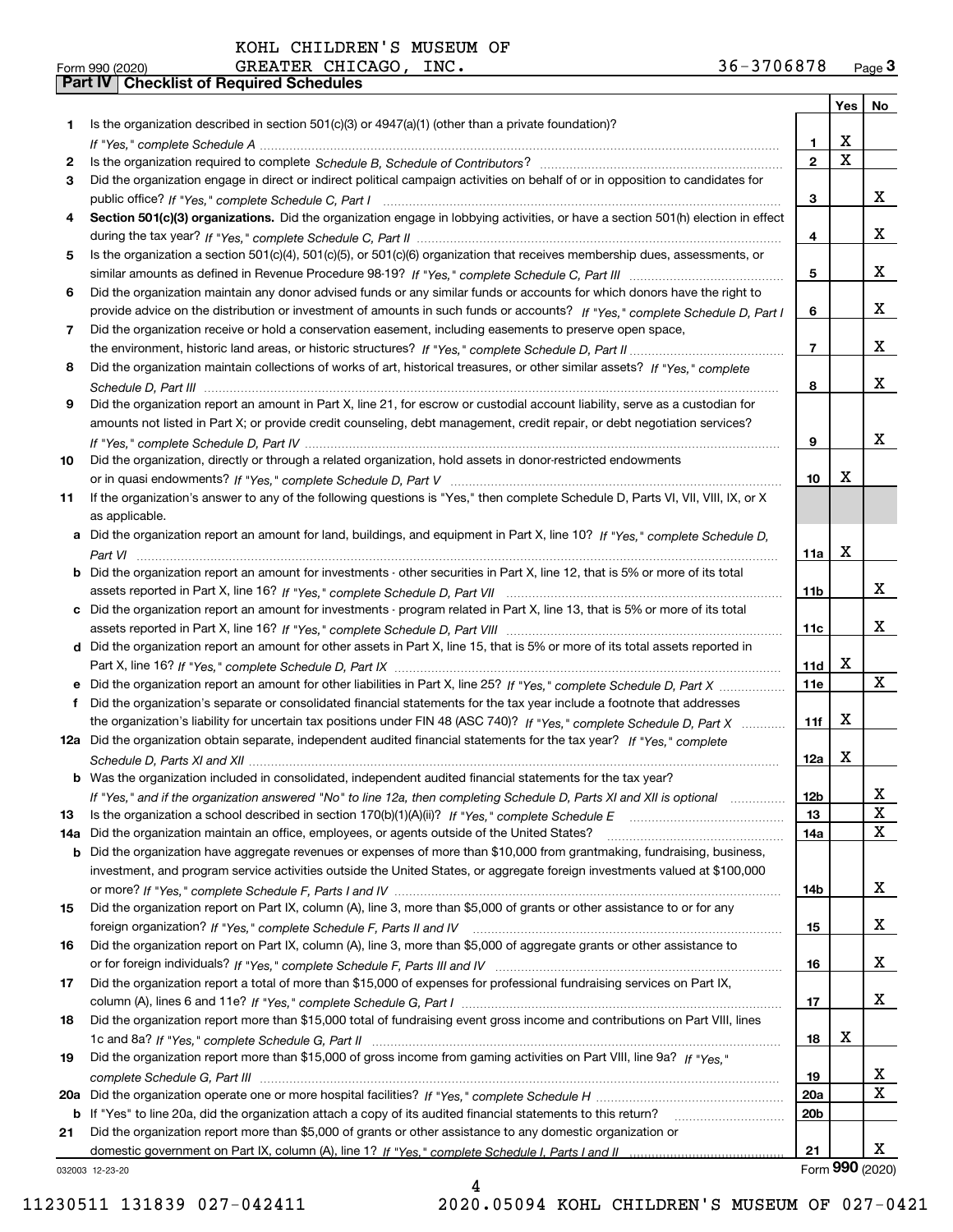|               | GREATER CHICAGO, INC.<br>36-3706878<br>Form 990 (2020)                                                                       |             |                 | Page 4 |
|---------------|------------------------------------------------------------------------------------------------------------------------------|-------------|-----------------|--------|
|               | Part IV   Checklist of Required Schedules (continued)                                                                        |             |                 |        |
|               |                                                                                                                              |             | Yes             | No     |
| 22            | Did the organization report more than \$5,000 of grants or other assistance to or for domestic individuals on                | 22          |                 | X      |
| 23            | Did the organization answer "Yes" to Part VII, Section A, line 3, 4, or 5 about compensation of the organization's current   |             |                 |        |
|               | and former officers, directors, trustees, key employees, and highest compensated employees? If "Yes," complete               |             |                 |        |
|               |                                                                                                                              | 23          | х               |        |
|               | 24a Did the organization have a tax-exempt bond issue with an outstanding principal amount of more than \$100,000 as of the  |             |                 |        |
|               | last day of the year, that was issued after December 31, 2002? If "Yes," answer lines 24b through 24d and complete           |             |                 |        |
|               |                                                                                                                              | 24a         |                 | x      |
|               |                                                                                                                              | 24b         |                 |        |
|               | c Did the organization maintain an escrow account other than a refunding escrow at any time during the year to defease       |             |                 |        |
|               |                                                                                                                              | 24с         |                 |        |
|               |                                                                                                                              | 24d         |                 |        |
|               | 25a Section 501(c)(3), 501(c)(4), and 501(c)(29) organizations. Did the organization engage in an excess benefit             |             |                 |        |
|               |                                                                                                                              | 25a         |                 | x      |
|               | b Is the organization aware that it engaged in an excess benefit transaction with a disqualified person in a prior year, and |             |                 |        |
|               | that the transaction has not been reported on any of the organization's prior Forms 990 or 990-EZ? If "Yes," complete        |             |                 |        |
|               | Schedule L. Part I                                                                                                           | 25b         |                 | x      |
| 26            | Did the organization report any amount on Part X, line 5 or 22, for receivables from or payables to any current              |             |                 |        |
|               | or former officer, director, trustee, key employee, creator or founder, substantial contributor, or 35%                      |             |                 |        |
|               |                                                                                                                              | 26          |                 | x      |
| 27            | Did the organization provide a grant or other assistance to any current or former officer, director, trustee, key employee,  |             |                 |        |
|               | creator or founder, substantial contributor or employee thereof, a grant selection committee member, or to a 35% controlled  |             |                 |        |
|               | entity (including an employee thereof) or family member of any of these persons? If "Yes," complete Schedule L, Part III     | 27          |                 | x      |
| 28            | Was the organization a party to a business transaction with one of the following parties (see Schedule L, Part IV            |             |                 |        |
|               | instructions, for applicable filing thresholds, conditions, and exceptions):                                                 |             |                 |        |
|               | a A current or former officer, director, trustee, key employee, creator or founder, or substantial contributor? If           |             |                 |        |
|               |                                                                                                                              | 28a         |                 | X<br>X |
|               |                                                                                                                              | 28b         |                 |        |
|               | c A 35% controlled entity of one or more individuals and/or organizations described in lines 28a or 28b? If                  | 28c         |                 | х      |
| 29            |                                                                                                                              | 29          |                 | X      |
| 30            | Did the organization receive contributions of art, historical treasures, or other similar assets, or qualified conservation  |             |                 |        |
|               |                                                                                                                              | 30          |                 | х      |
| 31            | Did the organization liquidate, terminate, or dissolve and cease operations? If "Yes," complete Schedule N, Part I           | 31          |                 | X      |
|               | Did the organization sell, exchange, dispose of, or transfer more than 25% of its net assets? If "Yes," complete             |             |                 |        |
|               |                                                                                                                              | 32          |                 | X      |
| 33            | Did the organization own 100% of an entity disregarded as separate from the organization under Regulations                   |             |                 |        |
|               |                                                                                                                              | 33          |                 | х      |
| 34            | Was the organization related to any tax-exempt or taxable entity? If "Yes," complete Schedule R, Part II, III, or IV, and    |             |                 |        |
|               | Part V. line 1                                                                                                               | 34          |                 | х      |
|               | 35a Did the organization have a controlled entity within the meaning of section 512(b)(13)?                                  | 35a         |                 | X      |
|               | b If "Yes" to line 35a, did the organization receive any payment from or engage in any transaction with a controlled entity  |             |                 |        |
|               |                                                                                                                              | 35b         |                 |        |
| 36            | Section 501(c)(3) organizations. Did the organization make any transfers to an exempt non-charitable related organization?   |             |                 |        |
|               |                                                                                                                              | 36          |                 | x      |
| 37            | Did the organization conduct more than 5% of its activities through an entity that is not a related organization             |             |                 |        |
|               |                                                                                                                              | 37          |                 | х      |
| 38            | Did the organization complete Schedule O and provide explanations in Schedule O for Part VI, lines 11b and 19?               |             |                 |        |
|               | Note: All Form 990 filers are required to complete Schedule O                                                                | 38          | х               |        |
| <b>Part V</b> | <b>Statements Regarding Other IRS Filings and Tax Compliance</b>                                                             |             |                 |        |
|               | Check if Schedule O contains a response or note to any line in this Part V                                                   |             | Yes             | No     |
|               | 21<br>1a                                                                                                                     |             |                 |        |
|               | <b>b</b> Enter the number of Forms W-2G included in line 1a. Enter -0- if not applicable <i>manumumumum</i><br>1b            | $\mathbf 0$ |                 |        |
|               | c Did the organization comply with backup withholding rules for reportable payments to vendors and reportable gaming         |             |                 |        |
|               | (gambling) winnings to prize winners?                                                                                        | 1c          | х               |        |
|               | 032004 12-23-20                                                                                                              |             | Form 990 (2020) |        |
|               | 5                                                                                                                            |             |                 |        |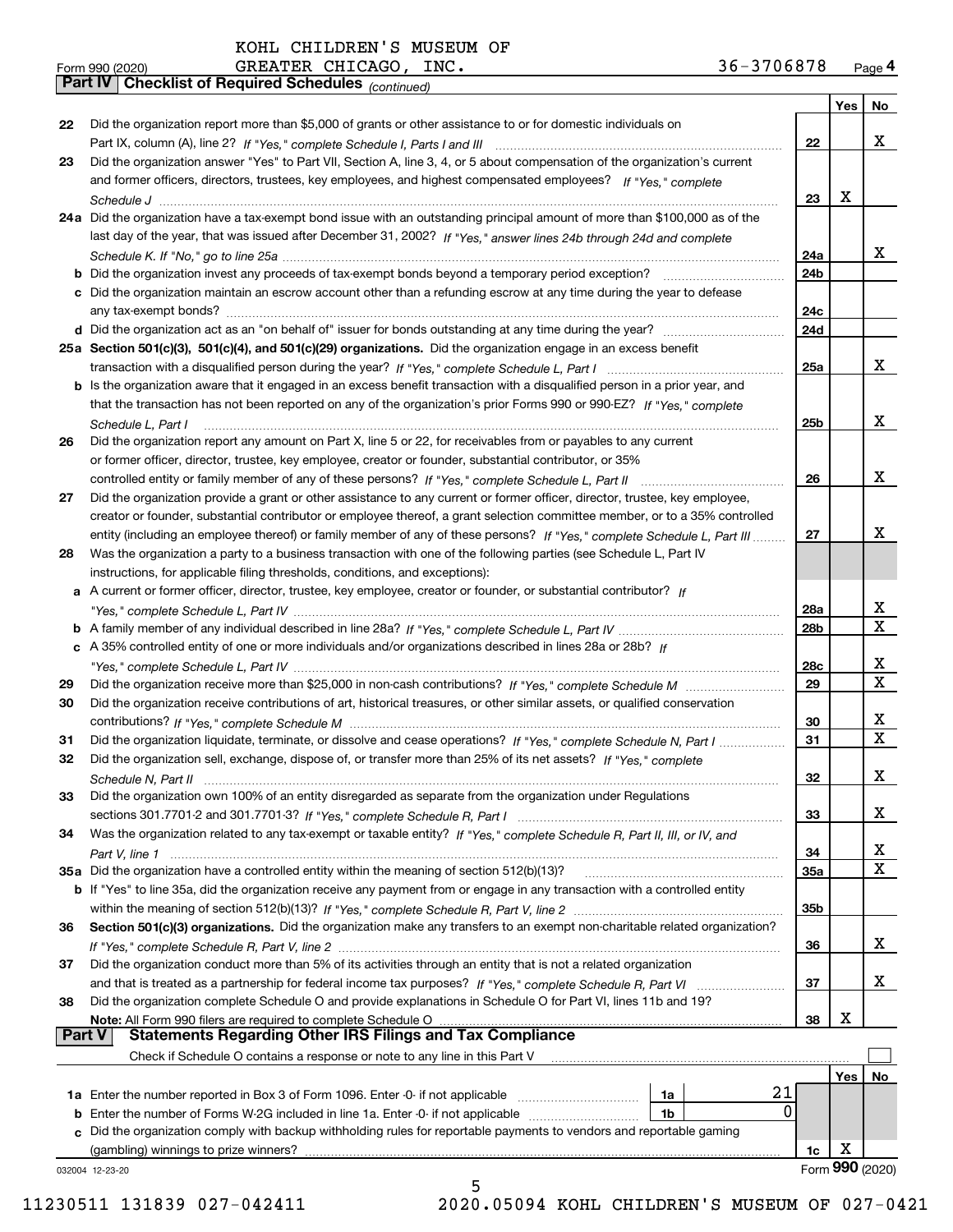|               | GREATER CHICAGO, INC.<br>36-3706878<br>Form 990 (2020)                                                                                          |     |     | Page $5$ |  |  |  |  |  |  |  |
|---------------|-------------------------------------------------------------------------------------------------------------------------------------------------|-----|-----|----------|--|--|--|--|--|--|--|
| <b>Part V</b> | Statements Regarding Other IRS Filings and Tax Compliance (continued)                                                                           |     |     |          |  |  |  |  |  |  |  |
|               |                                                                                                                                                 |     | Yes | No       |  |  |  |  |  |  |  |
|               | 2a Enter the number of employees reported on Form W-3, Transmittal of Wage and Tax Statements,                                                  |     |     |          |  |  |  |  |  |  |  |
|               | 120<br>filed for the calendar year ending with or within the year covered by this return <i>manumumumum</i><br>2a                               |     |     |          |  |  |  |  |  |  |  |
|               |                                                                                                                                                 |     |     |          |  |  |  |  |  |  |  |
|               |                                                                                                                                                 |     |     |          |  |  |  |  |  |  |  |
| За            | Did the organization have unrelated business gross income of \$1,000 or more during the year?                                                   | 3a  |     | х        |  |  |  |  |  |  |  |
|               |                                                                                                                                                 | 3b  |     |          |  |  |  |  |  |  |  |
|               | 4a At any time during the calendar year, did the organization have an interest in, or a signature or other authority over, a                    |     |     |          |  |  |  |  |  |  |  |
|               |                                                                                                                                                 |     |     | x        |  |  |  |  |  |  |  |
|               |                                                                                                                                                 | 4a  |     |          |  |  |  |  |  |  |  |
|               | <b>b</b> If "Yes," enter the name of the foreign country $\blacktriangleright$                                                                  |     |     |          |  |  |  |  |  |  |  |
|               | See instructions for filing requirements for FinCEN Form 114, Report of Foreign Bank and Financial Accounts (FBAR).                             |     |     |          |  |  |  |  |  |  |  |
|               |                                                                                                                                                 | 5a  |     | х        |  |  |  |  |  |  |  |
|               |                                                                                                                                                 | 5b  |     | х        |  |  |  |  |  |  |  |
|               |                                                                                                                                                 | 5c  |     |          |  |  |  |  |  |  |  |
|               | 6a Does the organization have annual gross receipts that are normally greater than \$100,000, and did the organization solicit                  |     |     |          |  |  |  |  |  |  |  |
|               |                                                                                                                                                 | 6a  |     | х        |  |  |  |  |  |  |  |
|               | <b>b</b> If "Yes," did the organization include with every solicitation an express statement that such contributions or gifts                   |     |     |          |  |  |  |  |  |  |  |
|               |                                                                                                                                                 | 6b  |     |          |  |  |  |  |  |  |  |
| 7             | Organizations that may receive deductible contributions under section 170(c).                                                                   |     |     |          |  |  |  |  |  |  |  |
| а             | Did the organization receive a payment in excess of \$75 made partly as a contribution and partly for goods and services provided to the payor? | 7a  |     | х        |  |  |  |  |  |  |  |
|               | <b>b</b> If "Yes," did the organization notify the donor of the value of the goods or services provided?                                        | 7b  |     |          |  |  |  |  |  |  |  |
|               | c Did the organization sell, exchange, or otherwise dispose of tangible personal property for which it was required                             |     |     |          |  |  |  |  |  |  |  |
|               |                                                                                                                                                 | 7c  |     | x        |  |  |  |  |  |  |  |
|               | 7d                                                                                                                                              |     |     |          |  |  |  |  |  |  |  |
| е             | Did the organization receive any funds, directly or indirectly, to pay premiums on a personal benefit contract?                                 | 7e  |     | X        |  |  |  |  |  |  |  |
| f             | Did the organization, during the year, pay premiums, directly or indirectly, on a personal benefit contract?                                    | 7f  |     | X        |  |  |  |  |  |  |  |
| g             | If the organization received a contribution of qualified intellectual property, did the organization file Form 8899 as required?                | 7g  |     |          |  |  |  |  |  |  |  |
| h.            | If the organization received a contribution of cars, boats, airplanes, or other vehicles, did the organization file a Form 1098-C?              | 7h  |     |          |  |  |  |  |  |  |  |
| 8             | Sponsoring organizations maintaining donor advised funds. Did a donor advised fund maintained by the                                            |     |     |          |  |  |  |  |  |  |  |
|               | sponsoring organization have excess business holdings at any time during the year?                                                              | 8   |     |          |  |  |  |  |  |  |  |
| 9             | Sponsoring organizations maintaining donor advised funds.                                                                                       |     |     |          |  |  |  |  |  |  |  |
|               | Did the sponsoring organization make any taxable distributions under section 4966?                                                              | 9а  |     |          |  |  |  |  |  |  |  |
| а             |                                                                                                                                                 | 9b  |     |          |  |  |  |  |  |  |  |
|               | <b>b</b> Did the sponsoring organization make a distribution to a donor, donor advisor, or related person?                                      |     |     |          |  |  |  |  |  |  |  |
| 10            | Section 501(c)(7) organizations. Enter:                                                                                                         |     |     |          |  |  |  |  |  |  |  |
|               | 10a                                                                                                                                             |     |     |          |  |  |  |  |  |  |  |
|               | 10 <sub>b</sub><br>Gross receipts, included on Form 990, Part VIII, line 12, for public use of club facilities                                  |     |     |          |  |  |  |  |  |  |  |
| 11            | Section 501(c)(12) organizations. Enter:                                                                                                        |     |     |          |  |  |  |  |  |  |  |
|               | 11a                                                                                                                                             |     |     |          |  |  |  |  |  |  |  |
|               | b Gross income from other sources (Do not net amounts due or paid to other sources against                                                      |     |     |          |  |  |  |  |  |  |  |
|               | 11b                                                                                                                                             |     |     |          |  |  |  |  |  |  |  |
|               | 12a Section 4947(a)(1) non-exempt charitable trusts. Is the organization filing Form 990 in lieu of Form 1041?                                  | 12a |     |          |  |  |  |  |  |  |  |
|               | 12b<br><b>b</b> If "Yes," enter the amount of tax-exempt interest received or accrued during the year <i>manument</i>                           |     |     |          |  |  |  |  |  |  |  |
| 13            | Section 501(c)(29) qualified nonprofit health insurance issuers.                                                                                |     |     |          |  |  |  |  |  |  |  |
|               | a Is the organization licensed to issue qualified health plans in more than one state?                                                          | 13а |     |          |  |  |  |  |  |  |  |
|               | Note: See the instructions for additional information the organization must report on Schedule O.                                               |     |     |          |  |  |  |  |  |  |  |
|               | <b>b</b> Enter the amount of reserves the organization is required to maintain by the states in which the                                       |     |     |          |  |  |  |  |  |  |  |
|               | 13b                                                                                                                                             |     |     |          |  |  |  |  |  |  |  |
|               | 13с                                                                                                                                             |     |     |          |  |  |  |  |  |  |  |
| 14a           | Did the organization receive any payments for indoor tanning services during the tax year?                                                      | 14a |     | х        |  |  |  |  |  |  |  |
|               | <b>b</b> If "Yes," has it filed a Form 720 to report these payments? If "No," provide an explanation on Schedule O                              |     |     |          |  |  |  |  |  |  |  |
| 15            | Is the organization subject to the section 4960 tax on payment(s) of more than \$1,000,000 in remuneration or                                   |     |     |          |  |  |  |  |  |  |  |
|               |                                                                                                                                                 | 15  |     | X        |  |  |  |  |  |  |  |
|               | If "Yes," see instructions and file Form 4720, Schedule N.                                                                                      |     |     |          |  |  |  |  |  |  |  |
| 16            | Is the organization an educational institution subject to the section 4968 excise tax on net investment income?                                 | 16  |     | X        |  |  |  |  |  |  |  |
|               | If "Yes," complete Form 4720, Schedule O.                                                                                                       |     |     |          |  |  |  |  |  |  |  |

Form (2020) **990**

032005 12-23-20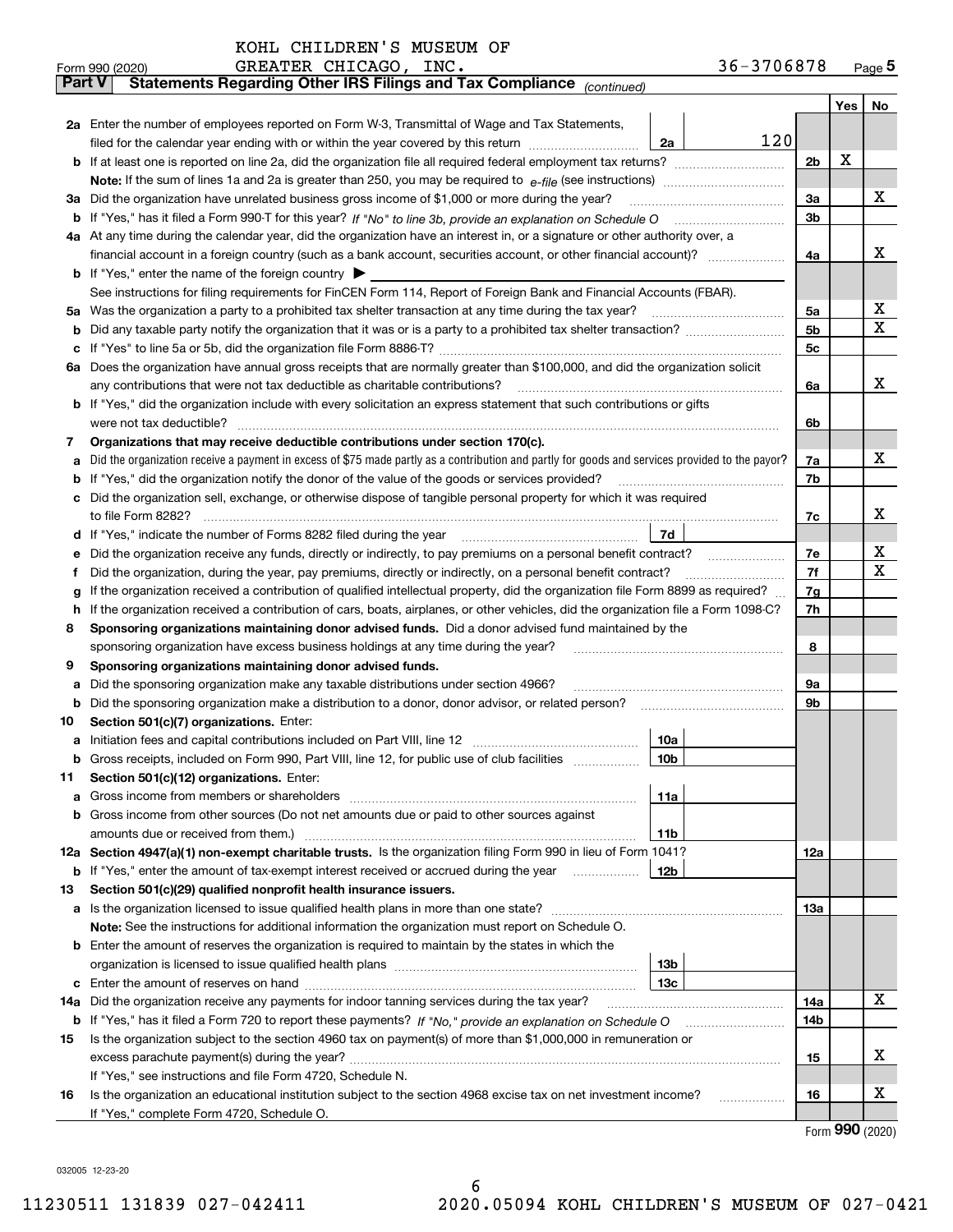| 36-3706878 |  |  |  | $_{\text{Page}}$ $\boldsymbol{\mathsf{f}}$ |  |
|------------|--|--|--|--------------------------------------------|--|
|            |  |  |  |                                            |  |

*For each "Yes" response to lines 2 through 7b below, and for a "No" response to line 8a, 8b, or 10b below, describe the circumstances, processes, or changes on Schedule O. See instructions.* Form 990 (2020) **CREATER CHICAGO, INC.** 36-3706878 Page 6<br>**Part VI Governance, Management, and Disclosure** For each "Yes" response to lines 2 through 7b below, and for a "No" response

| 2<br>3<br>4<br>5<br>6<br>7a<br>8<br>а<br>9 | <b>1a</b> Enter the number of voting members of the governing body at the end of the tax year <i>manumum</i><br>If there are material differences in voting rights among members of the governing body, or if the governing<br>body delegated broad authority to an executive committee or similar committee, explain on Schedule O.<br>Enter the number of voting members included on line 1a, above, who are independent<br>Did any officer, director, trustee, or key employee have a family relationship or a business relationship with any other<br>officer, director, trustee, or key employee?<br>Did the organization delegate control over management duties customarily performed by or under the direct supervision<br>Did the organization make any significant changes to its governing documents since the prior Form 990 was filed?<br>Did the organization have members or stockholders?<br>Did the organization have members, stockholders, or other persons who had the power to elect or appoint one or<br><b>b</b> Are any governance decisions of the organization reserved to (or subject to approval by) members, stockholders, or<br>persons other than the governing body?<br>Did the organization contemporaneously document the meetings held or written actions undertaken during the year by the following: | 1a<br>1b                      | 29<br>28 | $\mathbf{2}$<br>3<br>4<br>5<br>6 |                 | х<br>х<br>$\mathbf X$<br>X<br>$\mathbf x$ |
|--------------------------------------------|-------------------------------------------------------------------------------------------------------------------------------------------------------------------------------------------------------------------------------------------------------------------------------------------------------------------------------------------------------------------------------------------------------------------------------------------------------------------------------------------------------------------------------------------------------------------------------------------------------------------------------------------------------------------------------------------------------------------------------------------------------------------------------------------------------------------------------------------------------------------------------------------------------------------------------------------------------------------------------------------------------------------------------------------------------------------------------------------------------------------------------------------------------------------------------------------------------------------------------------------------------------------------------------------------------------------------------------------|-------------------------------|----------|----------------------------------|-----------------|-------------------------------------------|
|                                            |                                                                                                                                                                                                                                                                                                                                                                                                                                                                                                                                                                                                                                                                                                                                                                                                                                                                                                                                                                                                                                                                                                                                                                                                                                                                                                                                           |                               |          |                                  |                 |                                           |
|                                            |                                                                                                                                                                                                                                                                                                                                                                                                                                                                                                                                                                                                                                                                                                                                                                                                                                                                                                                                                                                                                                                                                                                                                                                                                                                                                                                                           |                               |          |                                  |                 |                                           |
|                                            |                                                                                                                                                                                                                                                                                                                                                                                                                                                                                                                                                                                                                                                                                                                                                                                                                                                                                                                                                                                                                                                                                                                                                                                                                                                                                                                                           |                               |          |                                  |                 |                                           |
|                                            |                                                                                                                                                                                                                                                                                                                                                                                                                                                                                                                                                                                                                                                                                                                                                                                                                                                                                                                                                                                                                                                                                                                                                                                                                                                                                                                                           |                               |          |                                  |                 |                                           |
|                                            |                                                                                                                                                                                                                                                                                                                                                                                                                                                                                                                                                                                                                                                                                                                                                                                                                                                                                                                                                                                                                                                                                                                                                                                                                                                                                                                                           |                               |          |                                  |                 |                                           |
|                                            |                                                                                                                                                                                                                                                                                                                                                                                                                                                                                                                                                                                                                                                                                                                                                                                                                                                                                                                                                                                                                                                                                                                                                                                                                                                                                                                                           |                               |          |                                  |                 |                                           |
|                                            |                                                                                                                                                                                                                                                                                                                                                                                                                                                                                                                                                                                                                                                                                                                                                                                                                                                                                                                                                                                                                                                                                                                                                                                                                                                                                                                                           |                               |          |                                  |                 |                                           |
|                                            |                                                                                                                                                                                                                                                                                                                                                                                                                                                                                                                                                                                                                                                                                                                                                                                                                                                                                                                                                                                                                                                                                                                                                                                                                                                                                                                                           |                               |          |                                  |                 |                                           |
|                                            |                                                                                                                                                                                                                                                                                                                                                                                                                                                                                                                                                                                                                                                                                                                                                                                                                                                                                                                                                                                                                                                                                                                                                                                                                                                                                                                                           |                               |          |                                  |                 |                                           |
|                                            |                                                                                                                                                                                                                                                                                                                                                                                                                                                                                                                                                                                                                                                                                                                                                                                                                                                                                                                                                                                                                                                                                                                                                                                                                                                                                                                                           |                               |          |                                  |                 |                                           |
|                                            |                                                                                                                                                                                                                                                                                                                                                                                                                                                                                                                                                                                                                                                                                                                                                                                                                                                                                                                                                                                                                                                                                                                                                                                                                                                                                                                                           |                               |          |                                  |                 |                                           |
|                                            |                                                                                                                                                                                                                                                                                                                                                                                                                                                                                                                                                                                                                                                                                                                                                                                                                                                                                                                                                                                                                                                                                                                                                                                                                                                                                                                                           |                               |          |                                  |                 |                                           |
|                                            |                                                                                                                                                                                                                                                                                                                                                                                                                                                                                                                                                                                                                                                                                                                                                                                                                                                                                                                                                                                                                                                                                                                                                                                                                                                                                                                                           |                               |          | 7a                               |                 | х                                         |
|                                            |                                                                                                                                                                                                                                                                                                                                                                                                                                                                                                                                                                                                                                                                                                                                                                                                                                                                                                                                                                                                                                                                                                                                                                                                                                                                                                                                           |                               |          |                                  |                 |                                           |
|                                            |                                                                                                                                                                                                                                                                                                                                                                                                                                                                                                                                                                                                                                                                                                                                                                                                                                                                                                                                                                                                                                                                                                                                                                                                                                                                                                                                           |                               |          | 7b                               |                 | x                                         |
|                                            |                                                                                                                                                                                                                                                                                                                                                                                                                                                                                                                                                                                                                                                                                                                                                                                                                                                                                                                                                                                                                                                                                                                                                                                                                                                                                                                                           |                               |          |                                  |                 |                                           |
|                                            |                                                                                                                                                                                                                                                                                                                                                                                                                                                                                                                                                                                                                                                                                                                                                                                                                                                                                                                                                                                                                                                                                                                                                                                                                                                                                                                                           |                               |          | 8a                               | х               |                                           |
|                                            |                                                                                                                                                                                                                                                                                                                                                                                                                                                                                                                                                                                                                                                                                                                                                                                                                                                                                                                                                                                                                                                                                                                                                                                                                                                                                                                                           |                               |          | 8b                               | X               |                                           |
|                                            | Is there any officer, director, trustee, or key employee listed in Part VII, Section A, who cannot be reached at the                                                                                                                                                                                                                                                                                                                                                                                                                                                                                                                                                                                                                                                                                                                                                                                                                                                                                                                                                                                                                                                                                                                                                                                                                      |                               |          |                                  |                 |                                           |
|                                            |                                                                                                                                                                                                                                                                                                                                                                                                                                                                                                                                                                                                                                                                                                                                                                                                                                                                                                                                                                                                                                                                                                                                                                                                                                                                                                                                           |                               |          | 9                                |                 | х                                         |
|                                            | Section B. Policies (This Section B requests information about policies not required by the Internal Revenue Code.)                                                                                                                                                                                                                                                                                                                                                                                                                                                                                                                                                                                                                                                                                                                                                                                                                                                                                                                                                                                                                                                                                                                                                                                                                       |                               |          |                                  |                 |                                           |
|                                            |                                                                                                                                                                                                                                                                                                                                                                                                                                                                                                                                                                                                                                                                                                                                                                                                                                                                                                                                                                                                                                                                                                                                                                                                                                                                                                                                           |                               |          |                                  | Yes             | No                                        |
|                                            |                                                                                                                                                                                                                                                                                                                                                                                                                                                                                                                                                                                                                                                                                                                                                                                                                                                                                                                                                                                                                                                                                                                                                                                                                                                                                                                                           |                               |          | 10a                              |                 | X                                         |
|                                            | b If "Yes," did the organization have written policies and procedures governing the activities of such chapters, affiliates,                                                                                                                                                                                                                                                                                                                                                                                                                                                                                                                                                                                                                                                                                                                                                                                                                                                                                                                                                                                                                                                                                                                                                                                                              |                               |          |                                  |                 |                                           |
|                                            |                                                                                                                                                                                                                                                                                                                                                                                                                                                                                                                                                                                                                                                                                                                                                                                                                                                                                                                                                                                                                                                                                                                                                                                                                                                                                                                                           |                               |          | 10b                              |                 |                                           |
|                                            | 11a Has the organization provided a complete copy of this Form 990 to all members of its governing body before filing the form?                                                                                                                                                                                                                                                                                                                                                                                                                                                                                                                                                                                                                                                                                                                                                                                                                                                                                                                                                                                                                                                                                                                                                                                                           |                               |          | 11a                              | X               |                                           |
| b                                          | Describe in Schedule O the process, if any, used by the organization to review this Form 990.                                                                                                                                                                                                                                                                                                                                                                                                                                                                                                                                                                                                                                                                                                                                                                                                                                                                                                                                                                                                                                                                                                                                                                                                                                             |                               |          |                                  |                 |                                           |
| 12a                                        |                                                                                                                                                                                                                                                                                                                                                                                                                                                                                                                                                                                                                                                                                                                                                                                                                                                                                                                                                                                                                                                                                                                                                                                                                                                                                                                                           |                               |          | 12a                              | х               |                                           |
| b                                          |                                                                                                                                                                                                                                                                                                                                                                                                                                                                                                                                                                                                                                                                                                                                                                                                                                                                                                                                                                                                                                                                                                                                                                                                                                                                                                                                           |                               |          | 12b                              | X               |                                           |
| c                                          | Did the organization regularly and consistently monitor and enforce compliance with the policy? If "Yes," describe                                                                                                                                                                                                                                                                                                                                                                                                                                                                                                                                                                                                                                                                                                                                                                                                                                                                                                                                                                                                                                                                                                                                                                                                                        |                               |          |                                  |                 |                                           |
|                                            | in Schedule O how this was done www.communication.com/www.communications.com/www.communications.com/                                                                                                                                                                                                                                                                                                                                                                                                                                                                                                                                                                                                                                                                                                                                                                                                                                                                                                                                                                                                                                                                                                                                                                                                                                      |                               |          | 12c                              | х               |                                           |
| 13                                         |                                                                                                                                                                                                                                                                                                                                                                                                                                                                                                                                                                                                                                                                                                                                                                                                                                                                                                                                                                                                                                                                                                                                                                                                                                                                                                                                           |                               |          | 13                               | X               |                                           |
| 14                                         | Did the organization have a written document retention and destruction policy? manufactured and the organization have a written document retention and destruction policy?                                                                                                                                                                                                                                                                                                                                                                                                                                                                                                                                                                                                                                                                                                                                                                                                                                                                                                                                                                                                                                                                                                                                                                |                               |          | 14                               | X               |                                           |
| 15                                         | Did the process for determining compensation of the following persons include a review and approval by independent                                                                                                                                                                                                                                                                                                                                                                                                                                                                                                                                                                                                                                                                                                                                                                                                                                                                                                                                                                                                                                                                                                                                                                                                                        |                               |          |                                  |                 |                                           |
|                                            | persons, comparability data, and contemporaneous substantiation of the deliberation and decision?                                                                                                                                                                                                                                                                                                                                                                                                                                                                                                                                                                                                                                                                                                                                                                                                                                                                                                                                                                                                                                                                                                                                                                                                                                         |                               |          |                                  |                 |                                           |
| а                                          |                                                                                                                                                                                                                                                                                                                                                                                                                                                                                                                                                                                                                                                                                                                                                                                                                                                                                                                                                                                                                                                                                                                                                                                                                                                                                                                                           |                               |          | 15a                              | х               |                                           |
|                                            | <b>b</b> Other officers or key employees of the organization                                                                                                                                                                                                                                                                                                                                                                                                                                                                                                                                                                                                                                                                                                                                                                                                                                                                                                                                                                                                                                                                                                                                                                                                                                                                              |                               |          | 15 <sub>b</sub>                  |                 | х                                         |
|                                            | If "Yes" to line 15a or 15b, describe the process in Schedule O (see instructions).                                                                                                                                                                                                                                                                                                                                                                                                                                                                                                                                                                                                                                                                                                                                                                                                                                                                                                                                                                                                                                                                                                                                                                                                                                                       |                               |          |                                  |                 |                                           |
|                                            | 16a Did the organization invest in, contribute assets to, or participate in a joint venture or similar arrangement with a                                                                                                                                                                                                                                                                                                                                                                                                                                                                                                                                                                                                                                                                                                                                                                                                                                                                                                                                                                                                                                                                                                                                                                                                                 |                               |          |                                  |                 |                                           |
|                                            | taxable entity during the year?                                                                                                                                                                                                                                                                                                                                                                                                                                                                                                                                                                                                                                                                                                                                                                                                                                                                                                                                                                                                                                                                                                                                                                                                                                                                                                           |                               |          | 16a                              |                 | х                                         |
|                                            | b If "Yes," did the organization follow a written policy or procedure requiring the organization to evaluate its participation                                                                                                                                                                                                                                                                                                                                                                                                                                                                                                                                                                                                                                                                                                                                                                                                                                                                                                                                                                                                                                                                                                                                                                                                            |                               |          |                                  |                 |                                           |
|                                            | in joint venture arrangements under applicable federal tax law, and take steps to safeguard the organization's                                                                                                                                                                                                                                                                                                                                                                                                                                                                                                                                                                                                                                                                                                                                                                                                                                                                                                                                                                                                                                                                                                                                                                                                                            |                               |          |                                  |                 |                                           |
|                                            |                                                                                                                                                                                                                                                                                                                                                                                                                                                                                                                                                                                                                                                                                                                                                                                                                                                                                                                                                                                                                                                                                                                                                                                                                                                                                                                                           |                               |          | 16b                              |                 |                                           |
|                                            | <b>Section C. Disclosure</b>                                                                                                                                                                                                                                                                                                                                                                                                                                                                                                                                                                                                                                                                                                                                                                                                                                                                                                                                                                                                                                                                                                                                                                                                                                                                                                              |                               |          |                                  |                 |                                           |
| 17                                         | List the states with which a copy of this Form 990 is required to be filed $\blacktriangleright$ IL                                                                                                                                                                                                                                                                                                                                                                                                                                                                                                                                                                                                                                                                                                                                                                                                                                                                                                                                                                                                                                                                                                                                                                                                                                       |                               |          |                                  |                 |                                           |
| 18                                         | Section 6104 requires an organization to make its Forms 1023 (1024 or 1024-A, if applicable), 990, and 990-T (Section 501(c)(3)s only) available                                                                                                                                                                                                                                                                                                                                                                                                                                                                                                                                                                                                                                                                                                                                                                                                                                                                                                                                                                                                                                                                                                                                                                                          |                               |          |                                  |                 |                                           |
|                                            | for public inspection. Indicate how you made these available. Check all that apply.                                                                                                                                                                                                                                                                                                                                                                                                                                                                                                                                                                                                                                                                                                                                                                                                                                                                                                                                                                                                                                                                                                                                                                                                                                                       |                               |          |                                  |                 |                                           |
|                                            | $\boxed{\textbf{X}}$ Upon request<br>$\mid$ $\rm X \mid$ Own website<br>Another's website                                                                                                                                                                                                                                                                                                                                                                                                                                                                                                                                                                                                                                                                                                                                                                                                                                                                                                                                                                                                                                                                                                                                                                                                                                                 | Other (explain on Schedule O) |          |                                  |                 |                                           |
| 19                                         | Describe on Schedule O whether (and if so, how) the organization made its governing documents, conflict of interest policy, and financial                                                                                                                                                                                                                                                                                                                                                                                                                                                                                                                                                                                                                                                                                                                                                                                                                                                                                                                                                                                                                                                                                                                                                                                                 |                               |          |                                  |                 |                                           |
|                                            | statements available to the public during the tax year.                                                                                                                                                                                                                                                                                                                                                                                                                                                                                                                                                                                                                                                                                                                                                                                                                                                                                                                                                                                                                                                                                                                                                                                                                                                                                   |                               |          |                                  |                 |                                           |
| 20                                         | State the name, address, and telephone number of the person who possesses the organization's books and records                                                                                                                                                                                                                                                                                                                                                                                                                                                                                                                                                                                                                                                                                                                                                                                                                                                                                                                                                                                                                                                                                                                                                                                                                            |                               |          |                                  |                 |                                           |
|                                            | DIANE PEKAR - 847-832-6887                                                                                                                                                                                                                                                                                                                                                                                                                                                                                                                                                                                                                                                                                                                                                                                                                                                                                                                                                                                                                                                                                                                                                                                                                                                                                                                |                               |          |                                  |                 |                                           |
|                                            | 60026<br>2100 PATRIOT BLVD., GLENVIEW,<br>ΙL                                                                                                                                                                                                                                                                                                                                                                                                                                                                                                                                                                                                                                                                                                                                                                                                                                                                                                                                                                                                                                                                                                                                                                                                                                                                                              |                               |          |                                  |                 |                                           |
| 032006 12-23-20                            |                                                                                                                                                                                                                                                                                                                                                                                                                                                                                                                                                                                                                                                                                                                                                                                                                                                                                                                                                                                                                                                                                                                                                                                                                                                                                                                                           |                               |          |                                  | Form 990 (2020) |                                           |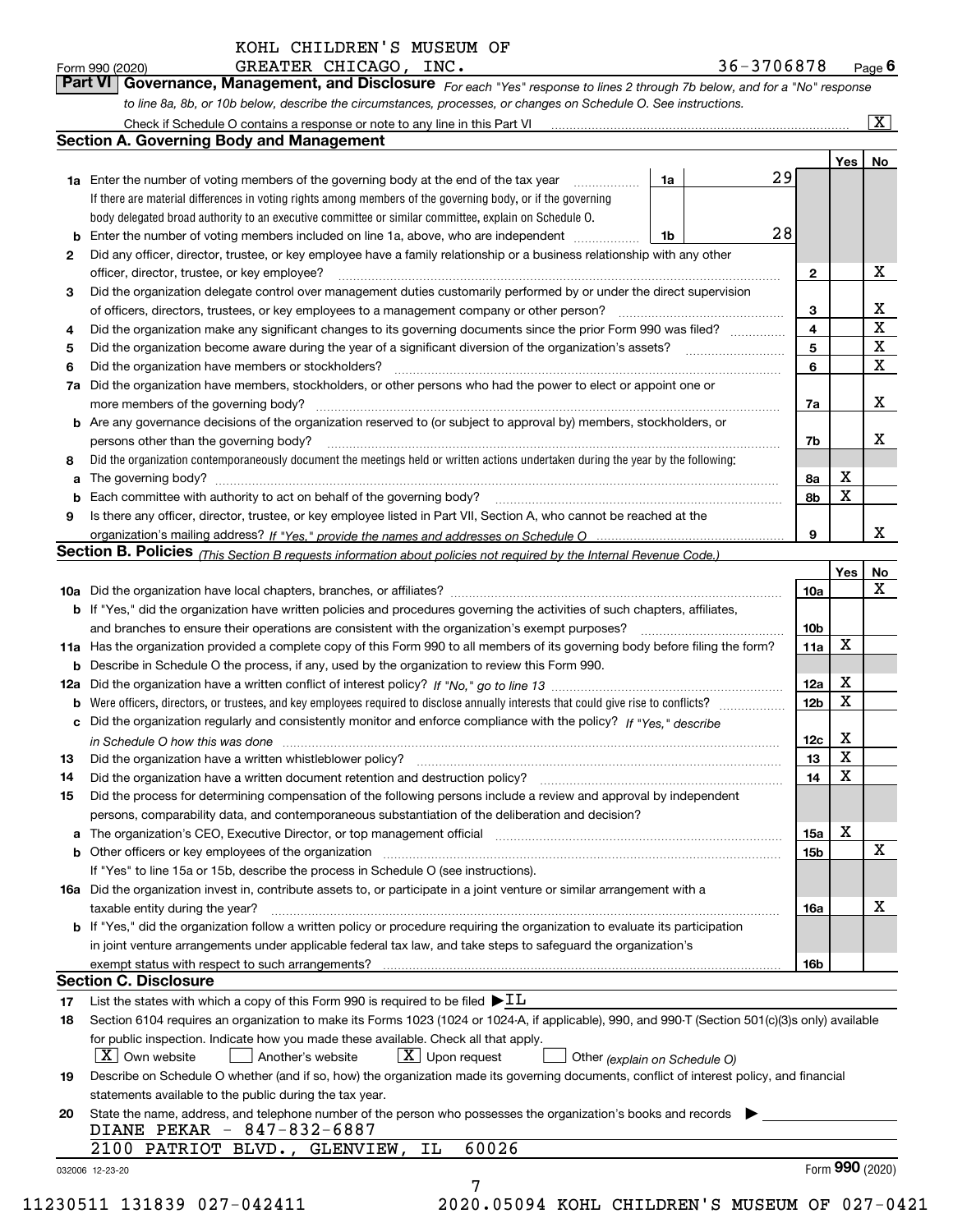| KOHL CHILDREN'S MUSEUM OF |  |  |
|---------------------------|--|--|
|                           |  |  |

 $\mathcal{L}^{\text{max}}$ 

#### Form 990 (2020) GREATER CHICAGO,INC. 36-3706878 page **7Part VII Compensation of Officers, Directors, Trustees, Key Employees, Highest Compensated Employees, and Independent Contractors**

Check if Schedule O contains a response or note to any line in this Part VII

**Section A. Officers, Directors, Trustees, Key Employees, and Highest Compensated Employees**

**1a**  Complete this table for all persons required to be listed. Report compensation for the calendar year ending with or within the organization's tax year. **•** List all of the organization's current officers, directors, trustees (whether individuals or organizations), regardless of amount of compensation.

Enter -0- in columns (D), (E), and (F) if no compensation was paid.

 $\bullet$  List all of the organization's  $\,$ current key employees, if any. See instructions for definition of "key employee."

**•** List the organization's five current highest compensated employees (other than an officer, director, trustee, or key employee) who received reportable compensation (Box 5 of Form W-2 and/or Box 7 of Form 1099-MISC) of more than \$100,000 from the organization and any related organizations.

**•** List all of the organization's former officers, key employees, and highest compensated employees who received more than \$100,000 of reportable compensation from the organization and any related organizations.

**former directors or trustees**  ¥ List all of the organization's that received, in the capacity as a former director or trustee of the organization, more than \$10,000 of reportable compensation from the organization and any related organizations.

See instructions for the order in which to list the persons above.

Check this box if neither the organization nor any related organization compensated any current officer, director, or trustee.  $\mathcal{L}^{\text{max}}$ 

| Position<br>Name and title<br>Reportable<br>Reportable<br>Average<br>Estimated<br>(do not check more than one<br>hours per<br>compensation<br>compensation<br>amount of<br>box, unless person is both an<br>officer and a director/trustee)<br>week<br>from<br>from related<br>other<br>Individual trustee or director<br>the<br>organizations<br>compensation<br>(list any<br>hours for<br>organization<br>(W-2/1099-MISC)<br>from the<br>Highest compensated<br> employee<br>Institutional trustee<br>(W-2/1099-MISC)<br>related<br>organization<br>Key employee<br>organizations<br>and related<br>below<br>organizations<br>Former<br>Officer<br>line)<br>45.00<br>MICHAEL DELFINI<br>(1)<br>$\mathbf X$<br>217,128.<br>0.<br>20,784.<br>X<br>PRESIDENT & CEO<br>40.00<br>WILLIAM SANDERS<br>(2)<br>X<br>142,376.<br>0.<br>23, 274.<br>CFO THROUGH OCTOBER 2020<br>40.00<br>(3)<br><b>JENNIFER BARYL</b><br>10,922.<br>148,007.<br>0.<br>$\mathbf X$<br>VICE PRESIDENT OF DEVELOPMENT<br>40.00<br>DONNA BIERNADSKI<br>(4)<br>X<br>130,417.<br>0.<br>23,513.<br>VICE PRESIDENT OF MARKETING<br>40.00<br>CURT ADAMS<br>(5)<br>X<br>130,828.<br>0.<br>6,088.<br>VICE PRESIDENT OF OPERATIO<br>40.00<br>(6)<br>STEPHANIE BYNUM<br>X<br>103,771.<br>0.<br>25,035.<br>VICE PRESIDENT OF PROGRAMS<br>2.00<br>KIMBERLY BORS<br>(7)<br>$\mathbf 0$ .<br>0.<br>X<br>X<br>$0_{.}$<br>CHAIR/EXECUTIVE COMMITTEE<br>1.00<br>NANCY FIRFER<br>(8)<br>0.<br>$\mathbf x$<br>X<br>0.<br>$0_{.}$<br>SECRETARY/EXECUTIVE COMMIT<br>1.00<br><b>BRYAN MALIS</b><br>(9)<br>$\rm X$<br>X<br>0.<br>0.<br>0.<br>TREASURER/EXECUTIVE COMMIT<br>1.00<br>(10) LORI CARLSON<br>0.<br>X<br>0.<br>$0_{.}$<br>TRUSTEE/EXECUTIVE COMMITTE<br>0.50<br>(11) ABHI AGRAWAL<br>X<br>$\mathbf 0$ .<br>$\mathbf 0$ .<br>0.<br>TRUSTEE/EXECUTIVE COMMITTE<br>1.00<br>(12) TIM HANNAHS<br>$\overline{\text{X}}$<br>0.<br>0.<br>$0_{.}$<br>TRUSTEE/EXECUTIVE COMMITTE<br>1.00<br>(13) ANTHONY LICATA<br>X<br>0.<br>0.<br>$\mathbf 0$ .<br>TRUSTEE/EXECUTIVE COMMITTE<br>1.00<br>(14) CARL RUTSTEIN<br>0.<br>0.<br>$\mathbf 0$ .<br>X<br>TRUSTEE/EXECUTIVE COMMITTE<br>1.00<br>(15) RACHEL WINER<br>X<br>0.<br>0.<br>0.<br>TRUSTEE/EXECUTIVE COMMITTE<br>1.50<br>(16) CLAUDIA TEMPLE<br>0.<br>X<br>0.<br>$\mathbf 0$ .<br><b>TRUSTEE</b><br>0.50<br>(17) ERIN MURRAY BUTLER<br>0.<br>$\mathbf X$<br>0.<br>$\mathbf 0$ .<br>TRUSTEE<br>$\overline{2}$ | (A) | (C)<br>(B) |  |  | (D) | (E) | (F) |  |  |
|-------------------------------------------------------------------------------------------------------------------------------------------------------------------------------------------------------------------------------------------------------------------------------------------------------------------------------------------------------------------------------------------------------------------------------------------------------------------------------------------------------------------------------------------------------------------------------------------------------------------------------------------------------------------------------------------------------------------------------------------------------------------------------------------------------------------------------------------------------------------------------------------------------------------------------------------------------------------------------------------------------------------------------------------------------------------------------------------------------------------------------------------------------------------------------------------------------------------------------------------------------------------------------------------------------------------------------------------------------------------------------------------------------------------------------------------------------------------------------------------------------------------------------------------------------------------------------------------------------------------------------------------------------------------------------------------------------------------------------------------------------------------------------------------------------------------------------------------------------------------------------------------------------------------------------------------------------------------------------------------------------------------------------------------------------------------------------------------------------------------------------------------------------------------------------------------------------------------------------------------------------------------------------------------------------------------------------------------------------------------------------------------------------------|-----|------------|--|--|-----|-----|-----|--|--|
|                                                                                                                                                                                                                                                                                                                                                                                                                                                                                                                                                                                                                                                                                                                                                                                                                                                                                                                                                                                                                                                                                                                                                                                                                                                                                                                                                                                                                                                                                                                                                                                                                                                                                                                                                                                                                                                                                                                                                                                                                                                                                                                                                                                                                                                                                                                                                                                                             |     |            |  |  |     |     |     |  |  |
|                                                                                                                                                                                                                                                                                                                                                                                                                                                                                                                                                                                                                                                                                                                                                                                                                                                                                                                                                                                                                                                                                                                                                                                                                                                                                                                                                                                                                                                                                                                                                                                                                                                                                                                                                                                                                                                                                                                                                                                                                                                                                                                                                                                                                                                                                                                                                                                                             |     |            |  |  |     |     |     |  |  |
|                                                                                                                                                                                                                                                                                                                                                                                                                                                                                                                                                                                                                                                                                                                                                                                                                                                                                                                                                                                                                                                                                                                                                                                                                                                                                                                                                                                                                                                                                                                                                                                                                                                                                                                                                                                                                                                                                                                                                                                                                                                                                                                                                                                                                                                                                                                                                                                                             |     |            |  |  |     |     |     |  |  |
|                                                                                                                                                                                                                                                                                                                                                                                                                                                                                                                                                                                                                                                                                                                                                                                                                                                                                                                                                                                                                                                                                                                                                                                                                                                                                                                                                                                                                                                                                                                                                                                                                                                                                                                                                                                                                                                                                                                                                                                                                                                                                                                                                                                                                                                                                                                                                                                                             |     |            |  |  |     |     |     |  |  |
|                                                                                                                                                                                                                                                                                                                                                                                                                                                                                                                                                                                                                                                                                                                                                                                                                                                                                                                                                                                                                                                                                                                                                                                                                                                                                                                                                                                                                                                                                                                                                                                                                                                                                                                                                                                                                                                                                                                                                                                                                                                                                                                                                                                                                                                                                                                                                                                                             |     |            |  |  |     |     |     |  |  |
|                                                                                                                                                                                                                                                                                                                                                                                                                                                                                                                                                                                                                                                                                                                                                                                                                                                                                                                                                                                                                                                                                                                                                                                                                                                                                                                                                                                                                                                                                                                                                                                                                                                                                                                                                                                                                                                                                                                                                                                                                                                                                                                                                                                                                                                                                                                                                                                                             |     |            |  |  |     |     |     |  |  |
|                                                                                                                                                                                                                                                                                                                                                                                                                                                                                                                                                                                                                                                                                                                                                                                                                                                                                                                                                                                                                                                                                                                                                                                                                                                                                                                                                                                                                                                                                                                                                                                                                                                                                                                                                                                                                                                                                                                                                                                                                                                                                                                                                                                                                                                                                                                                                                                                             |     |            |  |  |     |     |     |  |  |
|                                                                                                                                                                                                                                                                                                                                                                                                                                                                                                                                                                                                                                                                                                                                                                                                                                                                                                                                                                                                                                                                                                                                                                                                                                                                                                                                                                                                                                                                                                                                                                                                                                                                                                                                                                                                                                                                                                                                                                                                                                                                                                                                                                                                                                                                                                                                                                                                             |     |            |  |  |     |     |     |  |  |
|                                                                                                                                                                                                                                                                                                                                                                                                                                                                                                                                                                                                                                                                                                                                                                                                                                                                                                                                                                                                                                                                                                                                                                                                                                                                                                                                                                                                                                                                                                                                                                                                                                                                                                                                                                                                                                                                                                                                                                                                                                                                                                                                                                                                                                                                                                                                                                                                             |     |            |  |  |     |     |     |  |  |
|                                                                                                                                                                                                                                                                                                                                                                                                                                                                                                                                                                                                                                                                                                                                                                                                                                                                                                                                                                                                                                                                                                                                                                                                                                                                                                                                                                                                                                                                                                                                                                                                                                                                                                                                                                                                                                                                                                                                                                                                                                                                                                                                                                                                                                                                                                                                                                                                             |     |            |  |  |     |     |     |  |  |
|                                                                                                                                                                                                                                                                                                                                                                                                                                                                                                                                                                                                                                                                                                                                                                                                                                                                                                                                                                                                                                                                                                                                                                                                                                                                                                                                                                                                                                                                                                                                                                                                                                                                                                                                                                                                                                                                                                                                                                                                                                                                                                                                                                                                                                                                                                                                                                                                             |     |            |  |  |     |     |     |  |  |
|                                                                                                                                                                                                                                                                                                                                                                                                                                                                                                                                                                                                                                                                                                                                                                                                                                                                                                                                                                                                                                                                                                                                                                                                                                                                                                                                                                                                                                                                                                                                                                                                                                                                                                                                                                                                                                                                                                                                                                                                                                                                                                                                                                                                                                                                                                                                                                                                             |     |            |  |  |     |     |     |  |  |
|                                                                                                                                                                                                                                                                                                                                                                                                                                                                                                                                                                                                                                                                                                                                                                                                                                                                                                                                                                                                                                                                                                                                                                                                                                                                                                                                                                                                                                                                                                                                                                                                                                                                                                                                                                                                                                                                                                                                                                                                                                                                                                                                                                                                                                                                                                                                                                                                             |     |            |  |  |     |     |     |  |  |
|                                                                                                                                                                                                                                                                                                                                                                                                                                                                                                                                                                                                                                                                                                                                                                                                                                                                                                                                                                                                                                                                                                                                                                                                                                                                                                                                                                                                                                                                                                                                                                                                                                                                                                                                                                                                                                                                                                                                                                                                                                                                                                                                                                                                                                                                                                                                                                                                             |     |            |  |  |     |     |     |  |  |
|                                                                                                                                                                                                                                                                                                                                                                                                                                                                                                                                                                                                                                                                                                                                                                                                                                                                                                                                                                                                                                                                                                                                                                                                                                                                                                                                                                                                                                                                                                                                                                                                                                                                                                                                                                                                                                                                                                                                                                                                                                                                                                                                                                                                                                                                                                                                                                                                             |     |            |  |  |     |     |     |  |  |
|                                                                                                                                                                                                                                                                                                                                                                                                                                                                                                                                                                                                                                                                                                                                                                                                                                                                                                                                                                                                                                                                                                                                                                                                                                                                                                                                                                                                                                                                                                                                                                                                                                                                                                                                                                                                                                                                                                                                                                                                                                                                                                                                                                                                                                                                                                                                                                                                             |     |            |  |  |     |     |     |  |  |
|                                                                                                                                                                                                                                                                                                                                                                                                                                                                                                                                                                                                                                                                                                                                                                                                                                                                                                                                                                                                                                                                                                                                                                                                                                                                                                                                                                                                                                                                                                                                                                                                                                                                                                                                                                                                                                                                                                                                                                                                                                                                                                                                                                                                                                                                                                                                                                                                             |     |            |  |  |     |     |     |  |  |
|                                                                                                                                                                                                                                                                                                                                                                                                                                                                                                                                                                                                                                                                                                                                                                                                                                                                                                                                                                                                                                                                                                                                                                                                                                                                                                                                                                                                                                                                                                                                                                                                                                                                                                                                                                                                                                                                                                                                                                                                                                                                                                                                                                                                                                                                                                                                                                                                             |     |            |  |  |     |     |     |  |  |
|                                                                                                                                                                                                                                                                                                                                                                                                                                                                                                                                                                                                                                                                                                                                                                                                                                                                                                                                                                                                                                                                                                                                                                                                                                                                                                                                                                                                                                                                                                                                                                                                                                                                                                                                                                                                                                                                                                                                                                                                                                                                                                                                                                                                                                                                                                                                                                                                             |     |            |  |  |     |     |     |  |  |
|                                                                                                                                                                                                                                                                                                                                                                                                                                                                                                                                                                                                                                                                                                                                                                                                                                                                                                                                                                                                                                                                                                                                                                                                                                                                                                                                                                                                                                                                                                                                                                                                                                                                                                                                                                                                                                                                                                                                                                                                                                                                                                                                                                                                                                                                                                                                                                                                             |     |            |  |  |     |     |     |  |  |
|                                                                                                                                                                                                                                                                                                                                                                                                                                                                                                                                                                                                                                                                                                                                                                                                                                                                                                                                                                                                                                                                                                                                                                                                                                                                                                                                                                                                                                                                                                                                                                                                                                                                                                                                                                                                                                                                                                                                                                                                                                                                                                                                                                                                                                                                                                                                                                                                             |     |            |  |  |     |     |     |  |  |
|                                                                                                                                                                                                                                                                                                                                                                                                                                                                                                                                                                                                                                                                                                                                                                                                                                                                                                                                                                                                                                                                                                                                                                                                                                                                                                                                                                                                                                                                                                                                                                                                                                                                                                                                                                                                                                                                                                                                                                                                                                                                                                                                                                                                                                                                                                                                                                                                             |     |            |  |  |     |     |     |  |  |
|                                                                                                                                                                                                                                                                                                                                                                                                                                                                                                                                                                                                                                                                                                                                                                                                                                                                                                                                                                                                                                                                                                                                                                                                                                                                                                                                                                                                                                                                                                                                                                                                                                                                                                                                                                                                                                                                                                                                                                                                                                                                                                                                                                                                                                                                                                                                                                                                             |     |            |  |  |     |     |     |  |  |
|                                                                                                                                                                                                                                                                                                                                                                                                                                                                                                                                                                                                                                                                                                                                                                                                                                                                                                                                                                                                                                                                                                                                                                                                                                                                                                                                                                                                                                                                                                                                                                                                                                                                                                                                                                                                                                                                                                                                                                                                                                                                                                                                                                                                                                                                                                                                                                                                             |     |            |  |  |     |     |     |  |  |
|                                                                                                                                                                                                                                                                                                                                                                                                                                                                                                                                                                                                                                                                                                                                                                                                                                                                                                                                                                                                                                                                                                                                                                                                                                                                                                                                                                                                                                                                                                                                                                                                                                                                                                                                                                                                                                                                                                                                                                                                                                                                                                                                                                                                                                                                                                                                                                                                             |     |            |  |  |     |     |     |  |  |
|                                                                                                                                                                                                                                                                                                                                                                                                                                                                                                                                                                                                                                                                                                                                                                                                                                                                                                                                                                                                                                                                                                                                                                                                                                                                                                                                                                                                                                                                                                                                                                                                                                                                                                                                                                                                                                                                                                                                                                                                                                                                                                                                                                                                                                                                                                                                                                                                             |     |            |  |  |     |     |     |  |  |
|                                                                                                                                                                                                                                                                                                                                                                                                                                                                                                                                                                                                                                                                                                                                                                                                                                                                                                                                                                                                                                                                                                                                                                                                                                                                                                                                                                                                                                                                                                                                                                                                                                                                                                                                                                                                                                                                                                                                                                                                                                                                                                                                                                                                                                                                                                                                                                                                             |     |            |  |  |     |     |     |  |  |
|                                                                                                                                                                                                                                                                                                                                                                                                                                                                                                                                                                                                                                                                                                                                                                                                                                                                                                                                                                                                                                                                                                                                                                                                                                                                                                                                                                                                                                                                                                                                                                                                                                                                                                                                                                                                                                                                                                                                                                                                                                                                                                                                                                                                                                                                                                                                                                                                             |     |            |  |  |     |     |     |  |  |
|                                                                                                                                                                                                                                                                                                                                                                                                                                                                                                                                                                                                                                                                                                                                                                                                                                                                                                                                                                                                                                                                                                                                                                                                                                                                                                                                                                                                                                                                                                                                                                                                                                                                                                                                                                                                                                                                                                                                                                                                                                                                                                                                                                                                                                                                                                                                                                                                             |     |            |  |  |     |     |     |  |  |
|                                                                                                                                                                                                                                                                                                                                                                                                                                                                                                                                                                                                                                                                                                                                                                                                                                                                                                                                                                                                                                                                                                                                                                                                                                                                                                                                                                                                                                                                                                                                                                                                                                                                                                                                                                                                                                                                                                                                                                                                                                                                                                                                                                                                                                                                                                                                                                                                             |     |            |  |  |     |     |     |  |  |
|                                                                                                                                                                                                                                                                                                                                                                                                                                                                                                                                                                                                                                                                                                                                                                                                                                                                                                                                                                                                                                                                                                                                                                                                                                                                                                                                                                                                                                                                                                                                                                                                                                                                                                                                                                                                                                                                                                                                                                                                                                                                                                                                                                                                                                                                                                                                                                                                             |     |            |  |  |     |     |     |  |  |
|                                                                                                                                                                                                                                                                                                                                                                                                                                                                                                                                                                                                                                                                                                                                                                                                                                                                                                                                                                                                                                                                                                                                                                                                                                                                                                                                                                                                                                                                                                                                                                                                                                                                                                                                                                                                                                                                                                                                                                                                                                                                                                                                                                                                                                                                                                                                                                                                             |     |            |  |  |     |     |     |  |  |
|                                                                                                                                                                                                                                                                                                                                                                                                                                                                                                                                                                                                                                                                                                                                                                                                                                                                                                                                                                                                                                                                                                                                                                                                                                                                                                                                                                                                                                                                                                                                                                                                                                                                                                                                                                                                                                                                                                                                                                                                                                                                                                                                                                                                                                                                                                                                                                                                             |     |            |  |  |     |     |     |  |  |
|                                                                                                                                                                                                                                                                                                                                                                                                                                                                                                                                                                                                                                                                                                                                                                                                                                                                                                                                                                                                                                                                                                                                                                                                                                                                                                                                                                                                                                                                                                                                                                                                                                                                                                                                                                                                                                                                                                                                                                                                                                                                                                                                                                                                                                                                                                                                                                                                             |     |            |  |  |     |     |     |  |  |
|                                                                                                                                                                                                                                                                                                                                                                                                                                                                                                                                                                                                                                                                                                                                                                                                                                                                                                                                                                                                                                                                                                                                                                                                                                                                                                                                                                                                                                                                                                                                                                                                                                                                                                                                                                                                                                                                                                                                                                                                                                                                                                                                                                                                                                                                                                                                                                                                             |     |            |  |  |     |     |     |  |  |
|                                                                                                                                                                                                                                                                                                                                                                                                                                                                                                                                                                                                                                                                                                                                                                                                                                                                                                                                                                                                                                                                                                                                                                                                                                                                                                                                                                                                                                                                                                                                                                                                                                                                                                                                                                                                                                                                                                                                                                                                                                                                                                                                                                                                                                                                                                                                                                                                             |     |            |  |  |     |     |     |  |  |
|                                                                                                                                                                                                                                                                                                                                                                                                                                                                                                                                                                                                                                                                                                                                                                                                                                                                                                                                                                                                                                                                                                                                                                                                                                                                                                                                                                                                                                                                                                                                                                                                                                                                                                                                                                                                                                                                                                                                                                                                                                                                                                                                                                                                                                                                                                                                                                                                             |     |            |  |  |     |     |     |  |  |
|                                                                                                                                                                                                                                                                                                                                                                                                                                                                                                                                                                                                                                                                                                                                                                                                                                                                                                                                                                                                                                                                                                                                                                                                                                                                                                                                                                                                                                                                                                                                                                                                                                                                                                                                                                                                                                                                                                                                                                                                                                                                                                                                                                                                                                                                                                                                                                                                             |     |            |  |  |     |     |     |  |  |
|                                                                                                                                                                                                                                                                                                                                                                                                                                                                                                                                                                                                                                                                                                                                                                                                                                                                                                                                                                                                                                                                                                                                                                                                                                                                                                                                                                                                                                                                                                                                                                                                                                                                                                                                                                                                                                                                                                                                                                                                                                                                                                                                                                                                                                                                                                                                                                                                             |     |            |  |  |     |     |     |  |  |
|                                                                                                                                                                                                                                                                                                                                                                                                                                                                                                                                                                                                                                                                                                                                                                                                                                                                                                                                                                                                                                                                                                                                                                                                                                                                                                                                                                                                                                                                                                                                                                                                                                                                                                                                                                                                                                                                                                                                                                                                                                                                                                                                                                                                                                                                                                                                                                                                             |     |            |  |  |     |     |     |  |  |
|                                                                                                                                                                                                                                                                                                                                                                                                                                                                                                                                                                                                                                                                                                                                                                                                                                                                                                                                                                                                                                                                                                                                                                                                                                                                                                                                                                                                                                                                                                                                                                                                                                                                                                                                                                                                                                                                                                                                                                                                                                                                                                                                                                                                                                                                                                                                                                                                             |     |            |  |  |     |     |     |  |  |
|                                                                                                                                                                                                                                                                                                                                                                                                                                                                                                                                                                                                                                                                                                                                                                                                                                                                                                                                                                                                                                                                                                                                                                                                                                                                                                                                                                                                                                                                                                                                                                                                                                                                                                                                                                                                                                                                                                                                                                                                                                                                                                                                                                                                                                                                                                                                                                                                             |     |            |  |  |     |     |     |  |  |

8

032007 12-23-20

Form (2020) **990**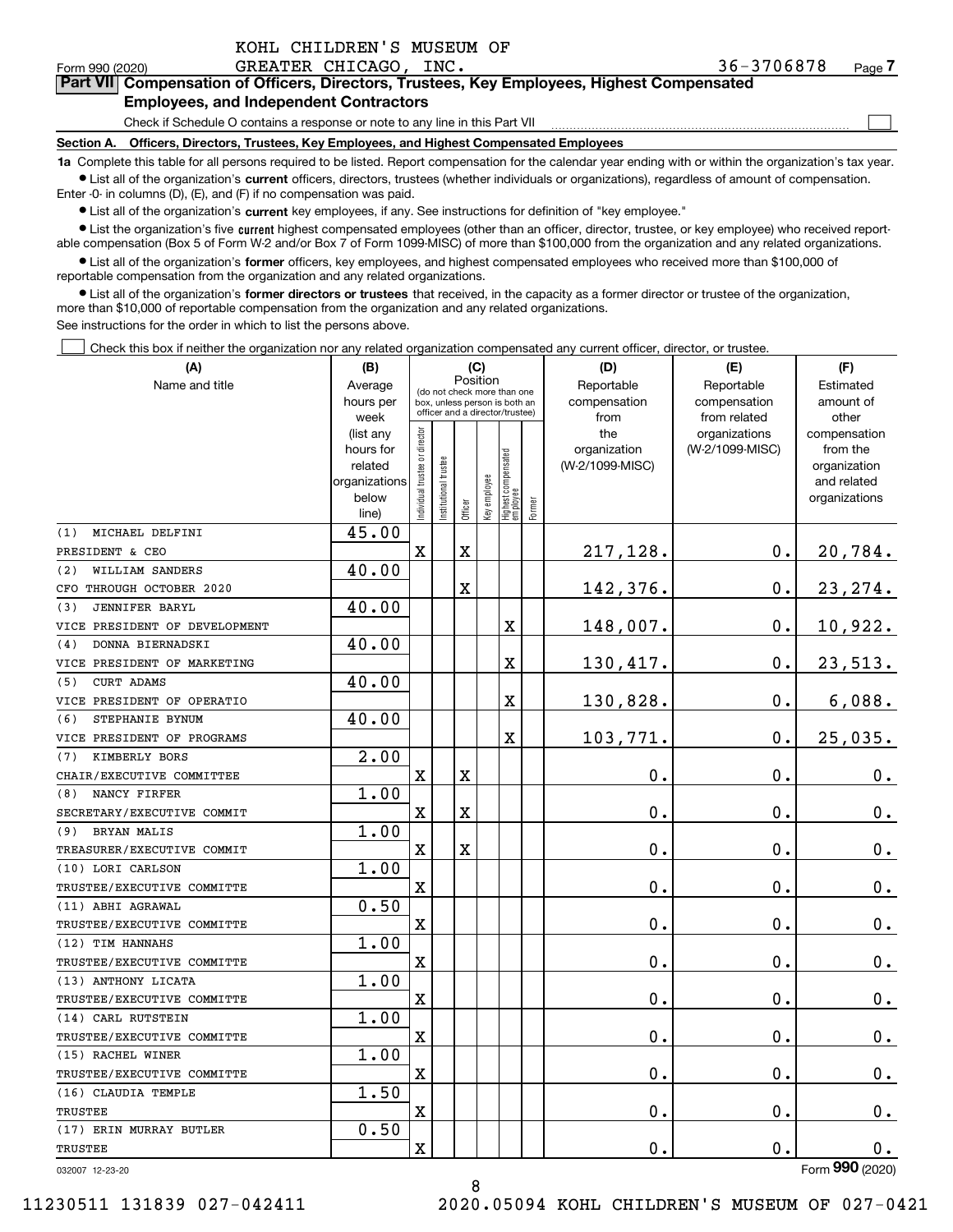| KOHL CHILDREN'S MUSEUM OF |  |
|---------------------------|--|
|                           |  |

**8**36-3706878

| Form 990 (2020)                                                                                                                                      | GREATER CHICAGO, INC.                                                |                               |                                                                                                 |                 |              |                                  |        |                                           | 36-3706878                                        |                             |              | Page 8                                                                   |
|------------------------------------------------------------------------------------------------------------------------------------------------------|----------------------------------------------------------------------|-------------------------------|-------------------------------------------------------------------------------------------------|-----------------|--------------|----------------------------------|--------|-------------------------------------------|---------------------------------------------------|-----------------------------|--------------|--------------------------------------------------------------------------|
| <b>Part VII</b><br>Section A. Officers, Directors, Trustees, Key Employees, and Highest Compensated Employees (continued)                            |                                                                      |                               |                                                                                                 |                 |              |                                  |        |                                           |                                                   |                             |              |                                                                          |
| (A)<br>Name and title                                                                                                                                | (B)<br>Average<br>hours per<br>week                                  |                               | (do not check more than one<br>box, unless person is both an<br>officer and a director/trustee) | (C)<br>Position |              |                                  |        | (D)<br>Reportable<br>compensation<br>from | (E)<br>Reportable<br>compensation<br>from related |                             |              | (F)<br>Estimated<br>amount of<br>other                                   |
|                                                                                                                                                      | (list any<br>hours for<br>related<br>organizations<br>below<br>line) | ndividual trustee or director | nstitutional trustee                                                                            | Officer         | əə/olduə /əy | Highest compensated<br> employee | Former | the<br>organization<br>(W-2/1099-MISC)    | organizations<br>(W-2/1099-MISC)                  |                             |              | compensation<br>from the<br>organization<br>and related<br>organizations |
| (18) SHANNON CARSTENS<br>TRUSTEE                                                                                                                     | 0.50                                                                 | $\mathbf X$                   |                                                                                                 |                 |              |                                  |        | 0.                                        |                                                   | 0.                          |              | 0.                                                                       |
| (19) MERRI DEE                                                                                                                                       | 0.50                                                                 |                               |                                                                                                 |                 |              |                                  |        |                                           |                                                   |                             |              |                                                                          |
| TRUSTEE                                                                                                                                              |                                                                      | X                             |                                                                                                 |                 |              |                                  |        | 0.                                        |                                                   | 0.                          |              | 0.                                                                       |
| (20) MICHAEL FARRELL                                                                                                                                 | 0.50                                                                 |                               |                                                                                                 |                 |              |                                  |        |                                           |                                                   |                             |              |                                                                          |
| TRUSTEE                                                                                                                                              |                                                                      | X                             |                                                                                                 |                 |              |                                  |        | 0.                                        |                                                   | 0.                          |              | 0.                                                                       |
| (21) MATT GIBBONS                                                                                                                                    | 0.50                                                                 |                               |                                                                                                 |                 |              |                                  |        |                                           |                                                   |                             |              |                                                                          |
| TRUSTEE                                                                                                                                              |                                                                      | X                             |                                                                                                 |                 |              |                                  |        | 0.                                        |                                                   | 0.                          |              | 0.                                                                       |
| (22) JOHN F. BALL                                                                                                                                    | 0.50                                                                 |                               |                                                                                                 |                 |              |                                  |        |                                           |                                                   |                             |              |                                                                          |
| TRUSTEE                                                                                                                                              |                                                                      | X                             |                                                                                                 |                 |              |                                  |        | 0.                                        |                                                   | 0.                          |              | $0_{.}$                                                                  |
| (23) YULIA GURMAN                                                                                                                                    | 0.50                                                                 |                               |                                                                                                 |                 |              |                                  |        |                                           |                                                   |                             |              |                                                                          |
| TRUSTEE                                                                                                                                              |                                                                      | X                             |                                                                                                 |                 |              |                                  |        | 0.                                        |                                                   | 0.                          |              | 0.                                                                       |
| (24) STEPHEN KOHL                                                                                                                                    | 0.10                                                                 |                               |                                                                                                 |                 |              |                                  |        |                                           |                                                   |                             |              |                                                                          |
| TRUSTEE                                                                                                                                              |                                                                      | X                             |                                                                                                 |                 |              |                                  |        | 0.                                        |                                                   | 0.                          |              | 0.                                                                       |
| (25) DAWN MARKS                                                                                                                                      | 0.50                                                                 |                               |                                                                                                 |                 |              |                                  |        |                                           |                                                   |                             |              |                                                                          |
| TRUSTEE                                                                                                                                              |                                                                      | X                             |                                                                                                 |                 |              |                                  |        | 0.                                        |                                                   | 0.                          |              | 0.                                                                       |
| (26) DAWN MEINERS                                                                                                                                    | 0.10                                                                 |                               |                                                                                                 |                 |              |                                  |        |                                           |                                                   |                             |              |                                                                          |
| TRUSTEE                                                                                                                                              |                                                                      | $\mathbf x$                   |                                                                                                 |                 |              |                                  |        | 0.                                        |                                                   | 0.                          |              |                                                                          |
|                                                                                                                                                      |                                                                      |                               |                                                                                                 |                 |              |                                  |        | 872,527.                                  |                                                   | $\overline{\mathfrak{o}}$ . |              | 0.<br>109,616.                                                           |
|                                                                                                                                                      |                                                                      |                               |                                                                                                 |                 |              |                                  |        | 0.                                        |                                                   | $\overline{0}$ .            |              |                                                                          |
| c Total from continuation sheets to Part VII, Section A                                                                                              |                                                                      |                               |                                                                                                 |                 |              |                                  |        | 872,527.                                  |                                                   | $\overline{0}$ .            |              | 0.<br>109,616.                                                           |
|                                                                                                                                                      |                                                                      |                               |                                                                                                 |                 |              |                                  |        |                                           |                                                   |                             |              |                                                                          |
| Total number of individuals (including but not limited to those listed above) who received more than \$100,000 of reportable<br>$\mathbf{2}$         |                                                                      |                               |                                                                                                 |                 |              |                                  |        |                                           |                                                   |                             |              |                                                                          |
| compensation from the organization $\blacktriangleright$                                                                                             |                                                                      |                               |                                                                                                 |                 |              |                                  |        |                                           |                                                   |                             |              | 6                                                                        |
|                                                                                                                                                      |                                                                      |                               |                                                                                                 |                 |              |                                  |        |                                           |                                                   |                             |              | Yes<br>No                                                                |
| 3<br>Did the organization list any former officer, director, trustee, key employee, or highest compensated employee on                               |                                                                      |                               |                                                                                                 |                 |              |                                  |        |                                           |                                                   |                             |              |                                                                          |
| line 1a? If "Yes," complete Schedule J for such individual manufactured contained and the line 1a? If "Yes," complete Schedule J for such individual |                                                                      |                               |                                                                                                 |                 |              |                                  |        |                                           |                                                   |                             | 3            | x                                                                        |
| For any individual listed on line 1a, is the sum of reportable compensation and other compensation from the organization                             |                                                                      |                               |                                                                                                 |                 |              |                                  |        |                                           |                                                   |                             |              |                                                                          |
|                                                                                                                                                      |                                                                      |                               |                                                                                                 |                 |              |                                  |        |                                           |                                                   |                             | 4            | х                                                                        |
| Did any person listed on line 1a receive or accrue compensation from any unrelated organization or individual for services<br>5                      |                                                                      |                               |                                                                                                 |                 |              |                                  |        |                                           |                                                   |                             |              |                                                                          |
|                                                                                                                                                      |                                                                      |                               |                                                                                                 |                 |              |                                  |        |                                           |                                                   |                             | 5            | x                                                                        |
| <b>Section B. Independent Contractors</b>                                                                                                            |                                                                      |                               |                                                                                                 |                 |              |                                  |        |                                           |                                                   |                             |              |                                                                          |
| Complete this table for your five highest compensated independent contractors that received more than \$100,000 of compensation from<br>1.           |                                                                      |                               |                                                                                                 |                 |              |                                  |        |                                           |                                                   |                             |              |                                                                          |
| the organization. Report compensation for the calendar year ending with or within the organization's tax year.                                       |                                                                      |                               |                                                                                                 |                 |              |                                  |        |                                           |                                                   |                             |              |                                                                          |
| (A)                                                                                                                                                  |                                                                      |                               |                                                                                                 |                 |              |                                  |        | (B)                                       |                                                   |                             | (C)          |                                                                          |
| Name and business address                                                                                                                            |                                                                      |                               | <b>NONE</b>                                                                                     |                 |              |                                  |        | Description of services                   |                                                   |                             | Compensation |                                                                          |
|                                                                                                                                                      |                                                                      |                               |                                                                                                 |                 |              |                                  |        |                                           |                                                   |                             |              |                                                                          |
|                                                                                                                                                      |                                                                      |                               |                                                                                                 |                 |              |                                  |        |                                           |                                                   |                             |              |                                                                          |
|                                                                                                                                                      |                                                                      |                               |                                                                                                 |                 |              |                                  |        |                                           |                                                   |                             |              |                                                                          |
|                                                                                                                                                      |                                                                      |                               |                                                                                                 |                 |              |                                  |        |                                           |                                                   |                             |              |                                                                          |
|                                                                                                                                                      |                                                                      |                               |                                                                                                 |                 |              |                                  |        |                                           |                                                   |                             |              |                                                                          |
|                                                                                                                                                      |                                                                      |                               |                                                                                                 |                 |              |                                  |        |                                           |                                                   |                             |              |                                                                          |
|                                                                                                                                                      |                                                                      |                               |                                                                                                 |                 |              |                                  |        |                                           |                                                   |                             |              |                                                                          |
|                                                                                                                                                      |                                                                      |                               |                                                                                                 |                 |              |                                  |        |                                           |                                                   |                             |              |                                                                          |
|                                                                                                                                                      |                                                                      |                               |                                                                                                 |                 |              |                                  |        |                                           |                                                   |                             |              |                                                                          |
|                                                                                                                                                      |                                                                      |                               |                                                                                                 |                 |              |                                  |        |                                           |                                                   |                             |              |                                                                          |
| Total number of independent contractors (including but not limited to those listed above) who received more than<br>2                                |                                                                      |                               |                                                                                                 |                 |              |                                  |        |                                           |                                                   |                             |              |                                                                          |
| \$100,000 of compensation from the organization                                                                                                      |                                                                      |                               |                                                                                                 |                 |              |                                  |        |                                           |                                                   |                             |              |                                                                          |
| SEE PART VII, SECTION A CONTINUATION SHEETS                                                                                                          |                                                                      |                               |                                                                                                 |                 |              |                                  |        |                                           |                                                   |                             |              | Form 990 (2020)                                                          |

032008 12-23-20

9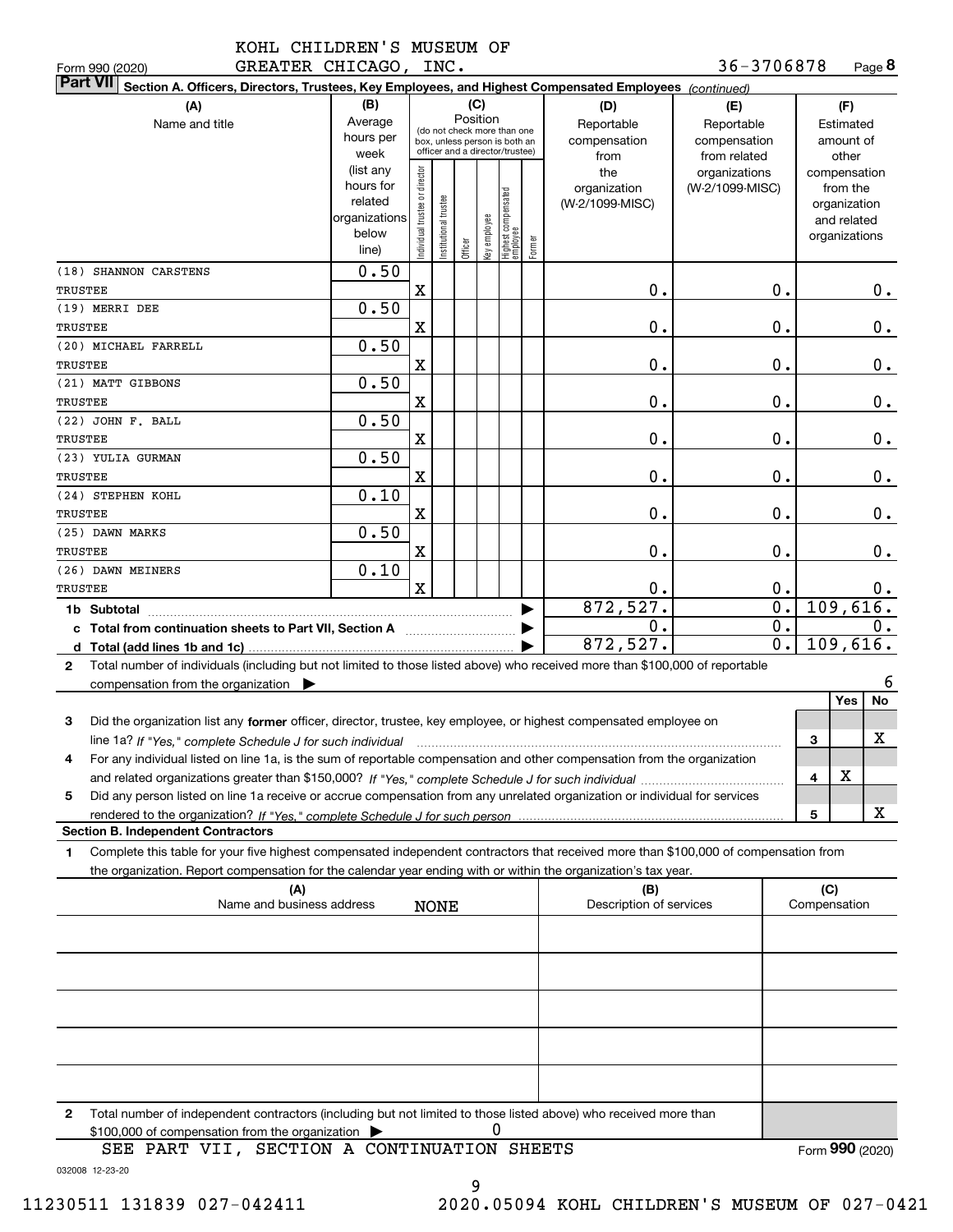| Part VII Section A. Officers, Directors, Trustees, Key Employees, and Highest Compensated Employees (continued) |                        |                                |                        |         |              |                              |        |                                 |                 |                          |
|-----------------------------------------------------------------------------------------------------------------|------------------------|--------------------------------|------------------------|---------|--------------|------------------------------|--------|---------------------------------|-----------------|--------------------------|
| (A)                                                                                                             | (B)                    |                                |                        |         | (C)          |                              |        | (D)                             | (E)             | (F)                      |
| Name and title                                                                                                  | Average                |                                |                        |         | Position     |                              |        | Reportable                      | Reportable      | Estimated                |
|                                                                                                                 | hours                  |                                | (check all that apply) |         |              |                              |        | compensation                    | compensation    | amount of                |
|                                                                                                                 | per                    |                                |                        |         |              |                              |        | from                            | from related    | other                    |
|                                                                                                                 | week                   |                                |                        |         |              |                              |        | the                             | organizations   | compensation             |
|                                                                                                                 | (list any<br>hours for |                                |                        |         |              |                              |        | organization<br>(W-2/1099-MISC) | (W-2/1099-MISC) | from the<br>organization |
|                                                                                                                 | related                |                                |                        |         |              |                              |        |                                 |                 | and related              |
|                                                                                                                 | organizations          |                                |                        |         |              |                              |        |                                 |                 | organizations            |
|                                                                                                                 | below                  | Individual trustee or director | Institutional trustee  |         | Key employee | Highest compensated employee |        |                                 |                 |                          |
|                                                                                                                 | line)                  |                                |                        | Officer |              |                              | Former |                                 |                 |                          |
| (27) BRANDON ROLEK                                                                                              | 0.50                   |                                |                        |         |              |                              |        |                                 |                 |                          |
| TRUSTEE                                                                                                         |                        | $\mathbf X$                    |                        |         |              |                              |        | $0$ .                           | $0$ .           | 0.                       |
| (28) BRIAN SCHUSTER                                                                                             | 1.00                   |                                |                        |         |              |                              |        |                                 |                 |                          |
| TRUSTEE                                                                                                         |                        | $\mathbf X$                    |                        |         |              |                              |        | $0$ .                           | $0$ .           | 0.                       |
| (29) ERINN SIEGEL                                                                                               | 0.50                   |                                |                        |         |              |                              |        |                                 |                 |                          |
| TRUSTEE                                                                                                         |                        | $\mathbf X$                    |                        |         |              |                              |        | $0$ .                           | $0$ .           | 0.                       |
| (30) GRETA SUSS                                                                                                 | 0.50                   |                                |                        |         |              |                              |        |                                 |                 |                          |
| TRUSTEE                                                                                                         |                        | $\mathbf X$                    |                        |         |              |                              |        | $0$ .                           | $0$ .           | 0.                       |
| (31) PAUL SUTENBACH                                                                                             | 0.50                   |                                |                        |         |              |                              |        |                                 |                 |                          |
| TRUSTEE                                                                                                         |                        | $\mathbf X$                    |                        |         |              |                              |        | $0$ .                           | $0$ .           | 0.                       |
| (32) KELLY HONDRU                                                                                               | 0.50                   |                                |                        |         |              |                              |        |                                 |                 |                          |
| TRUSTEE                                                                                                         |                        | $\mathbf X$                    |                        |         |              |                              |        | $0$ .                           | $0$ .           | 0.                       |
| (33) NILOFER UMAR                                                                                               | 0.50                   |                                |                        |         |              |                              |        |                                 |                 |                          |
| TRUSTEE                                                                                                         |                        | $\mathbf x$                    |                        |         |              |                              |        | $0$ .                           | 0.              | 0.                       |
| (34) MAGGIE HOLTGREIVE SEARLE                                                                                   | 0.50                   |                                |                        |         |              |                              |        |                                 |                 |                          |
| TRUSTEE                                                                                                         |                        | $\mathbf X$                    |                        |         |              |                              |        | $0$ .                           | $\mathbf 0$ .   | $\mathbf 0$ .            |
|                                                                                                                 |                        |                                |                        |         |              |                              |        |                                 |                 |                          |
|                                                                                                                 |                        |                                |                        |         |              |                              |        |                                 |                 |                          |
|                                                                                                                 |                        |                                |                        |         |              |                              |        |                                 |                 |                          |
|                                                                                                                 |                        |                                |                        |         |              |                              |        |                                 |                 |                          |
|                                                                                                                 |                        |                                |                        |         |              |                              |        |                                 |                 |                          |
|                                                                                                                 |                        |                                |                        |         |              |                              |        |                                 |                 |                          |
|                                                                                                                 |                        |                                |                        |         |              |                              |        |                                 |                 |                          |
|                                                                                                                 |                        |                                |                        |         |              |                              |        |                                 |                 |                          |
|                                                                                                                 |                        |                                |                        |         |              |                              |        |                                 |                 |                          |
|                                                                                                                 |                        |                                |                        |         |              |                              |        |                                 |                 |                          |
|                                                                                                                 |                        |                                |                        |         |              |                              |        |                                 |                 |                          |
|                                                                                                                 |                        |                                |                        |         |              |                              |        |                                 |                 |                          |
|                                                                                                                 |                        |                                |                        |         |              |                              |        |                                 |                 |                          |
|                                                                                                                 |                        |                                |                        |         |              |                              |        |                                 |                 |                          |
|                                                                                                                 |                        |                                |                        |         |              |                              |        |                                 |                 |                          |
|                                                                                                                 |                        |                                |                        |         |              |                              |        |                                 |                 |                          |
|                                                                                                                 |                        |                                |                        |         |              |                              |        |                                 |                 |                          |
|                                                                                                                 |                        |                                |                        |         |              |                              |        |                                 |                 |                          |
|                                                                                                                 |                        |                                |                        |         |              |                              |        |                                 |                 |                          |
|                                                                                                                 |                        |                                |                        |         |              |                              |        |                                 |                 |                          |
|                                                                                                                 |                        |                                |                        |         |              |                              |        |                                 |                 |                          |
|                                                                                                                 |                        |                                |                        |         |              |                              |        |                                 |                 |                          |
|                                                                                                                 |                        |                                |                        |         |              |                              |        |                                 |                 |                          |
|                                                                                                                 |                        |                                |                        |         |              |                              |        |                                 |                 |                          |
|                                                                                                                 |                        |                                |                        |         |              |                              |        |                                 |                 |                          |
|                                                                                                                 |                        |                                |                        |         |              |                              |        |                                 |                 |                          |

032201 04-01-20

Form 990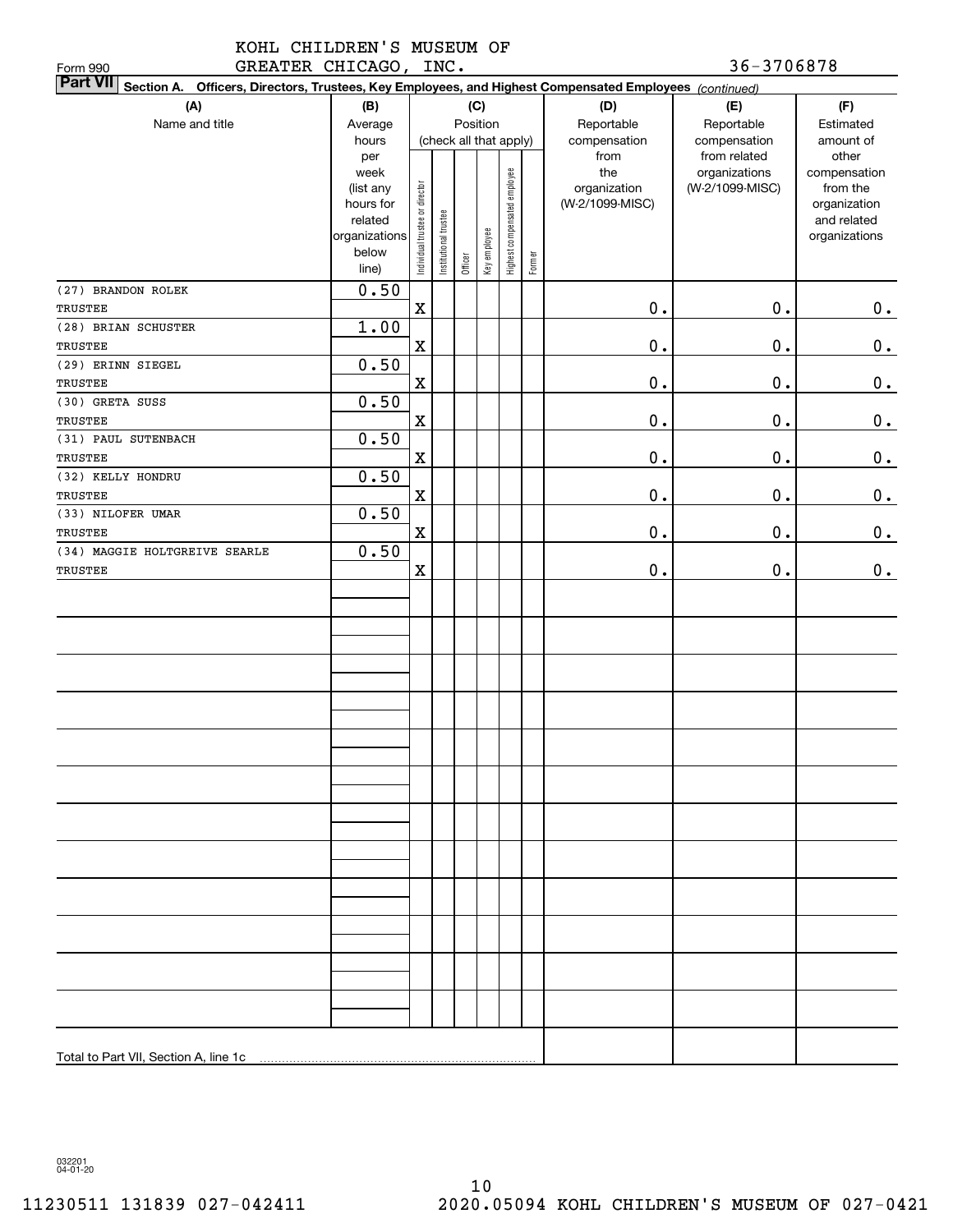|                                                           | <b>Part VIII</b> |   | <b>Statement of Revenue</b>                                                   |                            |                                             |                                              |                                                  |                                                                 |
|-----------------------------------------------------------|------------------|---|-------------------------------------------------------------------------------|----------------------------|---------------------------------------------|----------------------------------------------|--------------------------------------------------|-----------------------------------------------------------------|
|                                                           |                  |   | Check if Schedule O contains a response or note to any line in this Part VIII |                            |                                             |                                              |                                                  |                                                                 |
|                                                           |                  |   |                                                                               |                            | (A)<br>Total revenue                        | (B)<br>Related or exempt<br>function revenue | $\overline{C}$<br>Unrelated<br> business revenue | (D)<br>Revenue excluded<br>from tax under<br>sections 512 - 514 |
|                                                           |                  |   | 1 a Federated campaigns<br>1a                                                 |                            |                                             |                                              |                                                  |                                                                 |
|                                                           |                  |   | 1 <sub>b</sub><br><b>b</b> Membership dues                                    |                            |                                             |                                              |                                                  |                                                                 |
|                                                           |                  |   | 1 <sub>c</sub><br>c Fundraising events                                        | 115,599.                   |                                             |                                              |                                                  |                                                                 |
|                                                           |                  |   | 1 <sub>d</sub><br>d Related organizations                                     |                            |                                             |                                              |                                                  |                                                                 |
|                                                           |                  |   | 1e<br>e Government grants (contributions)                                     | 722,779.                   |                                             |                                              |                                                  |                                                                 |
|                                                           |                  |   | f All other contributions, gifts, grants, and                                 |                            |                                             |                                              |                                                  |                                                                 |
|                                                           |                  |   | 1f<br>similar amounts not included above                                      | 1,053,370.                 |                                             |                                              |                                                  |                                                                 |
| Contributions, Gifts, Grants<br>and Other Similar Amounts |                  |   | $1g$ \$<br>Noncash contributions included in lines 1a-1f                      |                            |                                             |                                              |                                                  |                                                                 |
|                                                           |                  |   |                                                                               |                            | 1,891,748.                                  |                                              |                                                  |                                                                 |
|                                                           |                  |   |                                                                               | <b>Business Code</b>       |                                             |                                              |                                                  |                                                                 |
|                                                           |                  |   | 2 a FIELD TRIPS AND EDUCAT                                                    | 900099                     | 210,526.                                    | 210,526.                                     |                                                  |                                                                 |
|                                                           |                  |   | <b>b PROGRAM SERVICE RENTAL</b>                                               | 900099                     | 166, 754.                                   | 166, 754.                                    |                                                  |                                                                 |
|                                                           |                  |   | c ADMISSIONS                                                                  | 900099                     | 84,314.                                     | 84,314.                                      |                                                  |                                                                 |
| Program Service<br>Revenue                                |                  | d | MEMBERSHIP DUES                                                               | 900099                     | 74,791.                                     | 74,791.                                      |                                                  |                                                                 |
|                                                           |                  | е |                                                                               |                            |                                             |                                              |                                                  |                                                                 |
|                                                           |                  |   | f All other program service revenue                                           |                            |                                             |                                              |                                                  |                                                                 |
|                                                           |                  |   |                                                                               |                            | 536, 385.<br>ь                              |                                              |                                                  |                                                                 |
|                                                           | З                |   | Investment income (including dividends, interest, and                         |                            | 28,016.                                     |                                              |                                                  |                                                                 |
|                                                           |                  |   |                                                                               |                            |                                             |                                              |                                                  | 28,016.                                                         |
|                                                           | 4                |   | Income from investment of tax-exempt bond proceeds                            |                            |                                             |                                              |                                                  |                                                                 |
|                                                           | 5                |   | (i) Real                                                                      | (ii) Personal              |                                             |                                              |                                                  |                                                                 |
|                                                           |                  |   | 6 a Gross rents<br>6a<br>.                                                    |                            |                                             |                                              |                                                  |                                                                 |
|                                                           |                  |   | <b>b</b> Less: rental expenses<br>6b                                          |                            |                                             |                                              |                                                  |                                                                 |
|                                                           |                  |   | 6c<br>c Rental income or (loss)                                               |                            |                                             |                                              |                                                  |                                                                 |
|                                                           |                  |   | <b>d</b> Net rental income or (loss)                                          |                            |                                             |                                              |                                                  |                                                                 |
|                                                           |                  |   | (i) Securities<br>7 a Gross amount from sales of                              | (ii) Other                 |                                             |                                              |                                                  |                                                                 |
|                                                           |                  |   | $7a$ 172, 326.<br>assets other than inventory                                 |                            |                                             |                                              |                                                  |                                                                 |
|                                                           |                  |   | <b>b</b> Less: cost or other basis                                            |                            |                                             |                                              |                                                  |                                                                 |
|                                                           |                  |   | $7b$ 151,689.<br>and sales expenses                                           |                            |                                             |                                              |                                                  |                                                                 |
| Revenue                                                   |                  |   |                                                                               |                            |                                             |                                              |                                                  |                                                                 |
|                                                           |                  |   |                                                                               |                            | 20,637.<br>▶                                |                                              |                                                  | 20,637.                                                         |
| <b>Othe</b>                                               |                  |   | 8 a Gross income from fundraising events (not                                 |                            |                                             |                                              |                                                  |                                                                 |
|                                                           |                  |   | $115$ , $599$ . of<br>including $$$                                           |                            |                                             |                                              |                                                  |                                                                 |
|                                                           |                  |   | contributions reported on line 1c). See                                       |                            |                                             |                                              |                                                  |                                                                 |
|                                                           |                  |   |                                                                               | 12,435.<br> 8a  <br>5,324. |                                             |                                              |                                                  |                                                                 |
|                                                           |                  |   |                                                                               | 8 <sub>b</sub>             | 7,111.                                      |                                              |                                                  | 7,111.                                                          |
|                                                           |                  |   | c Net income or (loss) from fundraising events                                |                            | ▶                                           |                                              |                                                  |                                                                 |
|                                                           |                  |   | 9 a Gross income from gaming activities. See                                  | 9a                         |                                             |                                              |                                                  |                                                                 |
|                                                           |                  |   |                                                                               | 9 <sub>b</sub>             |                                             |                                              |                                                  |                                                                 |
|                                                           |                  |   | c Net income or (loss) from gaming activities                                 |                            |                                             |                                              |                                                  |                                                                 |
|                                                           |                  |   | 10 a Gross sales of inventory, less returns                                   |                            |                                             |                                              |                                                  |                                                                 |
|                                                           |                  |   |                                                                               | 10a                        |                                             |                                              |                                                  |                                                                 |
|                                                           |                  |   | <b>b</b> Less: cost of goods sold                                             | 10b                        |                                             |                                              |                                                  |                                                                 |
|                                                           |                  |   | c Net income or (loss) from sales of inventory                                |                            |                                             |                                              |                                                  |                                                                 |
|                                                           |                  |   |                                                                               | <b>Business Code</b>       |                                             |                                              |                                                  |                                                                 |
|                                                           |                  |   | 11 a OTHER REVENUE                                                            | 900099                     | 192.                                        | 192.                                         |                                                  |                                                                 |
|                                                           |                  | b | <u> 1989 - Johann Barbara, martxa alemaniar a</u>                             |                            |                                             |                                              |                                                  |                                                                 |
| Miscellaneous<br>Revenue                                  |                  | c |                                                                               |                            |                                             |                                              |                                                  |                                                                 |
|                                                           |                  |   |                                                                               |                            |                                             |                                              |                                                  |                                                                 |
|                                                           |                  |   |                                                                               |                            | 192.<br>$\blacktriangleright$<br>2,484,089. | 536,577.                                     | 0.                                               | 55,764.                                                         |
| 032009 12-23-20                                           | 12               |   |                                                                               |                            |                                             |                                              |                                                  | Form 990 (2020)                                                 |

032009 12-23-20

11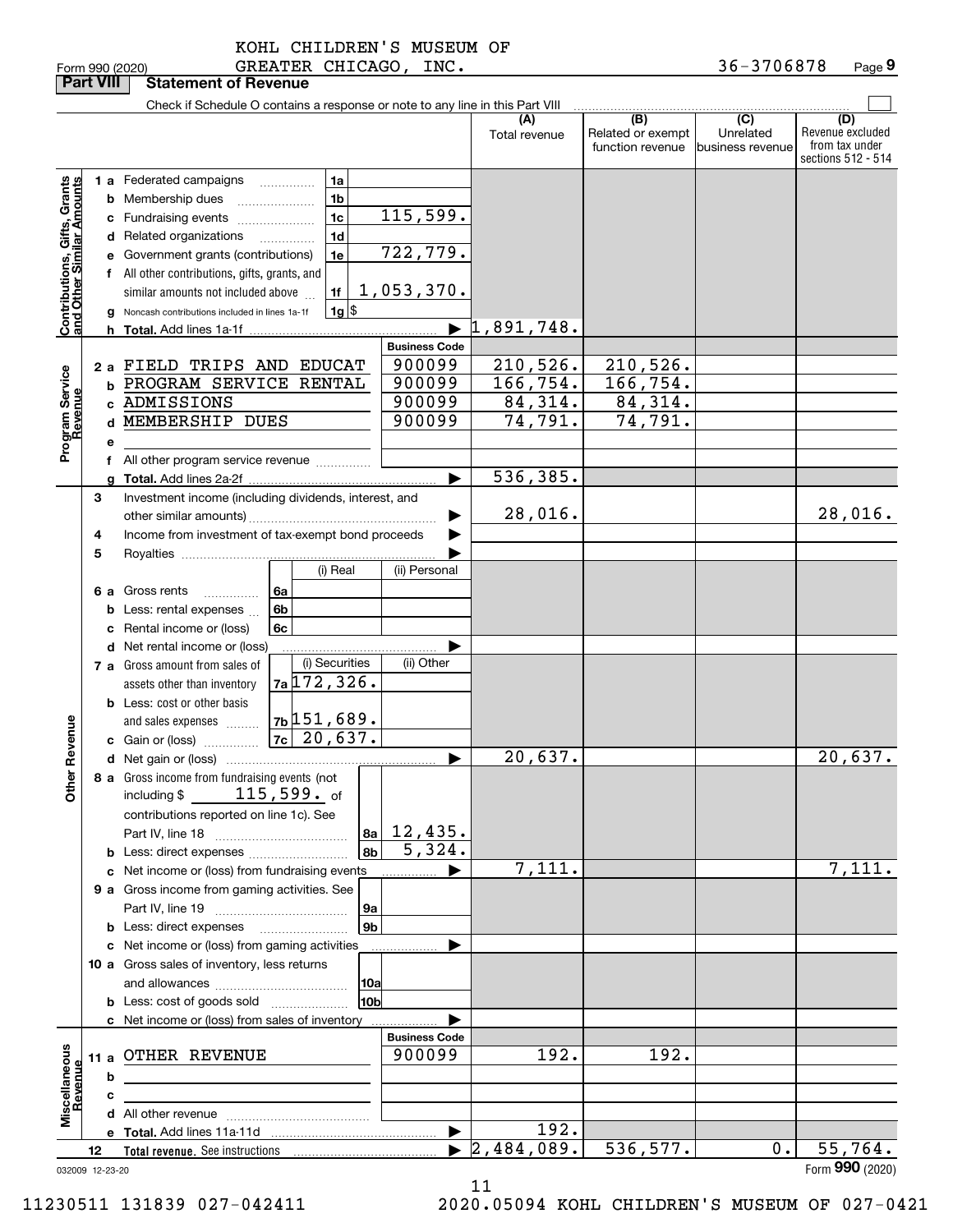|                 | KOHL CHILDREN'S MUSEUM OF                         |                     |  |
|-----------------|---------------------------------------------------|---------------------|--|
| Form 990 (2020) | GREATER CHICAGO, INC.                             | $36 - 3706878$ Page |  |
|                 | <b>Part IX   Statement of Functional Expenses</b> |                     |  |

|              | Section 501(c)(3) and 501(c)(4) organizations must complete all columns. All other organizations must complete column (A).                                                                                 |                            |                                    |                                           |                                |
|--------------|------------------------------------------------------------------------------------------------------------------------------------------------------------------------------------------------------------|----------------------------|------------------------------------|-------------------------------------------|--------------------------------|
|              | Check if Schedule O contains a response or note to any line in this Part IX                                                                                                                                |                            |                                    |                                           |                                |
|              | Do not include amounts reported on lines 6b,<br>7b, 8b, 9b, and 10b of Part VIII.                                                                                                                          | (A)<br>Total expenses      | (B)<br>Program service<br>expenses | (C)<br>Management and<br>general expenses | (D)<br>Fundraising<br>expenses |
| 1.           | Grants and other assistance to domestic organizations                                                                                                                                                      |                            |                                    |                                           |                                |
|              | and domestic governments. See Part IV, line 21                                                                                                                                                             |                            |                                    |                                           |                                |
| $\mathbf{2}$ | Grants and other assistance to domestic                                                                                                                                                                    |                            |                                    |                                           |                                |
|              | individuals. See Part IV, line 22<br>and a strategic control of the strategic                                                                                                                              |                            |                                    |                                           |                                |
| 3            | Grants and other assistance to foreign                                                                                                                                                                     |                            |                                    |                                           |                                |
|              | organizations, foreign governments, and foreign                                                                                                                                                            |                            |                                    |                                           |                                |
|              | individuals. See Part IV, lines 15 and 16                                                                                                                                                                  |                            |                                    |                                           |                                |
| 4            | Benefits paid to or for members                                                                                                                                                                            |                            |                                    |                                           |                                |
| 5            | Compensation of current officers, directors,                                                                                                                                                               |                            |                                    |                                           |                                |
|              | trustees, and key employees                                                                                                                                                                                | 403,562.                   |                                    | 403,562.                                  |                                |
| 6            | Compensation not included above to disqualified                                                                                                                                                            |                            |                                    |                                           |                                |
|              | persons (as defined under section 4958(f)(1)) and                                                                                                                                                          |                            |                                    |                                           |                                |
|              | persons described in section 4958(c)(3)(B)                                                                                                                                                                 |                            |                                    |                                           |                                |
| 7            |                                                                                                                                                                                                            | 1,345,286.                 | 1, 110, 364.                       | 99,474.                                   | 135,448.                       |
| 8            | Pension plan accruals and contributions (include                                                                                                                                                           |                            |                                    |                                           |                                |
|              | section 401(k) and 403(b) employer contributions)                                                                                                                                                          | 59,540.                    | $\frac{42,628}{104,509}$ .         | 11,712.                                   | 5,200.                         |
| 9            |                                                                                                                                                                                                            | 122, 309.                  |                                    | $\frac{5,051}{31,305}$                    | 12,749.                        |
| 10           |                                                                                                                                                                                                            | 116, 274.                  | 75,731.                            |                                           | 9,238.                         |
| 11           | Fees for services (nonemployees):                                                                                                                                                                          |                            |                                    |                                           |                                |
| a            |                                                                                                                                                                                                            |                            |                                    |                                           |                                |
| b            |                                                                                                                                                                                                            | 11,560.                    |                                    | 11,560.                                   |                                |
| c            |                                                                                                                                                                                                            | 29,044.                    |                                    | 29,044.                                   |                                |
| d            |                                                                                                                                                                                                            |                            |                                    |                                           |                                |
|              | Professional fundraising services. See Part IV, line 17                                                                                                                                                    |                            |                                    |                                           |                                |
| f            | Investment management fees                                                                                                                                                                                 | 1,397.                     |                                    | 1,397.                                    |                                |
| g            | Other. (If line 11g amount exceeds 10% of line 25,                                                                                                                                                         |                            |                                    |                                           |                                |
|              | column (A) amount, list line 11g expenses on Sch O.)                                                                                                                                                       | 151,370.                   | 105,329.                           | 29,691.                                   | 16,350.                        |
| 12           |                                                                                                                                                                                                            | $\frac{28,090}{134,590}$ . | 23,684.                            | 465.                                      | 3,941.                         |
| 13           |                                                                                                                                                                                                            |                            | 123,601.                           | 7,821.                                    | 3,168.                         |
| 14           |                                                                                                                                                                                                            | 4,948.                     | 4,133.                             | 813.                                      | $\overline{2}$ .               |
| 15           |                                                                                                                                                                                                            |                            |                                    |                                           |                                |
| 16           |                                                                                                                                                                                                            | 207,553.                   | 203, 627.                          | 3,813.                                    | 113.                           |
| 17           |                                                                                                                                                                                                            | 1,203.                     | $-1,712.$                          | 1,425.                                    | 1,490.                         |
| 18           | Payments of travel or entertainment expenses                                                                                                                                                               |                            |                                    |                                           |                                |
|              | for any federal, state, or local public officials                                                                                                                                                          |                            |                                    |                                           |                                |
| 19           | Conferences, conventions, and meetings                                                                                                                                                                     | $-754.$                    | 1,073.                             | $-893.$                                   | $-934.$                        |
| 20           | Interest                                                                                                                                                                                                   | 85,037.                    | 84,860.                            | 177.                                      |                                |
| 21           |                                                                                                                                                                                                            |                            |                                    |                                           |                                |
| 22           | Depreciation, depletion, and amortization                                                                                                                                                                  | 508, 455.                  | 498, 286.                          | 10, 169.                                  |                                |
| 23           | Insurance                                                                                                                                                                                                  |                            |                                    |                                           |                                |
| 24           | Other expenses. Itemize expenses not covered<br>above (List miscellaneous expenses on line 24e. If<br>line 24e amount exceeds 10% of line 25, column (A)<br>amount, list line 24e expenses on Schedule O.) |                            |                                    |                                           |                                |
| a            | REPAIRS AND MAINTENANCE                                                                                                                                                                                    | 98,825.                    | 98,047.                            | 778.                                      |                                |
| b            | SUBSCRIPTIONS                                                                                                                                                                                              | 7,279.                     | 6,137.                             | 121.                                      | 1,021.                         |
| C            | SAFETY EXPENSES                                                                                                                                                                                            | 2,065.                     | 1,575.                             | 490.                                      |                                |
| d            |                                                                                                                                                                                                            |                            |                                    |                                           |                                |
| е            | All other expenses                                                                                                                                                                                         | $\overline{2,719}$ .       | 2,073.                             | 646.                                      |                                |
| 25           | Total functional expenses. Add lines 1 through 24e                                                                                                                                                         | 3,320,352.                 | 2,483,945.                         | 648,621.                                  | 187,786.                       |
| 26           | Joint costs. Complete this line only if the organization                                                                                                                                                   |                            |                                    |                                           |                                |
|              | reported in column (B) joint costs from a combined                                                                                                                                                         |                            |                                    |                                           |                                |
|              | educational campaign and fundraising solicitation.                                                                                                                                                         |                            |                                    |                                           |                                |
|              | Check here $\blacktriangleright$<br>if following SOP 98-2 (ASC 958-720)                                                                                                                                    |                            |                                    |                                           |                                |

12

032010 12-23-20

Form (2020) **990**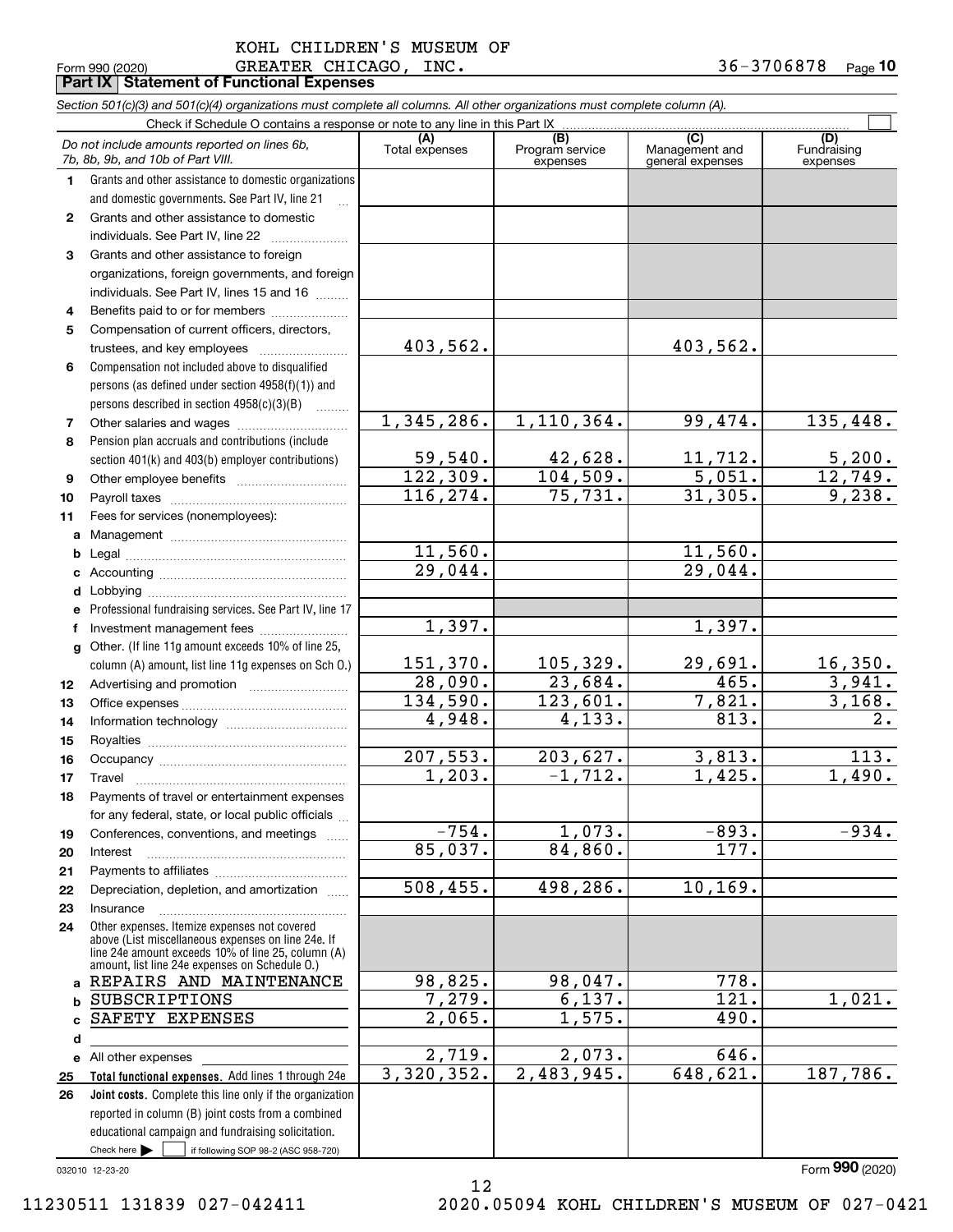|  | Form 990 (2020) |  |
|--|-----------------|--|
|  |                 |  |

**Part X** | **Balance Sheet** 

KOHL CHILDREN'S MUSEUM OF

 $\mathcal{L}^{\text{max}}$ Check if Schedule O contains a response or note to any line in this Part X **(A) (B)** Beginning of year | | End of year  $647,587.$  1, 1, 200, 216. **11**Cash - non-interest-bearing ~~~~~~~~~~~~~~~~~~~~~~~~~ 4,265,036. 3,973,992. **22**Savings and temporary cash investments ~~~~~~~~~~~~~~~~~~ $2,378,085.$   $3 \mid 1,394,639.$ **33** Pledges and grants receivable, net  $\ldots$  **multimes contained and grants receivable**, net **multimes contained and grants receivable**, net **multimes contained and grants receivable** Accounts receivable, net ~~~~~~~~~~~~~~~~~~~~~~~~~~ **445**Loans and other receivables from any current or former officer, director, trustee, key employee, creator or founder, substantial contributor, or 35% controlled entity or family member of any of these persons ............................ **5**Loans and other receivables from other disqualified persons (as defined **6**under section  $4958(f)(1)$ , and persons described in section  $4958(c)(3)(B)$ **677**Notes and loans receivable, net ~~~~~~~~~~~~~~~~~~~~~~~**Assets 88**Inventories for sale or use ~~~~~~~~~~~~~~~~~~~~~~~~~~  $206,469.$   $9$  103,441. **99**Prepaid expenses and deferred charges ~~~~~~~~~~~~~~~~~~ **10a**Land, buildings, and equipment: cost or other 21,211,846. basis. Complete Part VI of Schedule D will aller  $11,942,334.$  9,672,940. 10c 9,269,512. **10cb** Less: accumulated depreciation  $\ldots$  **10b**  $572,609$ .  $11$  1,235,161. **1111**Investments - publicly traded securities ~~~~~~~~~~~~~~~~~~~ **1212**Investments - other securities. See Part IV, line 11 ~~~~~~~~~~~~~~ **1313**Investments - program-related. See Part IV, line 11 [2010] [2010] [2010] [2010] [2010] [2010] [2010] [2010] [2 **1414**Intangible assets ~~~~~~~~~~~~~~~~~~~~~~~~~~~~~~  $2,418,199.$   $15$   $2,418,199.$ Other assets. See Part IV, line 11 ~~~~~~~~~~~~~~~~~~~~~~ **1515**20,160,925. 19,595,160. **1616Total assets.**  Add lines 1 through 15 (must equal line 33)  $311,069$ .  $17$  338, 758. **1717**Accounts payable and accrued expenses ~~~~~~~~~~~~~~~~~~ **1818**Grants payable ~~~~~~~~~~~~~~~~~~~~~~~~~~~~~~~ 744,210. 792,159. **1919**Deferred revenue ~~~~~~~~~~~~~~~~~~~~~~~~~~~~~~ **2020**Tax-exempt bond liabilities …………………………………………………………… Escrow or custodial account liability. Complete Part IV of Schedule D **212122**Loans and other payables to any current or former officer, director, **Liabilities** iabilities trustee, key employee, creator or founder, substantial contributor, or 35% controlled entity or family member of any of these persons ~~~~~~~~~**22** $545,639. |23 | 582,882.$ **23**Secured mortgages and notes payable to unrelated third parties **23**Unsecured notes and loans payable to unrelated third parties **242425**Other liabilities (including federal income tax, payables to related third parties, and other liabilities not included on lines 17-24). Complete Part X of Schedule D ~~~~~~~~~~~~~~~~~~~~~~~~~~~~~~~ **25** $1,600,918. |26 | 1,713,799.$ **2626Total liabilities.**  Add lines 17 through 25 **Organizations that follow FASB ASC 958, check here** | X Assets or Fund Balances **Net Assets or Fund Balances and complete lines 27, 28, 32, and 33.**  $9,258,804. |z_7| 8,430,203.$ **2727**Net assets without donor restrictions <sub>…………………………………………………</sub>……  $9,301,203. |28 | 9,451,158.$ **2828**Net assets with donor restrictions ~~~~~~~~~~~~~~~~~~~~~~**Organizations that do not follow FASB ASC 958, check here** | **and complete lines 29 through 33. 2929**Capital stock or trust principal, or current funds ~~~~~~~~~~~~~~~ **3030**Paid-in or capital surplus, or land, building, or equipment fund www.commun.com **3131**Retained earnings, endowment, accumulated income, or other funds www.com  $\frac{1}{2}$ Total net assets or fund balances ~~~~~~~~~~~~~~~~~~~~~~ 18,560,007. 17,881,361. **3232** $20, 160, 925.$  33 19,595,160. Total liabilities and net assets/fund balances **3333**

Form (2020) **990**

032011 12-23-20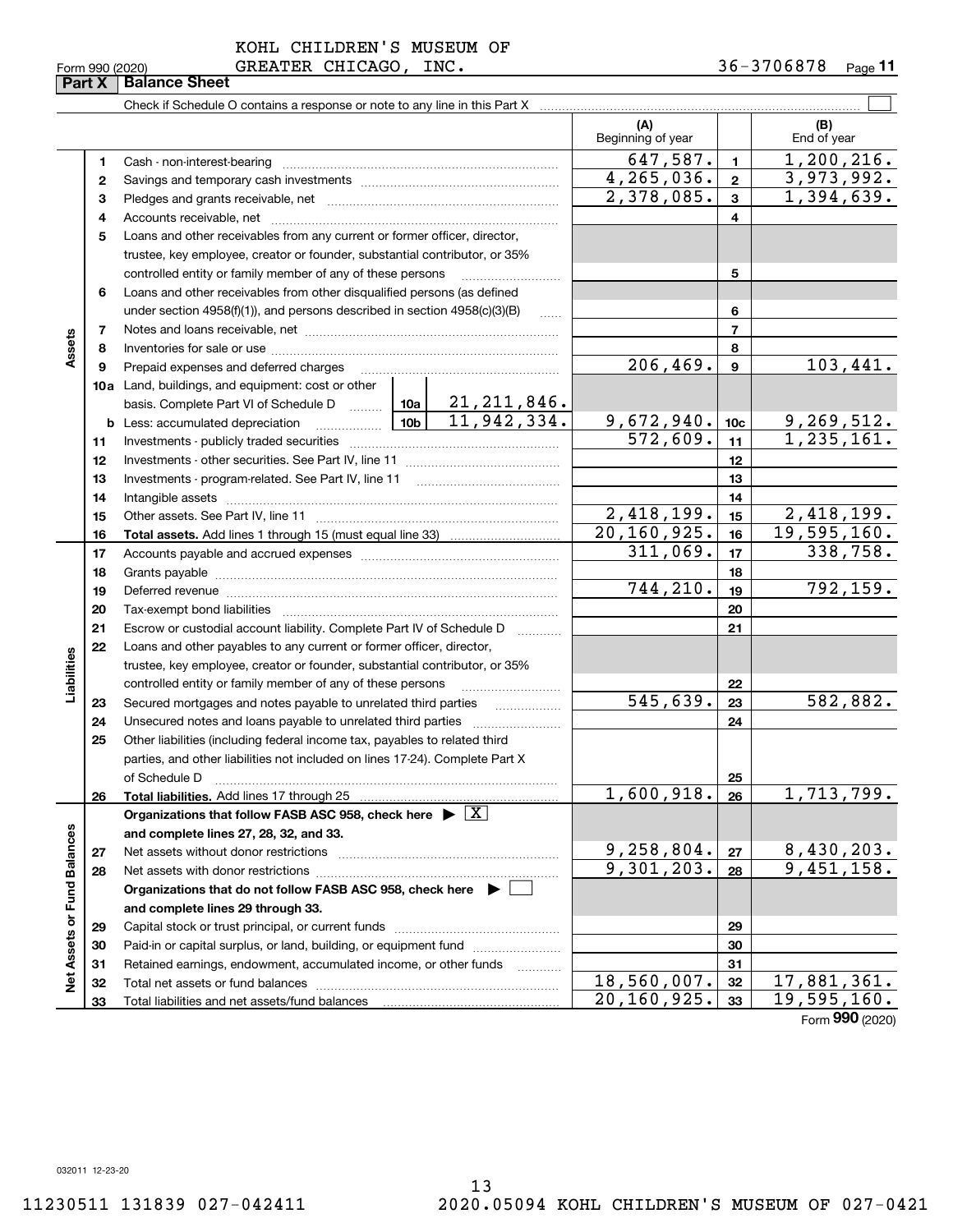|                                                                                                                                      | KOHL CHILDREN'S MUSEUM OF<br>GREATER CHICAGO, INC.<br>Form 990 (2020)<br><b>Part XI</b><br><b>Reconciliation of Net Assets</b>                                                                                                 |                         | 36-3706878 |                |             | $P_{aqe}$ 12                |  |
|--------------------------------------------------------------------------------------------------------------------------------------|--------------------------------------------------------------------------------------------------------------------------------------------------------------------------------------------------------------------------------|-------------------------|------------|----------------|-------------|-----------------------------|--|
|                                                                                                                                      |                                                                                                                                                                                                                                |                         |            |                |             |                             |  |
|                                                                                                                                      |                                                                                                                                                                                                                                |                         |            |                |             |                             |  |
| 1                                                                                                                                    |                                                                                                                                                                                                                                | $\mathbf{1}$            |            | 2,484,089.     |             |                             |  |
| 2                                                                                                                                    |                                                                                                                                                                                                                                | $\mathbf{2}$            |            | 3,320,352.     |             |                             |  |
| 3                                                                                                                                    | Revenue less expenses. Subtract line 2 from line 1                                                                                                                                                                             | 3                       |            | $-836, 263.$   |             |                             |  |
| 4                                                                                                                                    |                                                                                                                                                                                                                                | $\overline{\mathbf{4}}$ |            | 18,560,007.    |             |                             |  |
| 5                                                                                                                                    | Net unrealized gains (losses) on investments [11] [11] non-manufactured manufactured manufactured manufactured manufactured manufactured manufactured manufactured manufactured manufactured manufactured manufactured manufac | 5                       |            |                |             | 157,617.                    |  |
| 6                                                                                                                                    | Donated services and use of facilities [111] Donated and the service of facilities [11] Donated services and use of facilities [11] Donated and the service of the service of the service of the service of the service of the | 6                       |            |                |             |                             |  |
| 7                                                                                                                                    | Investment expenses                                                                                                                                                                                                            | $\overline{7}$          |            |                |             |                             |  |
| 8                                                                                                                                    | Prior period adjustments www.communication.communication.communication.com/                                                                                                                                                    | 8                       |            |                |             |                             |  |
| 9                                                                                                                                    | Other changes in net assets or fund balances (explain on Schedule O)                                                                                                                                                           | $\mathbf{Q}$            |            |                |             | 0.                          |  |
| 10                                                                                                                                   | Net assets or fund balances at end of year. Combine lines 3 through 9 (must equal Part X, line 32,                                                                                                                             |                         |            |                |             |                             |  |
|                                                                                                                                      | column (B))                                                                                                                                                                                                                    | 10                      |            | 17,881,361.    |             |                             |  |
|                                                                                                                                      | Part XII Financial Statements and Reporting                                                                                                                                                                                    |                         |            |                |             |                             |  |
|                                                                                                                                      |                                                                                                                                                                                                                                |                         |            |                |             | $\overline{\mathbf{x}}$     |  |
|                                                                                                                                      |                                                                                                                                                                                                                                |                         |            |                | Yes         | <b>No</b>                   |  |
| 1                                                                                                                                    | $\boxed{\mathbf{X}}$ Accrual<br>Accounting method used to prepare the Form 990: <u>[16</u> ] Cash<br>Other                                                                                                                     |                         |            |                |             |                             |  |
|                                                                                                                                      | If the organization changed its method of accounting from a prior year or checked "Other," explain in Schedule O.                                                                                                              |                         |            |                |             |                             |  |
|                                                                                                                                      | 2a Were the organization's financial statements compiled or reviewed by an independent accountant?                                                                                                                             |                         |            | 2a             |             | х                           |  |
|                                                                                                                                      | If "Yes," check a box below to indicate whether the financial statements for the year were compiled or reviewed on a                                                                                                           |                         |            |                |             |                             |  |
|                                                                                                                                      | separate basis, consolidated basis, or both:                                                                                                                                                                                   |                         |            |                |             |                             |  |
|                                                                                                                                      | Separate basis<br>Consolidated basis<br>Both consolidated and separate basis                                                                                                                                                   |                         |            | 2 <sub>b</sub> | $\mathbf X$ |                             |  |
|                                                                                                                                      | <b>b</b> Were the organization's financial statements audited by an independent accountant?                                                                                                                                    |                         |            |                |             |                             |  |
|                                                                                                                                      | If "Yes," check a box below to indicate whether the financial statements for the year were audited on a separate basis,<br>consolidated basis, or both:                                                                        |                         |            |                |             |                             |  |
|                                                                                                                                      | $\mid$ $\rm X\mid$ Separate basis<br>Consolidated basis<br>Both consolidated and separate basis                                                                                                                                |                         |            |                |             |                             |  |
|                                                                                                                                      | c If "Yes" to line 2a or 2b, does the organization have a committee that assumes responsibility for oversight of the audit,                                                                                                    |                         |            |                |             |                             |  |
|                                                                                                                                      |                                                                                                                                                                                                                                |                         |            | 2c             | $\mathbf X$ |                             |  |
|                                                                                                                                      | If the organization changed either its oversight process or selection process during the tax year, explain on Schedule O.                                                                                                      |                         |            |                |             |                             |  |
| 3a As a result of a federal award, was the organization required to undergo an audit or audits as set forth in the Single Audit      |                                                                                                                                                                                                                                |                         |            |                |             |                             |  |
|                                                                                                                                      |                                                                                                                                                                                                                                |                         |            |                |             |                             |  |
| <b>b</b> If "Yes," did the organization undergo the required audit or audits? If the organization did not undergo the required audit |                                                                                                                                                                                                                                |                         |            |                |             |                             |  |
|                                                                                                                                      |                                                                                                                                                                                                                                |                         |            | 3b             |             |                             |  |
|                                                                                                                                      |                                                                                                                                                                                                                                |                         |            |                |             | $F_{\text{O}}$ m 990 (2020) |  |

Form (2020) **990**

032012 12-23-20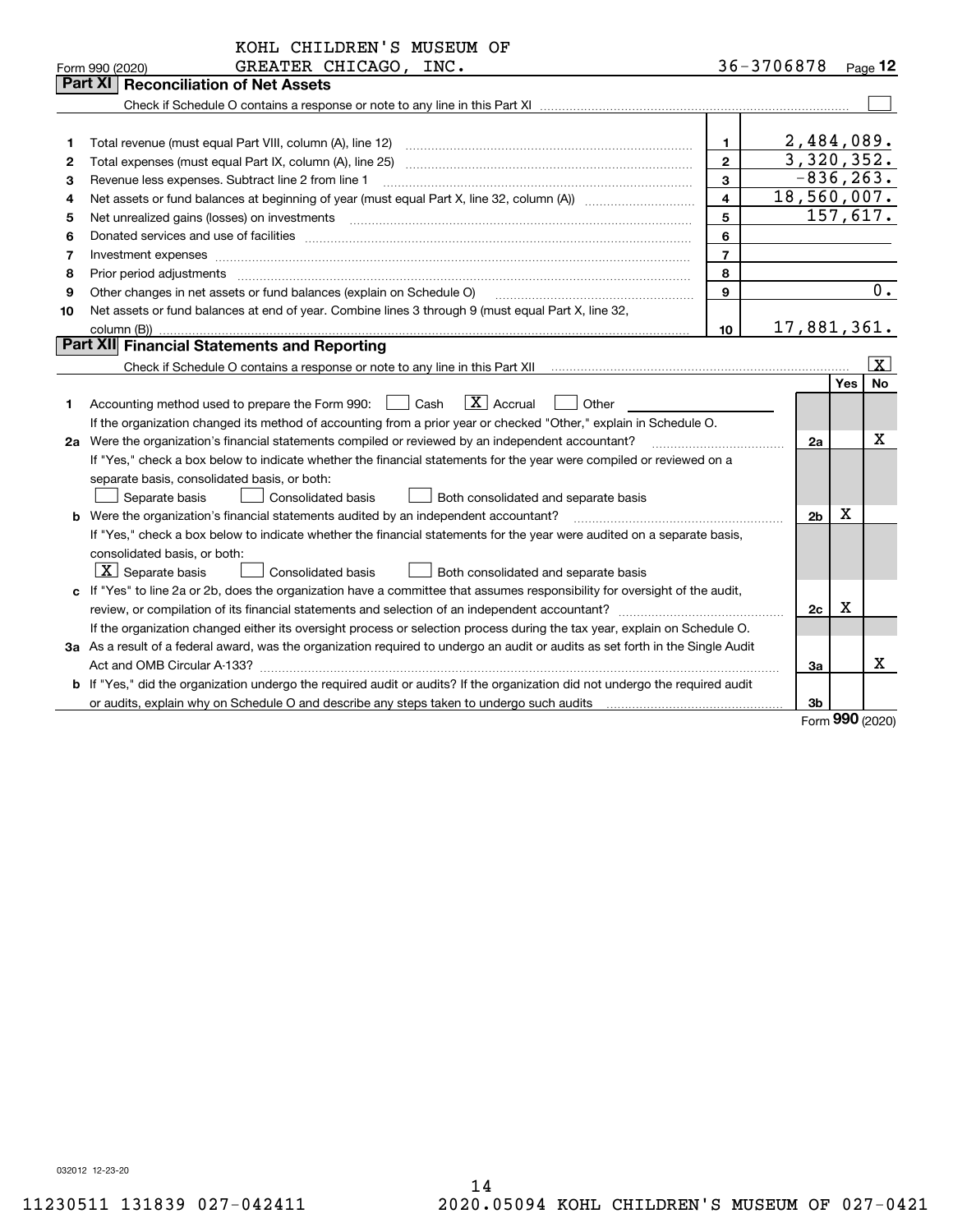| <b>SCHEDULE A</b><br>(Form 990 or 990-EZ) |                    |                                                        |                                                                          | <b>Public Charity Status and Public Support</b><br>Complete if the organization is a section 501(c)(3) organization or a section                                                                                                                                                      |     |                                                                |                            | OMB No. 1545-0047                     |
|-------------------------------------------|--------------------|--------------------------------------------------------|--------------------------------------------------------------------------|---------------------------------------------------------------------------------------------------------------------------------------------------------------------------------------------------------------------------------------------------------------------------------------|-----|----------------------------------------------------------------|----------------------------|---------------------------------------|
|                                           |                    | Department of the Treasury<br>Internal Revenue Service |                                                                          | 4947(a)(1) nonexempt charitable trust.<br>Attach to Form 990 or Form 990-EZ.                                                                                                                                                                                                          |     |                                                                |                            | <b>Open to Public</b><br>Inspection   |
|                                           |                    | Name of the organization                               |                                                                          | Go to www.irs.gov/Form990 for instructions and the latest information.<br>KOHL CHILDREN'S MUSEUM OF                                                                                                                                                                                   |     |                                                                |                            | <b>Employer identification number</b> |
|                                           |                    |                                                        | GREATER CHICAGO, INC.                                                    |                                                                                                                                                                                                                                                                                       |     |                                                                |                            | 36-3706878                            |
|                                           | Part I             |                                                        |                                                                          | Reason for Public Charity Status. (All organizations must complete this part.) See instructions.                                                                                                                                                                                      |     |                                                                |                            |                                       |
|                                           |                    |                                                        |                                                                          | The organization is not a private foundation because it is: (For lines 1 through 12, check only one box.)                                                                                                                                                                             |     |                                                                |                            |                                       |
| 1.                                        |                    |                                                        |                                                                          | A church, convention of churches, or association of churches described in section 170(b)(1)(A)(i).                                                                                                                                                                                    |     |                                                                |                            |                                       |
| 2<br>3                                    |                    |                                                        |                                                                          | A school described in section 170(b)(1)(A)(ii). (Attach Schedule E (Form 990 or 990-EZ).)                                                                                                                                                                                             |     |                                                                |                            |                                       |
| 4                                         |                    |                                                        |                                                                          | A hospital or a cooperative hospital service organization described in section 170(b)(1)(A)(iii).<br>A medical research organization operated in conjunction with a hospital described in section 170(b)(1)(A)(iii). Enter the hospital's name,                                       |     |                                                                |                            |                                       |
|                                           |                    | city, and state:                                       |                                                                          |                                                                                                                                                                                                                                                                                       |     |                                                                |                            |                                       |
| 5                                         |                    |                                                        |                                                                          | An organization operated for the benefit of a college or university owned or operated by a governmental unit described in                                                                                                                                                             |     |                                                                |                            |                                       |
|                                           |                    |                                                        | section 170(b)(1)(A)(iv). (Complete Part II.)                            |                                                                                                                                                                                                                                                                                       |     |                                                                |                            |                                       |
| 6                                         |                    |                                                        |                                                                          | A federal, state, or local government or governmental unit described in section 170(b)(1)(A)(v).                                                                                                                                                                                      |     |                                                                |                            |                                       |
| 7                                         | $\boxed{\text{X}}$ |                                                        |                                                                          | An organization that normally receives a substantial part of its support from a governmental unit or from the general public described in                                                                                                                                             |     |                                                                |                            |                                       |
| 8                                         |                    |                                                        | section 170(b)(1)(A)(vi). (Complete Part II.)                            | A community trust described in section 170(b)(1)(A)(vi). (Complete Part II.)                                                                                                                                                                                                          |     |                                                                |                            |                                       |
| 9                                         |                    |                                                        |                                                                          | An agricultural research organization described in section 170(b)(1)(A)(ix) operated in conjunction with a land-grant college                                                                                                                                                         |     |                                                                |                            |                                       |
|                                           |                    |                                                        |                                                                          | or university or a non-land-grant college of agriculture (see instructions). Enter the name, city, and state of the college or                                                                                                                                                        |     |                                                                |                            |                                       |
|                                           |                    | university:                                            |                                                                          |                                                                                                                                                                                                                                                                                       |     |                                                                |                            |                                       |
| 10                                        |                    |                                                        |                                                                          | An organization that normally receives (1) more than 33 1/3% of its support from contributions, membership fees, and gross receipts from                                                                                                                                              |     |                                                                |                            |                                       |
|                                           |                    |                                                        |                                                                          | activities related to its exempt functions, subject to certain exceptions; and (2) no more than 33 1/3% of its support from gross investment<br>income and unrelated business taxable income (less section 511 tax) from businesses acquired by the organization after June 30, 1975. |     |                                                                |                            |                                       |
|                                           |                    |                                                        | See section 509(a)(2). (Complete Part III.)                              |                                                                                                                                                                                                                                                                                       |     |                                                                |                            |                                       |
| 11                                        |                    |                                                        |                                                                          | An organization organized and operated exclusively to test for public safety. See section 509(a)(4).                                                                                                                                                                                  |     |                                                                |                            |                                       |
| 12                                        |                    |                                                        |                                                                          | An organization organized and operated exclusively for the benefit of, to perform the functions of, or to carry out the purposes of one or                                                                                                                                            |     |                                                                |                            |                                       |
|                                           |                    |                                                        |                                                                          | more publicly supported organizations described in section 509(a)(1) or section 509(a)(2). See section 509(a)(3). Check the box in                                                                                                                                                    |     |                                                                |                            |                                       |
|                                           |                    |                                                        |                                                                          | lines 12a through 12d that describes the type of supporting organization and complete lines 12e, 12f, and 12g.                                                                                                                                                                        |     |                                                                |                            |                                       |
| a                                         |                    |                                                        |                                                                          | Type I. A supporting organization operated, supervised, or controlled by its supported organization(s), typically by giving<br>the supported organization(s) the power to regularly appoint or elect a majority of the directors or trustees of the supporting                        |     |                                                                |                            |                                       |
|                                           |                    |                                                        | organization. You must complete Part IV, Sections A and B.               |                                                                                                                                                                                                                                                                                       |     |                                                                |                            |                                       |
| b                                         |                    |                                                        |                                                                          | Type II. A supporting organization supervised or controlled in connection with its supported organization(s), by having                                                                                                                                                               |     |                                                                |                            |                                       |
|                                           |                    |                                                        |                                                                          | control or management of the supporting organization vested in the same persons that control or manage the supported                                                                                                                                                                  |     |                                                                |                            |                                       |
|                                           |                    |                                                        | organization(s). You must complete Part IV, Sections A and C.            |                                                                                                                                                                                                                                                                                       |     |                                                                |                            |                                       |
| c                                         |                    |                                                        |                                                                          | Type III functionally integrated. A supporting organization operated in connection with, and functionally integrated with,<br>its supported organization(s) (see instructions). You must complete Part IV, Sections A, D, and E.                                                      |     |                                                                |                            |                                       |
| d                                         |                    |                                                        |                                                                          | Type III non-functionally integrated. A supporting organization operated in connection with its supported organization(s)                                                                                                                                                             |     |                                                                |                            |                                       |
|                                           |                    |                                                        |                                                                          | that is not functionally integrated. The organization generally must satisfy a distribution requirement and an attentiveness                                                                                                                                                          |     |                                                                |                            |                                       |
|                                           |                    |                                                        |                                                                          | requirement (see instructions). You must complete Part IV, Sections A and D, and Part V.                                                                                                                                                                                              |     |                                                                |                            |                                       |
| е                                         |                    |                                                        |                                                                          | Check this box if the organization received a written determination from the IRS that it is a Type I, Type II, Type III                                                                                                                                                               |     |                                                                |                            |                                       |
|                                           |                    |                                                        |                                                                          | functionally integrated, or Type III non-functionally integrated supporting organization.                                                                                                                                                                                             |     |                                                                |                            |                                       |
|                                           |                    | f Enter the number of supported organizations          | g Provide the following information about the supported organization(s). |                                                                                                                                                                                                                                                                                       |     |                                                                |                            |                                       |
|                                           |                    | (i) Name of supported                                  | (ii) EIN                                                                 | (iii) Type of organization                                                                                                                                                                                                                                                            |     | (iv) Is the organization listed<br>in your governing document? | (v) Amount of monetary     | (vi) Amount of other                  |
|                                           |                    | organization                                           |                                                                          | (described on lines 1-10<br>above (see instructions))                                                                                                                                                                                                                                 | Yes | No                                                             | support (see instructions) | support (see instructions)            |
|                                           |                    |                                                        |                                                                          |                                                                                                                                                                                                                                                                                       |     |                                                                |                            |                                       |
|                                           |                    |                                                        |                                                                          |                                                                                                                                                                                                                                                                                       |     |                                                                |                            |                                       |
|                                           |                    |                                                        |                                                                          |                                                                                                                                                                                                                                                                                       |     |                                                                |                            |                                       |
|                                           |                    |                                                        |                                                                          |                                                                                                                                                                                                                                                                                       |     |                                                                |                            |                                       |
|                                           |                    |                                                        |                                                                          |                                                                                                                                                                                                                                                                                       |     |                                                                |                            |                                       |
|                                           |                    |                                                        |                                                                          |                                                                                                                                                                                                                                                                                       |     |                                                                |                            |                                       |
|                                           |                    |                                                        |                                                                          |                                                                                                                                                                                                                                                                                       |     |                                                                |                            |                                       |
|                                           |                    |                                                        |                                                                          |                                                                                                                                                                                                                                                                                       |     |                                                                |                            |                                       |
| Total                                     |                    |                                                        |                                                                          |                                                                                                                                                                                                                                                                                       |     |                                                                |                            |                                       |
|                                           |                    |                                                        |                                                                          | UA For Panorwork Poduction Act Notice, see the Instructions for Form 000 or 000-F7 200001 0105.01 Schodule A (Form 000 or 000-F7) 2020                                                                                                                                                |     |                                                                |                            |                                       |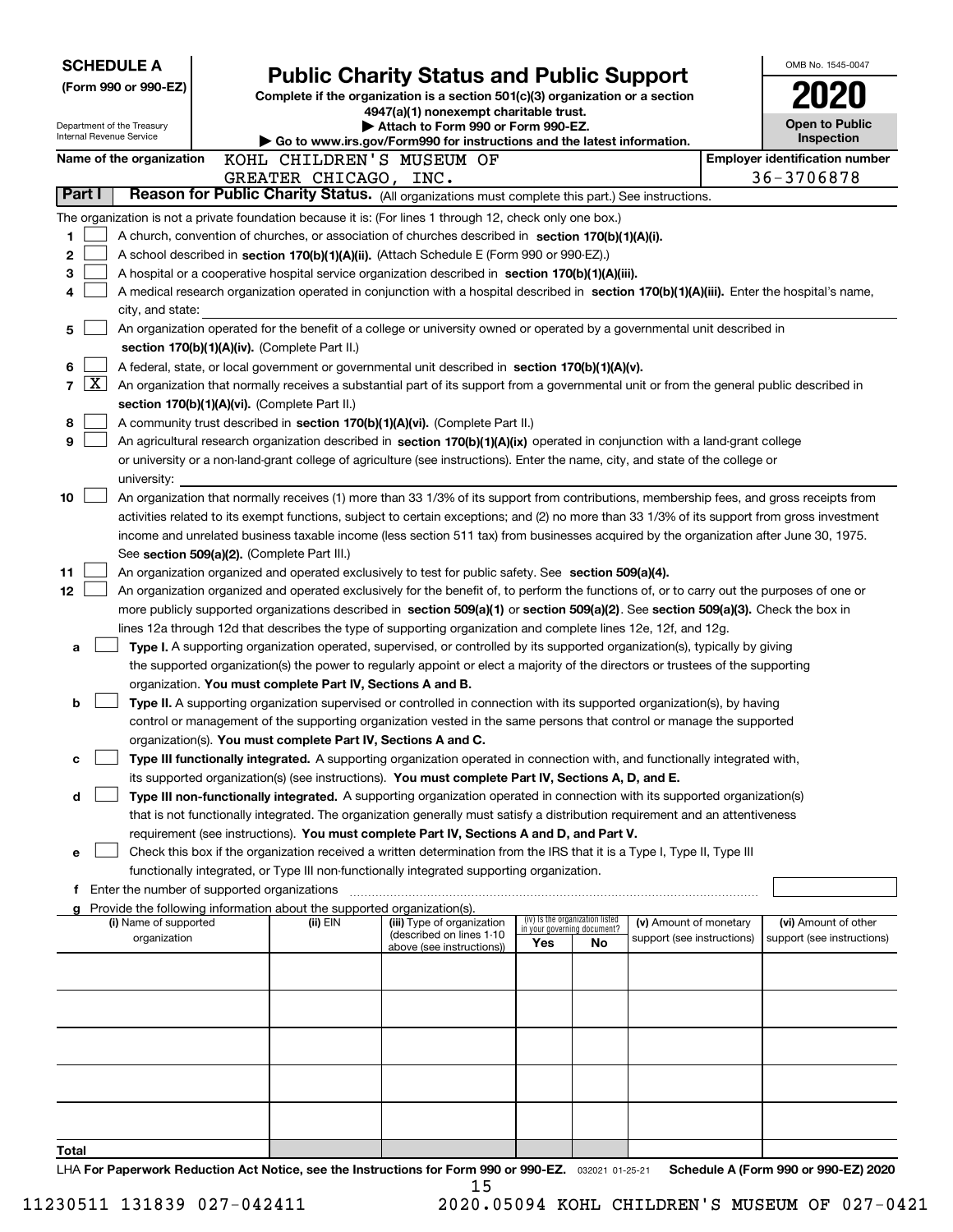| Schedule A (Form 990 or 990-EZ) 2020 GREATER CHICAGO, INC. |  | $36 - 3706878$ Page 2                                                                                  |  |
|------------------------------------------------------------|--|--------------------------------------------------------------------------------------------------------|--|
|                                                            |  | Part II Support Schedule for Organizations Described in Sections 170(b)(1)(A)(iv) and 170(b)(1)(A)(vi) |  |

(Complete only if you checked the box on line 5, 7, or 8 of Part I or if the organization failed to qualify under Part III. If the organization fails to qualify under the tests listed below, please complete Part III.)

|     | <b>Section A. Public Support</b>                                                                                                                                                                                               |                      |                      |                        |                        |                                      |                                          |
|-----|--------------------------------------------------------------------------------------------------------------------------------------------------------------------------------------------------------------------------------|----------------------|----------------------|------------------------|------------------------|--------------------------------------|------------------------------------------|
|     | Calendar year (or fiscal year beginning in)                                                                                                                                                                                    | (a) 2016             | (b) 2017             | $(c)$ 2018             | $(d)$ 2019             | (e) 2020                             | (f) Total                                |
|     | 1 Gifts, grants, contributions, and                                                                                                                                                                                            |                      |                      |                        |                        |                                      |                                          |
|     | membership fees received. (Do not                                                                                                                                                                                              |                      |                      |                        |                        |                                      |                                          |
|     | include any "unusual grants.")                                                                                                                                                                                                 | 3208096.             | 7005174.             | 5872806.               | 1149569.               |                                      | 1891748.19127393.                        |
|     | 2 Tax revenues levied for the organ-                                                                                                                                                                                           |                      |                      |                        |                        |                                      |                                          |
|     | ization's benefit and either paid to                                                                                                                                                                                           |                      |                      |                        |                        |                                      |                                          |
|     | or expended on its behalf                                                                                                                                                                                                      |                      |                      |                        |                        |                                      |                                          |
|     | 3 The value of services or facilities                                                                                                                                                                                          |                      |                      |                        |                        |                                      |                                          |
|     | furnished by a governmental unit to                                                                                                                                                                                            |                      |                      |                        |                        |                                      |                                          |
|     | the organization without charge                                                                                                                                                                                                |                      |                      |                        |                        |                                      |                                          |
|     | 4 Total. Add lines 1 through 3                                                                                                                                                                                                 | 3208096.             | 7005174.             | 5872806.               | 1149569.               |                                      | 1891748.19127393.                        |
| 5   | The portion of total contributions                                                                                                                                                                                             |                      |                      |                        |                        |                                      |                                          |
|     | by each person (other than a                                                                                                                                                                                                   |                      |                      |                        |                        |                                      |                                          |
|     | governmental unit or publicly                                                                                                                                                                                                  |                      |                      |                        |                        |                                      |                                          |
|     | supported organization) included                                                                                                                                                                                               |                      |                      |                        |                        |                                      |                                          |
|     | on line 1 that exceeds 2% of the                                                                                                                                                                                               |                      |                      |                        |                        |                                      |                                          |
|     | amount shown on line 11,                                                                                                                                                                                                       |                      |                      |                        |                        |                                      |                                          |
|     | column (f)                                                                                                                                                                                                                     |                      |                      |                        |                        |                                      | 4306704.                                 |
|     |                                                                                                                                                                                                                                |                      |                      |                        |                        |                                      | 14820689.                                |
|     | 6 Public support. Subtract line 5 from line 4.<br><b>Section B. Total Support</b>                                                                                                                                              |                      |                      |                        |                        |                                      |                                          |
|     |                                                                                                                                                                                                                                |                      |                      |                        |                        |                                      |                                          |
|     | Calendar year (or fiscal year beginning in)                                                                                                                                                                                    | (a) 2016<br>3208096. | (b) 2017<br>7005174. | $(c)$ 2018<br>5872806. | $(d)$ 2019<br>1149569. | (e) 2020                             | (f) Total<br>1891748.19127393.           |
|     | <b>7</b> Amounts from line 4                                                                                                                                                                                                   |                      |                      |                        |                        |                                      |                                          |
| 8   | Gross income from interest,                                                                                                                                                                                                    |                      |                      |                        |                        |                                      |                                          |
|     | dividends, payments received on                                                                                                                                                                                                |                      |                      |                        |                        |                                      |                                          |
|     | securities loans, rents, royalties,                                                                                                                                                                                            |                      |                      |                        |                        |                                      |                                          |
|     | and income from similar sources                                                                                                                                                                                                | 4,995.               | 23,265.              | 36,214.                | 70,070.                | 28,016.                              | 162,560.                                 |
|     | 9 Net income from unrelated business                                                                                                                                                                                           |                      |                      |                        |                        |                                      |                                          |
|     | activities, whether or not the                                                                                                                                                                                                 |                      |                      |                        |                        |                                      |                                          |
|     | business is regularly carried on                                                                                                                                                                                               |                      |                      |                        |                        |                                      |                                          |
|     | 10 Other income. Do not include gain                                                                                                                                                                                           |                      |                      |                        |                        |                                      |                                          |
|     | or loss from the sale of capital                                                                                                                                                                                               |                      |                      |                        |                        |                                      |                                          |
|     | assets (Explain in Part VI.)                                                                                                                                                                                                   |                      |                      | 84,800.                | 18,818.                |                                      | 192.   103, 810.                         |
|     | 11 Total support. Add lines 7 through 10                                                                                                                                                                                       |                      |                      |                        |                        |                                      | 19393763.                                |
|     | 12 Gross receipts from related activities, etc. (see instructions)                                                                                                                                                             |                      |                      |                        |                        | 12                                   |                                          |
|     | 13 First 5 years. If the Form 990 is for the organization's first, second, third, fourth, or fifth tax year as a section 501(c)(3)                                                                                             |                      |                      |                        |                        |                                      |                                          |
|     | organization, check this box and stop here manufactured and according to the state of the state of the state of the state of the state of the state of the state of the state of the state of the state of the state of the st |                      |                      |                        |                        |                                      |                                          |
|     | <b>Section C. Computation of Public Support Percentage</b>                                                                                                                                                                     |                      |                      |                        |                        |                                      |                                          |
|     |                                                                                                                                                                                                                                |                      |                      |                        |                        | 14                                   | 76.42<br>$\frac{9}{6}$                   |
|     |                                                                                                                                                                                                                                |                      |                      |                        |                        | 15                                   | 76.98<br>%                               |
|     | 16a 33 1/3% support test - 2020. If the organization did not check the box on line 13, and line 14 is 33 1/3% or more, check this box and                                                                                      |                      |                      |                        |                        |                                      |                                          |
|     | stop here. The organization qualifies as a publicly supported organization                                                                                                                                                     |                      |                      |                        |                        |                                      | $\blacktriangleright$ $\boxed{\text{X}}$ |
|     | b 33 1/3% support test - 2019. If the organization did not check a box on line 13 or 16a, and line 15 is 33 1/3% or more, check this box                                                                                       |                      |                      |                        |                        |                                      |                                          |
|     | and stop here. The organization qualifies as a publicly supported organization                                                                                                                                                 |                      |                      |                        |                        |                                      |                                          |
|     | 17a 10% -facts-and-circumstances test - 2020. If the organization did not check a box on line 13, 16a, or 16b, and line 14 is 10% or more,                                                                                     |                      |                      |                        |                        |                                      |                                          |
|     | and if the organization meets the facts-and-circumstances test, check this box and stop here. Explain in Part VI how the organization                                                                                          |                      |                      |                        |                        |                                      |                                          |
|     | meets the facts-and-circumstances test. The organization qualifies as a publicly supported organization                                                                                                                        |                      |                      |                        |                        |                                      |                                          |
|     | <b>b 10% -facts-and-circumstances test - 2019.</b> If the organization did not check a box on line 13, 16a, 16b, or 17a, and line 15 is 10% or                                                                                 |                      |                      |                        |                        |                                      |                                          |
|     | more, and if the organization meets the facts-and-circumstances test, check this box and stop here. Explain in Part VI how the                                                                                                 |                      |                      |                        |                        |                                      |                                          |
|     | organization meets the facts-and-circumstances test. The organization qualifies as a publicly supported organization                                                                                                           |                      |                      |                        |                        |                                      |                                          |
| 18. | Private foundation. If the organization did not check a box on line 13, 16a, 16b, 17a, or 17b, check this box and see instructions                                                                                             |                      |                      |                        |                        |                                      |                                          |
|     |                                                                                                                                                                                                                                |                      |                      |                        |                        | Schedule A (Form 990 or 990-F7) 2020 |                                          |

**Schedule A (Form 990 or 990-EZ) 2020**

032022 01-25-21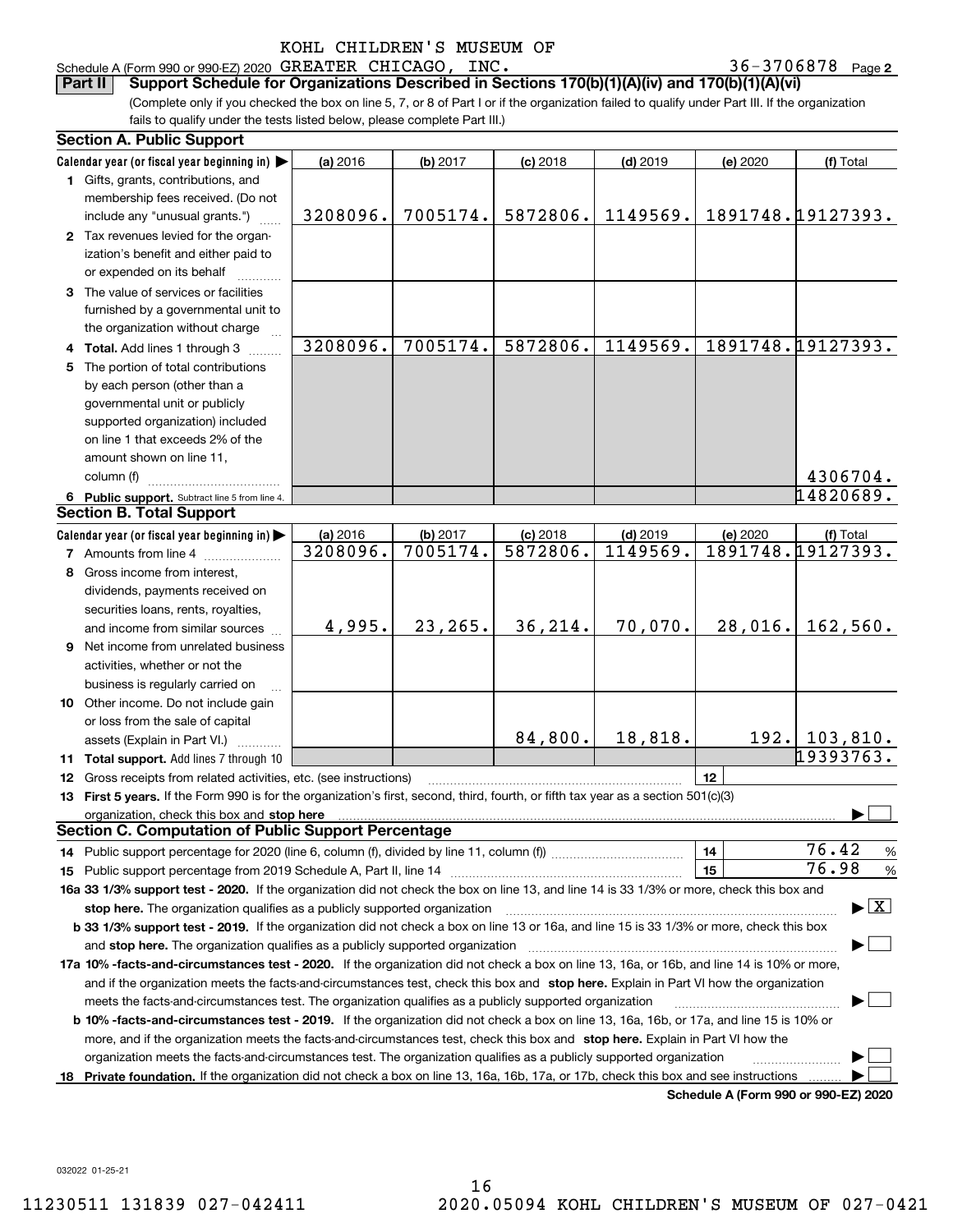# **Part III Support Schedule for Organizations Described in Section 509(a)(2)**

(Complete only if you checked the box on line 10 of Part I or if the organization failed to qualify under Part II. If the organization fails to qualify under the tests listed below, please complete Part II.)

| <b>Section A. Public Support</b>                                                                                                                                                                                                     |          |          |            |            |          |                                      |
|--------------------------------------------------------------------------------------------------------------------------------------------------------------------------------------------------------------------------------------|----------|----------|------------|------------|----------|--------------------------------------|
| Calendar year (or fiscal year beginning in) $\blacktriangleright$                                                                                                                                                                    | (a) 2016 | (b) 2017 | $(c)$ 2018 | $(d)$ 2019 | (e) 2020 | (f) Total                            |
| 1 Gifts, grants, contributions, and                                                                                                                                                                                                  |          |          |            |            |          |                                      |
| membership fees received. (Do not                                                                                                                                                                                                    |          |          |            |            |          |                                      |
| include any "unusual grants.")                                                                                                                                                                                                       |          |          |            |            |          |                                      |
| 2 Gross receipts from admissions,<br>merchandise sold or services per-<br>formed, or facilities furnished in<br>any activity that is related to the<br>organization's tax-exempt purpose                                             |          |          |            |            |          |                                      |
| 3 Gross receipts from activities that<br>are not an unrelated trade or bus-                                                                                                                                                          |          |          |            |            |          |                                      |
| iness under section 513                                                                                                                                                                                                              |          |          |            |            |          |                                      |
| 4 Tax revenues levied for the organ-<br>ization's benefit and either paid to<br>or expended on its behalf                                                                                                                            |          |          |            |            |          |                                      |
| .<br>5 The value of services or facilities<br>furnished by a governmental unit to                                                                                                                                                    |          |          |            |            |          |                                      |
| the organization without charge                                                                                                                                                                                                      |          |          |            |            |          |                                      |
| <b>6 Total.</b> Add lines 1 through 5                                                                                                                                                                                                |          |          |            |            |          |                                      |
| 7a Amounts included on lines 1, 2, and<br>3 received from disqualified persons                                                                                                                                                       |          |          |            |            |          |                                      |
| <b>b</b> Amounts included on lines 2 and 3 received<br>from other than disqualified persons that<br>exceed the greater of \$5,000 or 1% of the<br>amount on line 13 for the year                                                     |          |          |            |            |          |                                      |
| c Add lines 7a and 7b                                                                                                                                                                                                                |          |          |            |            |          |                                      |
| 8 Public support. (Subtract line 7c from line 6.)<br><b>Section B. Total Support</b>                                                                                                                                                 |          |          |            |            |          |                                      |
| Calendar year (or fiscal year beginning in)                                                                                                                                                                                          | (a) 2016 | (b) 2017 | $(c)$ 2018 | $(d)$ 2019 | (e) 2020 | (f) Total                            |
| 9 Amounts from line 6                                                                                                                                                                                                                |          |          |            |            |          |                                      |
| 10a Gross income from interest,<br>dividends, payments received on<br>securities loans, rents, royalties,<br>and income from similar sources                                                                                         |          |          |            |            |          |                                      |
| <b>b</b> Unrelated business taxable income<br>(less section 511 taxes) from businesses<br>acquired after June 30, 1975                                                                                                               |          |          |            |            |          |                                      |
| c Add lines 10a and 10b                                                                                                                                                                                                              |          |          |            |            |          |                                      |
| <b>11</b> Net income from unrelated business<br>activities not included in line 10b,<br>whether or not the business is<br>regularly carried on                                                                                       |          |          |            |            |          |                                      |
| <b>12</b> Other income. Do not include gain<br>or loss from the sale of capital<br>assets (Explain in Part VI.)                                                                                                                      |          |          |            |            |          |                                      |
| <b>13 Total support.</b> (Add lines 9, 10c, 11, and 12.)                                                                                                                                                                             |          |          |            |            |          |                                      |
| 14 First 5 years. If the Form 990 is for the organization's first, second, third, fourth, or fifth tax year as a section 501(c)(3) organization,                                                                                     |          |          |            |            |          |                                      |
| check this box and stop here <b>contract the contract of the contract of the state of the state of the state of the state of the state of the state of the state of the state of the state of the state of the state of the stat</b> |          |          |            |            |          |                                      |
| <b>Section C. Computation of Public Support Percentage</b>                                                                                                                                                                           |          |          |            |            |          |                                      |
|                                                                                                                                                                                                                                      |          |          |            |            | 15       | %                                    |
| 16 Public support percentage from 2019 Schedule A, Part III, line 15                                                                                                                                                                 |          |          |            |            | 16       | %                                    |
| <b>Section D. Computation of Investment Income Percentage</b>                                                                                                                                                                        |          |          |            |            |          |                                      |
| 17 Investment income percentage for 2020 (line 10c, column (f), divided by line 13, column (f))<br>18 Investment income percentage from 2019 Schedule A, Part III, line 17                                                           |          |          |            |            | 17<br>18 | %<br>%                               |
| 19a 33 1/3% support tests - 2020. If the organization did not check the box on line 14, and line 15 is more than 33 1/3%, and line 17 is not                                                                                         |          |          |            |            |          |                                      |
| more than 33 1/3%, check this box and stop here. The organization qualifies as a publicly supported organization                                                                                                                     |          |          |            |            |          | ▶                                    |
| b 33 1/3% support tests - 2019. If the organization did not check a box on line 14 or line 19a, and line 16 is more than 33 1/3%, and                                                                                                |          |          |            |            |          |                                      |
| line 18 is not more than 33 1/3%, check this box and stop here. The organization qualifies as a publicly supported organization                                                                                                      |          |          |            |            |          |                                      |
| 20 Private foundation. If the organization did not check a box on line 14, 19a, or 19b, check this box and see instructions                                                                                                          |          |          |            |            |          |                                      |
| 032023 01-25-21                                                                                                                                                                                                                      |          | 17       |            |            |          | Schedule A (Form 990 or 990-EZ) 2020 |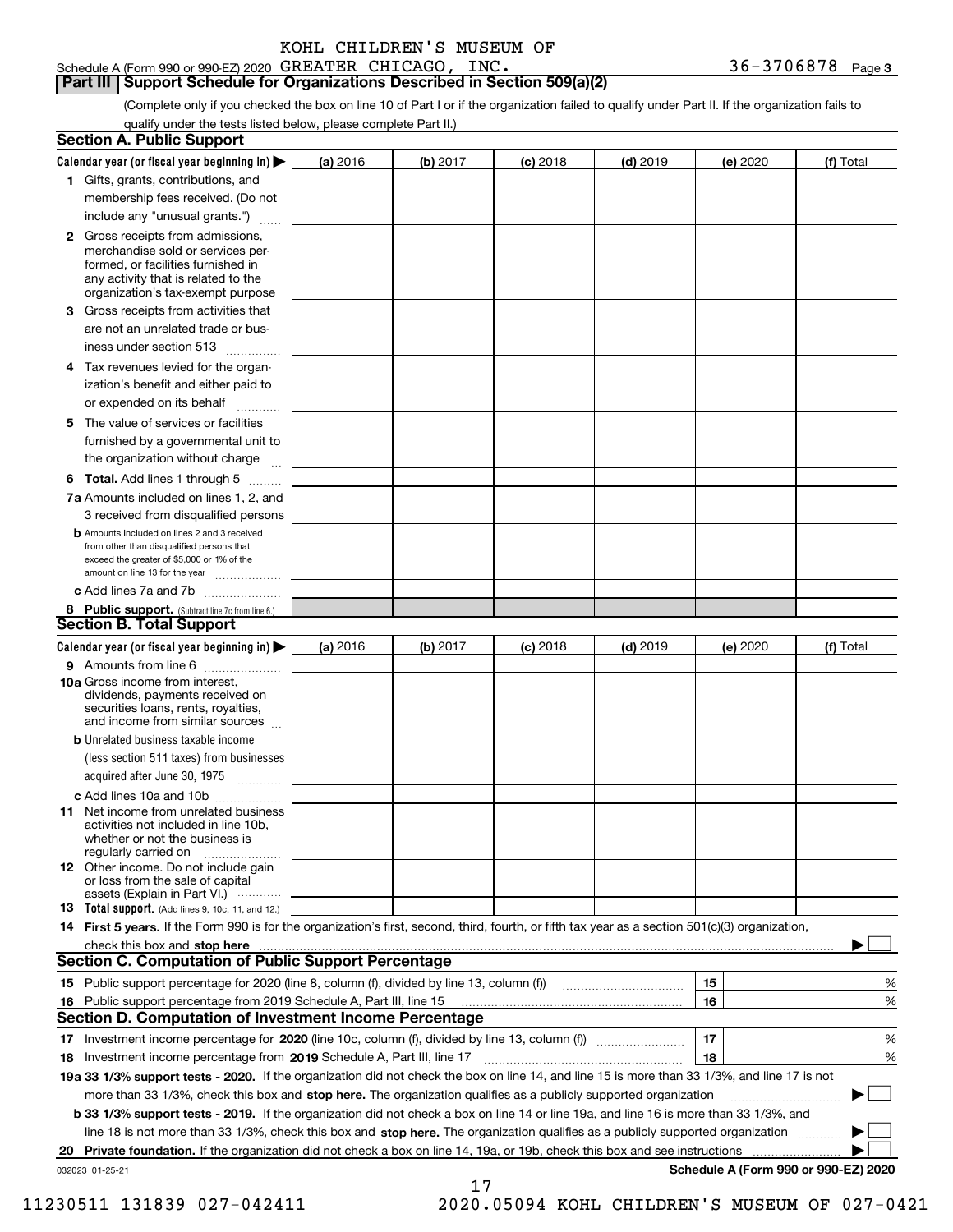Schedule A (Form 990 or 990-EZ) 2020 Page GREATER CHICAGO, INC. 36-3706878

**1**

**2**

**3a**

**3b**

**3c**

**4a**

**4b**

**4c**

**5a**

**5b5c**

**6**

**7**

**8**

**9a**

**9b**

**9c**

**10a**

**10b**

**YesNo**

# **Part IV Supporting Organizations**

(Complete only if you checked a box in line 12 on Part I. If you checked box 12a, Part I, complete Sections A and B. If you checked box 12b, Part I, complete Sections A and C. If you checked box 12c, Part I, complete Sections A, D, and E. If you checked box 12d, Part I, complete Sections A and D, and complete Part V.)

### **Section A. All Supporting Organizations**

- **1** Are all of the organization's supported organizations listed by name in the organization's governing documents? If "No," describe in **Part VI** how the supported organizations are designated. If designated by *class or purpose, describe the designation. If historic and continuing relationship, explain.*
- **2** Did the organization have any supported organization that does not have an IRS determination of status under section 509(a)(1) or (2)? If "Yes," explain in Part VI how the organization determined that the supported *organization was described in section 509(a)(1) or (2).*
- **3a** Did the organization have a supported organization described in section 501(c)(4), (5), or (6)? If "Yes," answer *lines 3b and 3c below.*
- **b** Did the organization confirm that each supported organization qualified under section 501(c)(4), (5), or (6) and satisfied the public support tests under section 509(a)(2)? If "Yes," describe in **Part VI** when and how the *organization made the determination.*
- **c**Did the organization ensure that all support to such organizations was used exclusively for section 170(c)(2)(B) purposes? If "Yes," explain in **Part VI** what controls the organization put in place to ensure such use.
- **4a***If* Was any supported organization not organized in the United States ("foreign supported organization")? *"Yes," and if you checked box 12a or 12b in Part I, answer lines 4b and 4c below.*
- **b** Did the organization have ultimate control and discretion in deciding whether to make grants to the foreign supported organization? If "Yes," describe in **Part VI** how the organization had such control and discretion *despite being controlled or supervised by or in connection with its supported organizations.*
- **c** Did the organization support any foreign supported organization that does not have an IRS determination under sections 501(c)(3) and 509(a)(1) or (2)? If "Yes," explain in **Part VI** what controls the organization used *to ensure that all support to the foreign supported organization was used exclusively for section 170(c)(2)(B) purposes.*
- **5a** Did the organization add, substitute, or remove any supported organizations during the tax year? If "Yes," answer lines 5b and 5c below (if applicable). Also, provide detail in **Part VI,** including (i) the names and EIN *numbers of the supported organizations added, substituted, or removed; (ii) the reasons for each such action; (iii) the authority under the organization's organizing document authorizing such action; and (iv) how the action was accomplished (such as by amendment to the organizing document).*
- **b** Type I or Type II only. Was any added or substituted supported organization part of a class already designated in the organization's organizing document?
- **cSubstitutions only.**  Was the substitution the result of an event beyond the organization's control?
- **6** Did the organization provide support (whether in the form of grants or the provision of services or facilities) to **Part VI.** *If "Yes," provide detail in* support or benefit one or more of the filing organization's supported organizations? anyone other than (i) its supported organizations, (ii) individuals that are part of the charitable class benefited by one or more of its supported organizations, or (iii) other supporting organizations that also
- **7**Did the organization provide a grant, loan, compensation, or other similar payment to a substantial contributor *If "Yes," complete Part I of Schedule L (Form 990 or 990-EZ).* regard to a substantial contributor? (as defined in section 4958(c)(3)(C)), a family member of a substantial contributor, or a 35% controlled entity with
- **8** Did the organization make a loan to a disqualified person (as defined in section 4958) not described in line 7? *If "Yes," complete Part I of Schedule L (Form 990 or 990-EZ).*
- **9a** Was the organization controlled directly or indirectly at any time during the tax year by one or more in section 509(a)(1) or (2))? If "Yes," *provide detail in* <code>Part VI.</code> disqualified persons, as defined in section 4946 (other than foundation managers and organizations described
- **b** Did one or more disqualified persons (as defined in line 9a) hold a controlling interest in any entity in which the supporting organization had an interest? If "Yes," provide detail in P**art VI**.
- **c**Did a disqualified person (as defined in line 9a) have an ownership interest in, or derive any personal benefit from, assets in which the supporting organization also had an interest? If "Yes," provide detail in P**art VI.**
- **10a** Was the organization subject to the excess business holdings rules of section 4943 because of section supporting organizations)? If "Yes," answer line 10b below. 4943(f) (regarding certain Type II supporting organizations, and all Type III non-functionally integrated
- **b** Did the organization have any excess business holdings in the tax year? (Use Schedule C, Form 4720, to *determine whether the organization had excess business holdings.)*

18

032024 01-25-21

**Schedule A (Form 990 or 990-EZ) 2020**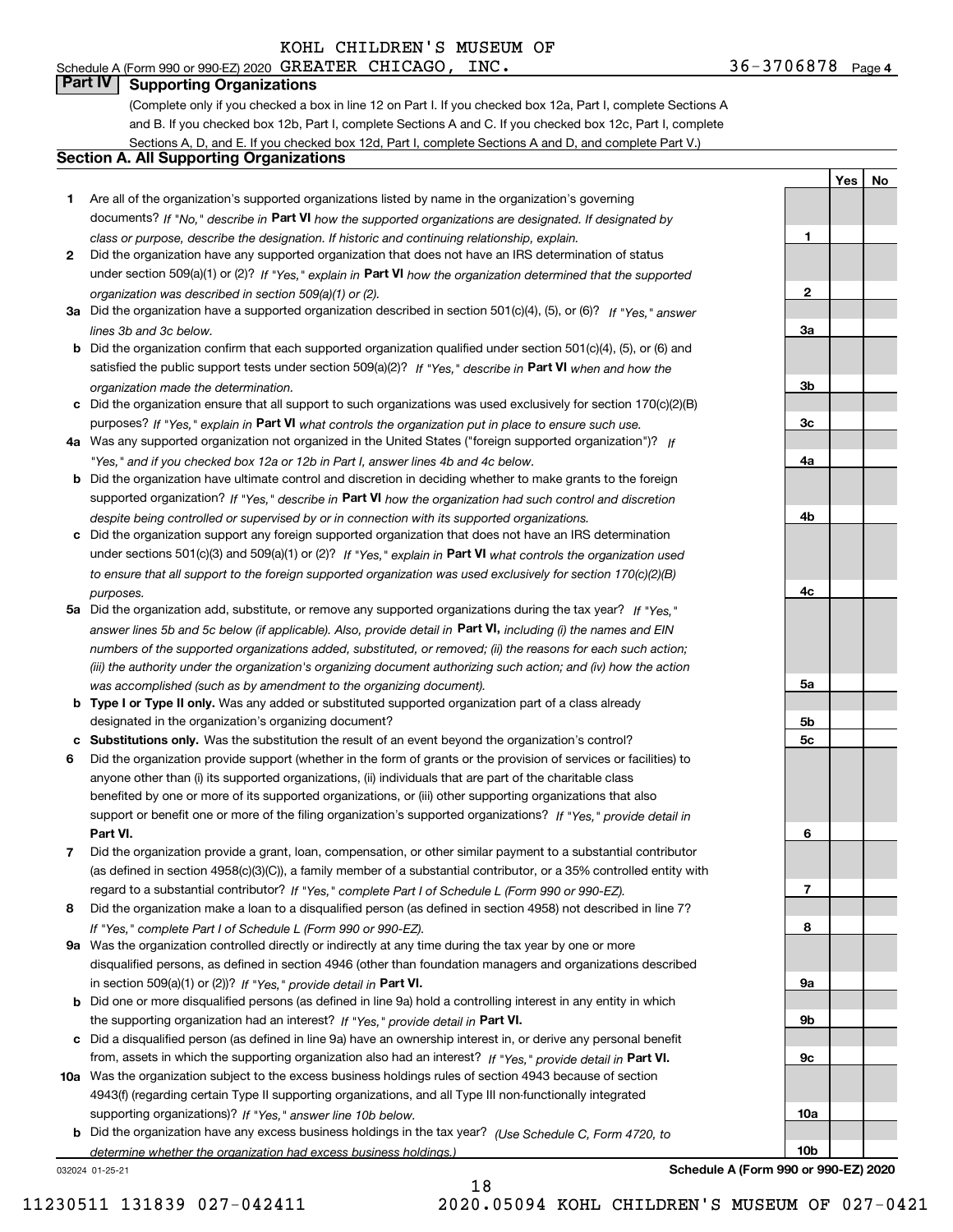# Schedule A (Form 990 or 990-EZ) 2020 Page GREATER CHICAGO, INC. 36-3706878

**Part IV Supporting Organizations** *(continued)*

|              |                                                                                                                                                                                                                                                          |                 | Yes | No |
|--------------|----------------------------------------------------------------------------------------------------------------------------------------------------------------------------------------------------------------------------------------------------------|-----------------|-----|----|
| 11           | Has the organization accepted a gift or contribution from any of the following persons?                                                                                                                                                                  |                 |     |    |
|              | a A person who directly or indirectly controls, either alone or together with persons described in lines 11b and                                                                                                                                         |                 |     |    |
|              | 11c below, the governing body of a supported organization?                                                                                                                                                                                               | 11a             |     |    |
|              | <b>b</b> A family member of a person described in line 11a above?                                                                                                                                                                                        | 11 <sub>b</sub> |     |    |
|              | c A 35% controlled entity of a person described in line 11a or 11b above? If "Yes" to line 11a, 11b, or 11c, provide                                                                                                                                     |                 |     |    |
|              | detail in Part VI.                                                                                                                                                                                                                                       | 11c             |     |    |
|              | <b>Section B. Type I Supporting Organizations</b>                                                                                                                                                                                                        |                 |     |    |
|              |                                                                                                                                                                                                                                                          |                 | Yes | No |
| 1            | Did the governing body, members of the governing body, officers acting in their official capacity, or membership of one or                                                                                                                               |                 |     |    |
|              | more supported organizations have the power to regularly appoint or elect at least a majority of the organization's officers,<br>directors, or trustees at all times during the tax year? If "No," describe in Part VI how the supported organization(s) |                 |     |    |
|              | effectively operated, supervised, or controlled the organization's activities. If the organization had more than one supported                                                                                                                           |                 |     |    |
|              | organization, describe how the powers to appoint and/or remove officers, directors, or trustees were allocated among the                                                                                                                                 |                 |     |    |
|              | supported organizations and what conditions or restrictions, if any, applied to such powers during the tax year.                                                                                                                                         | 1               |     |    |
| $\mathbf{2}$ | Did the organization operate for the benefit of any supported organization other than the supported                                                                                                                                                      |                 |     |    |
|              | organization(s) that operated, supervised, or controlled the supporting organization? If "Yes," explain in                                                                                                                                               |                 |     |    |
|              | Part VI how providing such benefit carried out the purposes of the supported organization(s) that operated,                                                                                                                                              |                 |     |    |
|              | supervised, or controlled the supporting organization.<br><b>Section C. Type II Supporting Organizations</b>                                                                                                                                             | $\mathbf{2}$    |     |    |
|              |                                                                                                                                                                                                                                                          |                 |     |    |
|              |                                                                                                                                                                                                                                                          |                 | Yes | No |
| 1            | Were a majority of the organization's directors or trustees during the tax year also a majority of the directors<br>or trustees of each of the organization's supported organization(s)? If "No," describe in Part VI how control                        |                 |     |    |
|              |                                                                                                                                                                                                                                                          |                 |     |    |
|              | or management of the supporting organization was vested in the same persons that controlled or managed<br>the supported organization(s).                                                                                                                 | 1               |     |    |
|              | Section D. All Type III Supporting Organizations                                                                                                                                                                                                         |                 |     |    |
|              |                                                                                                                                                                                                                                                          |                 | Yes | No |
| 1            | Did the organization provide to each of its supported organizations, by the last day of the fifth month of the                                                                                                                                           |                 |     |    |
|              | organization's tax year, (i) a written notice describing the type and amount of support provided during the prior tax                                                                                                                                    |                 |     |    |
|              | year, (ii) a copy of the Form 990 that was most recently filed as of the date of notification, and (iii) copies of the                                                                                                                                   |                 |     |    |
|              | organization's governing documents in effect on the date of notification, to the extent not previously provided?                                                                                                                                         | 1               |     |    |
| 2            | Were any of the organization's officers, directors, or trustees either (i) appointed or elected by the supported                                                                                                                                         |                 |     |    |
|              | organization(s) or (ii) serving on the governing body of a supported organization? If "No," explain in Part VI how                                                                                                                                       |                 |     |    |
|              | the organization maintained a close and continuous working relationship with the supported organization(s).                                                                                                                                              | $\mathbf{2}$    |     |    |
| 3            | By reason of the relationship described in line 2, above, did the organization's supported organizations have a                                                                                                                                          |                 |     |    |
|              | significant voice in the organization's investment policies and in directing the use of the organization's                                                                                                                                               |                 |     |    |
|              | income or assets at all times during the tax year? If "Yes," describe in Part VI the role the organization's                                                                                                                                             |                 |     |    |
|              | supported organizations played in this regard.                                                                                                                                                                                                           | з               |     |    |
|              | Section E. Type III Functionally Integrated Supporting Organizations                                                                                                                                                                                     |                 |     |    |
| 1            | Check the box next to the method that the organization used to satisfy the Integral Part Test during the year (see instructions).                                                                                                                        |                 |     |    |
| a            | The organization satisfied the Activities Test. Complete line 2 below.                                                                                                                                                                                   |                 |     |    |
| b            | The organization is the parent of each of its supported organizations. Complete line 3 below.                                                                                                                                                            |                 |     |    |
| c            | The organization supported a governmental entity. Describe in Part VI how you supported a governmental entity (see instructions)                                                                                                                         |                 |     |    |
| 2            | Activities Test. Answer lines 2a and 2b below.                                                                                                                                                                                                           |                 | Yes | No |
| а            | Did substantially all of the organization's activities during the tax year directly further the exempt purposes of                                                                                                                                       |                 |     |    |
|              | the supported organization(s) to which the organization was responsive? If "Yes," then in Part VI identify                                                                                                                                               |                 |     |    |
|              | those supported organizations and explain how these activities directly furthered their exempt purposes,                                                                                                                                                 |                 |     |    |
|              | how the organization was responsive to those supported organizations, and how the organization determined                                                                                                                                                |                 |     |    |
| b            | that these activities constituted substantially all of its activities.<br>Did the activities described in line 2a, above, constitute activities that, but for the organization's involvement,                                                            | 2a              |     |    |
|              | one or more of the organization's supported organization(s) would have been engaged in? If "Yes," explain in                                                                                                                                             |                 |     |    |
|              | <b>Part VI</b> the reasons for the organization's position that its supported organization(s) would have engaged in                                                                                                                                      |                 |     |    |
|              | these activities but for the organization's involvement.                                                                                                                                                                                                 | 2b              |     |    |
| 3            | Parent of Supported Organizations. Answer lines 3a and 3b below.                                                                                                                                                                                         |                 |     |    |
|              |                                                                                                                                                                                                                                                          |                 |     |    |

**a** Did the organization have the power to regularly appoint or elect a majority of the officers, directors, or trustees of each of the supported organizations? If "Yes" or "No" provide details in **Part VI.** 

**b** Did the organization exercise a substantial degree of direction over the policies, programs, and activities of each of its supported organizations? If "Yes," describe in Part VI the role played by the organization in this regard.

19

032025 01-25-21

**Schedule A (Form 990 or 990-EZ) 2020**

**3a**

**3b**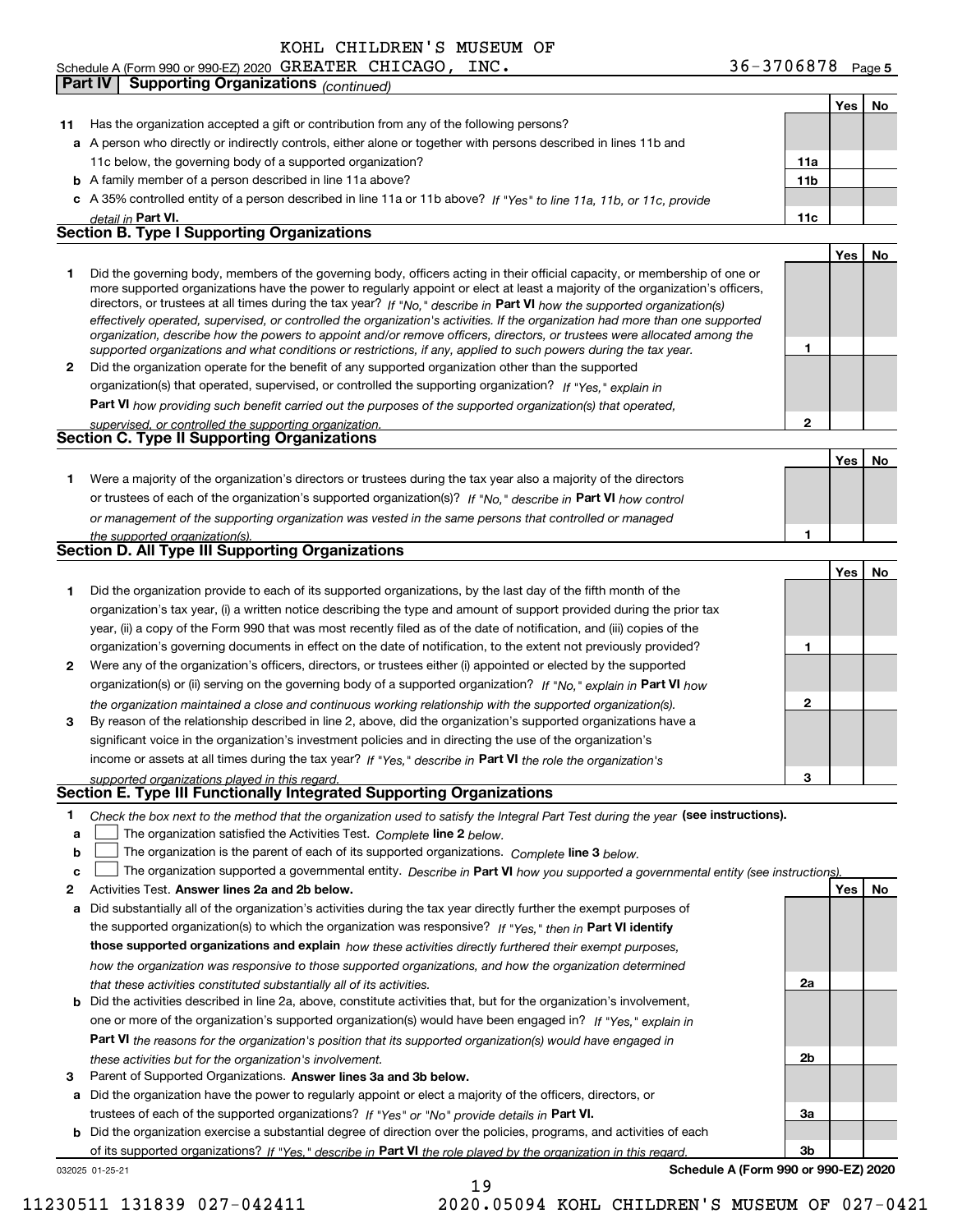### **Part V Type III Non-Functionally Integrated 509(a)(3) Supporting Organizations**

**1**1 Check here if the organization satisfied the Integral Part Test as a qualifying trust on Nov. 20, 1970 (explain in Part VI). See instructions. All other Type III non-functionally integrated supporting organizations must complete Sections A through E.

|              | Section A - Adjusted Net Income                                             |                | (A) Prior Year | (B) Current Year<br>(optional) |
|--------------|-----------------------------------------------------------------------------|----------------|----------------|--------------------------------|
| 1            | Net short-term capital gain                                                 | 1              |                |                                |
| 2            | Recoveries of prior-year distributions                                      | $\overline{2}$ |                |                                |
| 3            | Other gross income (see instructions)                                       | 3              |                |                                |
| 4            | Add lines 1 through 3.                                                      | 4              |                |                                |
| 5            | Depreciation and depletion                                                  | 5              |                |                                |
| 6            | Portion of operating expenses paid or incurred for production or            |                |                |                                |
|              | collection of gross income or for management, conservation, or              |                |                |                                |
|              | maintenance of property held for production of income (see instructions)    | 6              |                |                                |
| 7            | Other expenses (see instructions)                                           | $\overline{7}$ |                |                                |
| 8            | <b>Adjusted Net Income</b> (subtract lines 5, 6, and 7 from line 4)         | 8              |                |                                |
|              | <b>Section B - Minimum Asset Amount</b>                                     |                | (A) Prior Year | (B) Current Year<br>(optional) |
| 1            | Aggregate fair market value of all non-exempt-use assets (see               |                |                |                                |
|              | instructions for short tax year or assets held for part of year):           |                |                |                                |
|              | a Average monthly value of securities                                       | 1a             |                |                                |
|              | <b>b</b> Average monthly cash balances                                      | 1b             |                |                                |
|              | <b>c</b> Fair market value of other non-exempt-use assets                   | 1c             |                |                                |
|              | d Total (add lines 1a, 1b, and 1c)                                          | 1d             |                |                                |
|              | e Discount claimed for blockage or other factors                            |                |                |                                |
|              | (explain in detail in Part VI):                                             |                |                |                                |
| 2            | Acquisition indebtedness applicable to non-exempt-use assets                | $\mathbf{2}$   |                |                                |
| 3            | Subtract line 2 from line 1d.                                               | 3              |                |                                |
| 4            | Cash deemed held for exempt use. Enter 0.015 of line 3 (for greater amount, |                |                |                                |
|              | see instructions).                                                          | 4              |                |                                |
| 5            | Net value of non-exempt-use assets (subtract line 4 from line 3)            | 5              |                |                                |
| 6            | Multiply line 5 by 0.035.                                                   | 6              |                |                                |
| 7            | Recoveries of prior-year distributions                                      | 7              |                |                                |
| 8            | Minimum Asset Amount (add line 7 to line 6)                                 | 8              |                |                                |
|              | <b>Section C - Distributable Amount</b>                                     |                |                | <b>Current Year</b>            |
| 1            | Adjusted net income for prior year (from Section A, line 8, column A)       | 1              |                |                                |
| $\mathbf{2}$ | Enter 0.85 of line 1                                                        | $\overline{2}$ |                |                                |
| з            | Minimum asset amount for prior year (from Section B, line 8, column A)      | 3              |                |                                |
| 4            | Enter greater of line 2 or line 3.                                          | 4              |                |                                |
| 5            | Income tax imposed in prior year                                            | 5              |                |                                |
| 6            | Distributable Amount. Subtract line 5 from line 4, unless subject to        |                |                |                                |
|              | emergency temporary reduction (see instructions).                           | 6              |                |                                |
|              |                                                                             |                |                |                                |

**7**Check here if the current year is the organization's first as a non-functionally integrated Type III supporting organization (see instructions).

**Schedule A (Form 990 or 990-EZ) 2020**

032026 01-25-21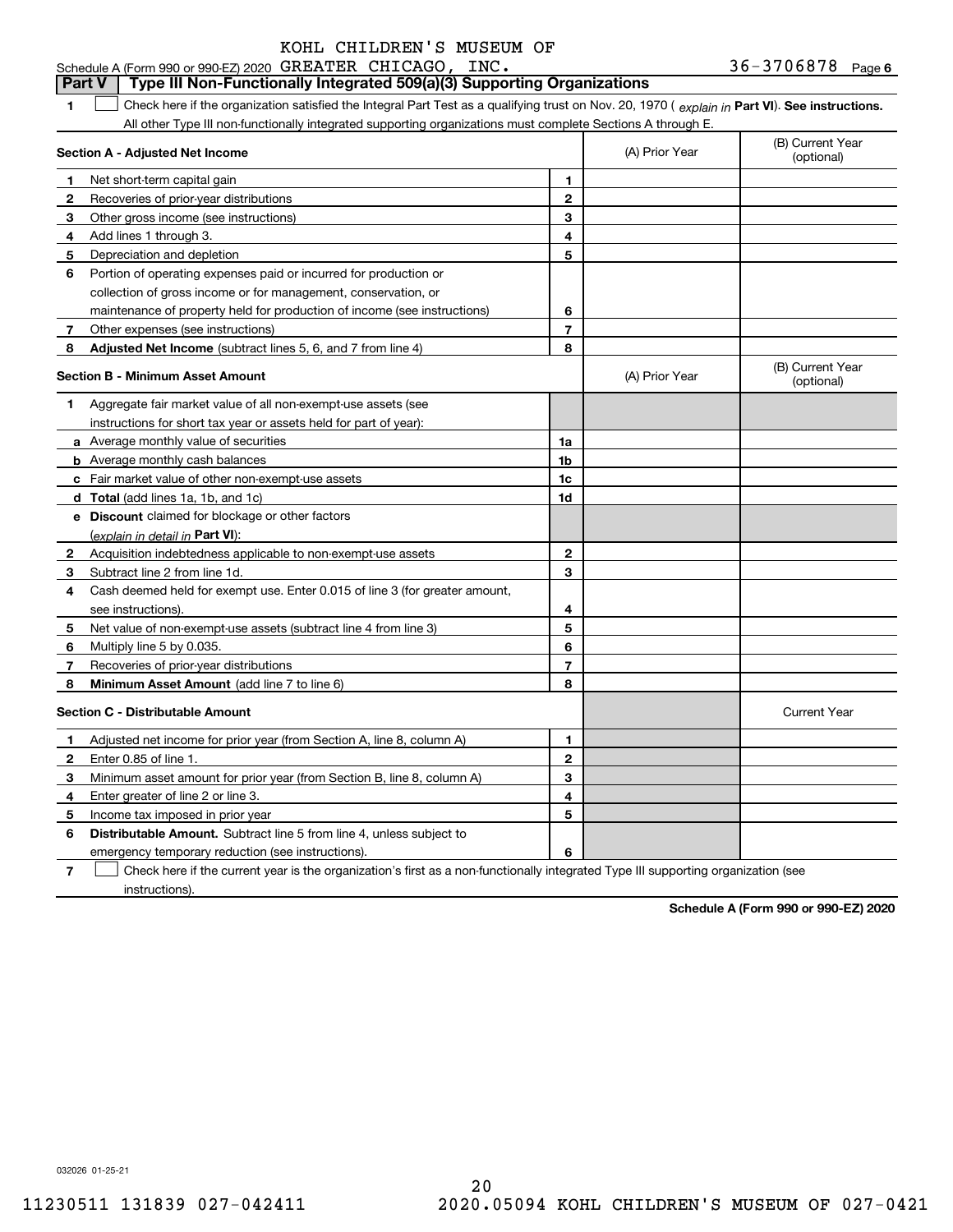|               | Schedule A (Form 990 or 990-EZ) 2020 GREATER CHICAGO, INC.                                    |                                    |                                               |    | $36 - 3706878$ Page 7                            |  |
|---------------|-----------------------------------------------------------------------------------------------|------------------------------------|-----------------------------------------------|----|--------------------------------------------------|--|
| <b>Part V</b> | Type III Non-Functionally Integrated 509(a)(3) Supporting Organizations                       |                                    | (continued)                                   |    |                                                  |  |
|               | Section D - Distributions                                                                     |                                    |                                               |    | <b>Current Year</b>                              |  |
| 1             | Amounts paid to supported organizations to accomplish exempt purposes                         |                                    |                                               | 1  |                                                  |  |
| 2             | Amounts paid to perform activity that directly furthers exempt purposes of supported          |                                    |                                               |    |                                                  |  |
|               | organizations, in excess of income from activity                                              |                                    |                                               | 2  |                                                  |  |
| 3             | Administrative expenses paid to accomplish exempt purposes of supported organizations         |                                    |                                               | 3  |                                                  |  |
| 4             | Amounts paid to acquire exempt-use assets                                                     |                                    |                                               | 4  |                                                  |  |
| 5             | Qualified set-aside amounts (prior IRS approval required - <i>provide details in</i> Part VI) |                                    |                                               | 5  |                                                  |  |
| 6             | Other distributions ( <i>describe in</i> Part VI). See instructions.                          |                                    |                                               | 6  |                                                  |  |
| 7             | Total annual distributions. Add lines 1 through 6.                                            |                                    |                                               | 7  |                                                  |  |
| 8             | Distributions to attentive supported organizations to which the organization is responsive    |                                    |                                               |    |                                                  |  |
|               | (provide details in Part VI). See instructions.                                               |                                    |                                               | 8  |                                                  |  |
| 9             | Distributable amount for 2020 from Section C, line 6                                          |                                    |                                               | 9  |                                                  |  |
| 10            | Line 8 amount divided by line 9 amount                                                        |                                    |                                               | 10 |                                                  |  |
|               | <b>Section E - Distribution Allocations</b> (see instructions)                                | (i)<br><b>Excess Distributions</b> | (ii)<br><b>Underdistributions</b><br>Pre-2020 |    | (iii)<br><b>Distributable</b><br>Amount for 2020 |  |
| 1             | Distributable amount for 2020 from Section C, line 6                                          |                                    |                                               |    |                                                  |  |
| 2             | Underdistributions, if any, for years prior to 2020 (reason-                                  |                                    |                                               |    |                                                  |  |
|               | able cause required - explain in Part VI). See instructions.                                  |                                    |                                               |    |                                                  |  |
| 3             | Excess distributions carryover, if any, to 2020                                               |                                    |                                               |    |                                                  |  |
|               | <b>a</b> From 2015                                                                            |                                    |                                               |    |                                                  |  |
|               | $b$ From 2016                                                                                 |                                    |                                               |    |                                                  |  |
|               | c From 2017                                                                                   |                                    |                                               |    |                                                  |  |
|               | d From 2018                                                                                   |                                    |                                               |    |                                                  |  |
|               | e From 2019                                                                                   |                                    |                                               |    |                                                  |  |
|               | f Total of lines 3a through 3e                                                                |                                    |                                               |    |                                                  |  |
|               | g Applied to underdistributions of prior years                                                |                                    |                                               |    |                                                  |  |
|               | <b>h</b> Applied to 2020 distributable amount                                                 |                                    |                                               |    |                                                  |  |
|               | i Carryover from 2015 not applied (see instructions)                                          |                                    |                                               |    |                                                  |  |
|               | Remainder. Subtract lines 3g, 3h, and 3i from line 3f.                                        |                                    |                                               |    |                                                  |  |
| 4             | Distributions for 2020 from Section D.                                                        |                                    |                                               |    |                                                  |  |
|               | \$<br>line $7:$                                                                               |                                    |                                               |    |                                                  |  |
|               | a Applied to underdistributions of prior years                                                |                                    |                                               |    |                                                  |  |
|               | <b>b</b> Applied to 2020 distributable amount                                                 |                                    |                                               |    |                                                  |  |
|               | <b>c</b> Remainder. Subtract lines 4a and 4b from line 4.                                     |                                    |                                               |    |                                                  |  |
|               | Remaining underdistributions for years prior to 2020, if                                      |                                    |                                               |    |                                                  |  |
|               | any. Subtract lines 3g and 4a from line 2. For result greater                                 |                                    |                                               |    |                                                  |  |
|               | than zero, explain in Part VI. See instructions.                                              |                                    |                                               |    |                                                  |  |
| 6             | Remaining underdistributions for 2020. Subtract lines 3h                                      |                                    |                                               |    |                                                  |  |
|               | and 4b from line 1. For result greater than zero, explain in                                  |                                    |                                               |    |                                                  |  |
|               | <b>Part VI.</b> See instructions.                                                             |                                    |                                               |    |                                                  |  |
| 7             | Excess distributions carryover to 2021. Add lines 3j                                          |                                    |                                               |    |                                                  |  |
|               | and 4c.                                                                                       |                                    |                                               |    |                                                  |  |
| 8             | Breakdown of line 7:                                                                          |                                    |                                               |    |                                                  |  |
|               | a Excess from 2016                                                                            |                                    |                                               |    |                                                  |  |
|               | <b>b</b> Excess from 2017                                                                     |                                    |                                               |    |                                                  |  |
|               | c Excess from 2018                                                                            |                                    |                                               |    |                                                  |  |
|               | d Excess from 2019                                                                            |                                    |                                               |    |                                                  |  |
|               | e Excess from 2020                                                                            |                                    |                                               |    |                                                  |  |
|               |                                                                                               |                                    |                                               |    |                                                  |  |

**Schedule A (Form 990 or 990-EZ) 2020**

032027 01-25-21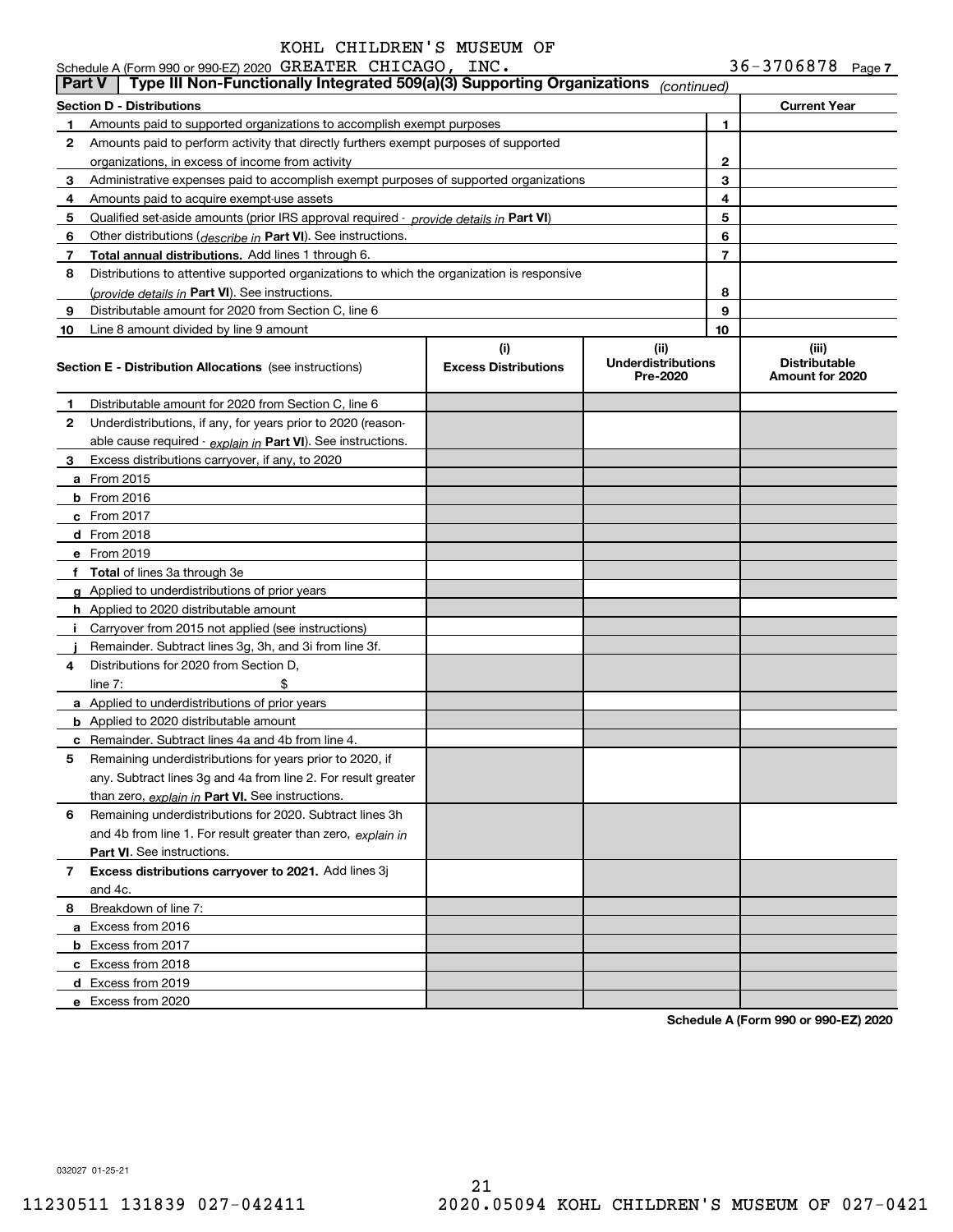|                |                                                                                                                                                                                                                                                                                                                                                                                                                                                                                                                                                                                             |  |  | KOHL CHILDREN'S MUSEUM OF |  |  |                       |                                      |
|----------------|---------------------------------------------------------------------------------------------------------------------------------------------------------------------------------------------------------------------------------------------------------------------------------------------------------------------------------------------------------------------------------------------------------------------------------------------------------------------------------------------------------------------------------------------------------------------------------------------|--|--|---------------------------|--|--|-----------------------|--------------------------------------|
|                | Schedule A (Form 990 or 990-EZ) 2020 GREATER CHICAGO, INC.                                                                                                                                                                                                                                                                                                                                                                                                                                                                                                                                  |  |  |                           |  |  | $36 - 3706878$ Page 8 |                                      |
| <b>Part VI</b> | Supplemental Information. Provide the explanations required by Part II, line 10; Part II, line 17a or 17b; Part III, line 12;<br>Part IV, Section A, lines 1, 2, 3b, 3c, 4b, 4c, 5a, 6, 9a, 9b, 9c, 11a, 11b, and 11c; Part IV, Section B, lines 1 and 2; Part IV, Section C,<br>line 1; Part IV, Section D, lines 2 and 3; Part IV, Section E, lines 1c, 2a, 2b, 3a, and 3b; Part V, line 1; Part V, Section B, line 1e; Part V,<br>Section D, lines 5, 6, and 8; and Part V, Section E, lines 2, 5, and 6. Also complete this part for any additional information.<br>(See instructions.) |  |  |                           |  |  |                       |                                      |
|                |                                                                                                                                                                                                                                                                                                                                                                                                                                                                                                                                                                                             |  |  |                           |  |  |                       |                                      |
|                |                                                                                                                                                                                                                                                                                                                                                                                                                                                                                                                                                                                             |  |  |                           |  |  |                       |                                      |
|                |                                                                                                                                                                                                                                                                                                                                                                                                                                                                                                                                                                                             |  |  |                           |  |  |                       |                                      |
|                |                                                                                                                                                                                                                                                                                                                                                                                                                                                                                                                                                                                             |  |  |                           |  |  |                       |                                      |
|                |                                                                                                                                                                                                                                                                                                                                                                                                                                                                                                                                                                                             |  |  |                           |  |  |                       |                                      |
|                |                                                                                                                                                                                                                                                                                                                                                                                                                                                                                                                                                                                             |  |  |                           |  |  |                       |                                      |
|                |                                                                                                                                                                                                                                                                                                                                                                                                                                                                                                                                                                                             |  |  |                           |  |  |                       |                                      |
|                |                                                                                                                                                                                                                                                                                                                                                                                                                                                                                                                                                                                             |  |  |                           |  |  |                       |                                      |
|                |                                                                                                                                                                                                                                                                                                                                                                                                                                                                                                                                                                                             |  |  |                           |  |  |                       |                                      |
|                |                                                                                                                                                                                                                                                                                                                                                                                                                                                                                                                                                                                             |  |  |                           |  |  |                       |                                      |
|                |                                                                                                                                                                                                                                                                                                                                                                                                                                                                                                                                                                                             |  |  |                           |  |  |                       |                                      |
|                |                                                                                                                                                                                                                                                                                                                                                                                                                                                                                                                                                                                             |  |  |                           |  |  |                       |                                      |
|                |                                                                                                                                                                                                                                                                                                                                                                                                                                                                                                                                                                                             |  |  |                           |  |  |                       |                                      |
|                |                                                                                                                                                                                                                                                                                                                                                                                                                                                                                                                                                                                             |  |  |                           |  |  |                       |                                      |
|                |                                                                                                                                                                                                                                                                                                                                                                                                                                                                                                                                                                                             |  |  |                           |  |  |                       |                                      |
|                |                                                                                                                                                                                                                                                                                                                                                                                                                                                                                                                                                                                             |  |  |                           |  |  |                       |                                      |
|                |                                                                                                                                                                                                                                                                                                                                                                                                                                                                                                                                                                                             |  |  |                           |  |  |                       |                                      |
|                |                                                                                                                                                                                                                                                                                                                                                                                                                                                                                                                                                                                             |  |  |                           |  |  |                       |                                      |
|                |                                                                                                                                                                                                                                                                                                                                                                                                                                                                                                                                                                                             |  |  |                           |  |  |                       |                                      |
|                |                                                                                                                                                                                                                                                                                                                                                                                                                                                                                                                                                                                             |  |  |                           |  |  |                       |                                      |
|                |                                                                                                                                                                                                                                                                                                                                                                                                                                                                                                                                                                                             |  |  |                           |  |  |                       |                                      |
|                |                                                                                                                                                                                                                                                                                                                                                                                                                                                                                                                                                                                             |  |  |                           |  |  |                       |                                      |
|                |                                                                                                                                                                                                                                                                                                                                                                                                                                                                                                                                                                                             |  |  |                           |  |  |                       |                                      |
|                |                                                                                                                                                                                                                                                                                                                                                                                                                                                                                                                                                                                             |  |  |                           |  |  |                       |                                      |
|                |                                                                                                                                                                                                                                                                                                                                                                                                                                                                                                                                                                                             |  |  |                           |  |  |                       |                                      |
|                |                                                                                                                                                                                                                                                                                                                                                                                                                                                                                                                                                                                             |  |  |                           |  |  |                       |                                      |
|                |                                                                                                                                                                                                                                                                                                                                                                                                                                                                                                                                                                                             |  |  |                           |  |  |                       |                                      |
|                |                                                                                                                                                                                                                                                                                                                                                                                                                                                                                                                                                                                             |  |  |                           |  |  |                       |                                      |
|                |                                                                                                                                                                                                                                                                                                                                                                                                                                                                                                                                                                                             |  |  |                           |  |  |                       |                                      |
|                |                                                                                                                                                                                                                                                                                                                                                                                                                                                                                                                                                                                             |  |  |                           |  |  |                       | Schedule A (Form 990 or 990-EZ) 2020 |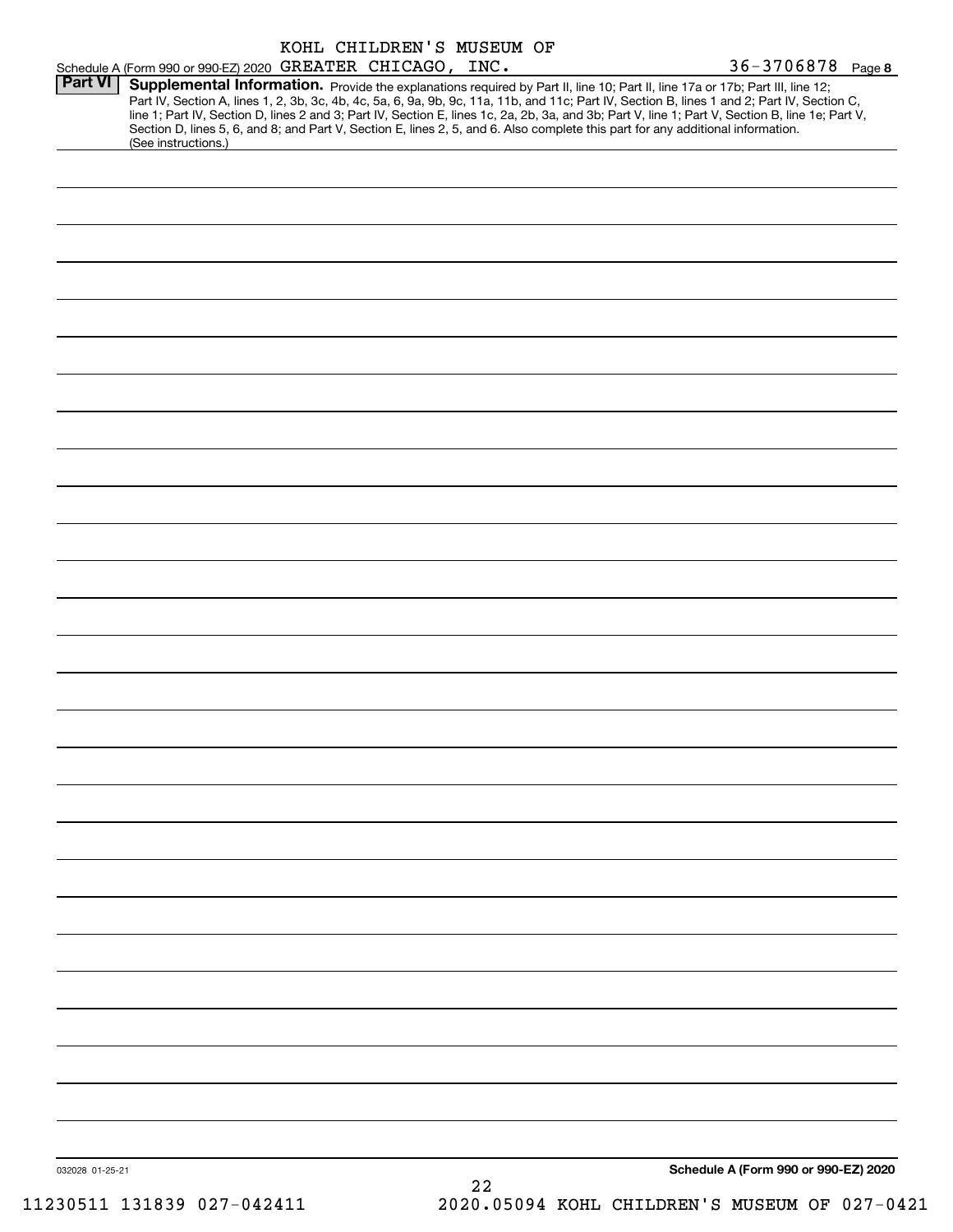|         | <b>SCHEDULE D</b>          |                                                                                                                                                | <b>Supplemental Financial Statements</b>                                                        |                                                    |                          | OMB No. 1545-0047               |  |    |
|---------|----------------------------|------------------------------------------------------------------------------------------------------------------------------------------------|-------------------------------------------------------------------------------------------------|----------------------------------------------------|--------------------------|---------------------------------|--|----|
|         | (Form 990)                 |                                                                                                                                                | Complete if the organization answered "Yes" on Form 990,                                        |                                                    |                          |                                 |  |    |
|         | Department of the Treasury |                                                                                                                                                | Part IV, line 6, 7, 8, 9, 10, 11a, 11b, 11c, 11d, 11e, 11f, 12a, or 12b.<br>Attach to Form 990. |                                                    |                          | <b>Open to Public</b>           |  |    |
|         | Internal Revenue Service   | Go to www.irs.gov/Form990 for instructions and the latest information.                                                                         |                                                                                                 |                                                    |                          | Inspection                      |  |    |
|         | Name of the organization   | KOHL CHILDREN'S MUSEUM OF<br><b>Employer identification number</b>                                                                             |                                                                                                 |                                                    |                          |                                 |  |    |
| Part I  |                            | GREATER CHICAGO, INC.<br>Organizations Maintaining Donor Advised Funds or Other Similar Funds or Accounts. Complete if the                     |                                                                                                 |                                                    |                          | 36-3706878                      |  |    |
|         |                            | organization answered "Yes" on Form 990, Part IV, line 6.                                                                                      |                                                                                                 |                                                    |                          |                                 |  |    |
|         |                            |                                                                                                                                                | (a) Donor advised funds                                                                         |                                                    |                          | (b) Funds and other accounts    |  |    |
| 1       |                            |                                                                                                                                                |                                                                                                 |                                                    |                          |                                 |  |    |
| 2       |                            | Aggregate value of contributions to (during year)                                                                                              |                                                                                                 |                                                    |                          |                                 |  |    |
| З       |                            |                                                                                                                                                |                                                                                                 |                                                    |                          |                                 |  |    |
| 4       |                            |                                                                                                                                                |                                                                                                 |                                                    |                          |                                 |  |    |
| 5       |                            | Did the organization inform all donors and donor advisors in writing that the assets held in donor advised funds                               |                                                                                                 |                                                    |                          |                                 |  |    |
|         |                            |                                                                                                                                                |                                                                                                 |                                                    |                          | Yes                             |  | No |
| 6       |                            | Did the organization inform all grantees, donors, and donor advisors in writing that grant funds can be used only                              |                                                                                                 |                                                    |                          |                                 |  |    |
|         |                            | for charitable purposes and not for the benefit of the donor or donor advisor, or for any other purpose conferring                             |                                                                                                 |                                                    |                          |                                 |  |    |
|         |                            |                                                                                                                                                |                                                                                                 |                                                    |                          | Yes                             |  | No |
| Part II |                            | Conservation Easements. Complete if the organization answered "Yes" on Form 990, Part IV, line 7.                                              |                                                                                                 |                                                    |                          |                                 |  |    |
| 1       |                            | Purpose(s) of conservation easements held by the organization (check all that apply).                                                          |                                                                                                 |                                                    |                          |                                 |  |    |
|         |                            | Preservation of land for public use (for example, recreation or education)                                                                     |                                                                                                 | Preservation of a historically important land area |                          |                                 |  |    |
|         |                            | Protection of natural habitat                                                                                                                  |                                                                                                 | Preservation of a certified historic structure     |                          |                                 |  |    |
|         |                            | Preservation of open space                                                                                                                     |                                                                                                 |                                                    |                          |                                 |  |    |
| 2       |                            | Complete lines 2a through 2d if the organization held a qualified conservation contribution in the form of a conservation easement on the last |                                                                                                 |                                                    |                          |                                 |  |    |
|         | day of the tax year.       |                                                                                                                                                |                                                                                                 |                                                    |                          | Held at the End of the Tax Year |  |    |
| а       |                            |                                                                                                                                                |                                                                                                 |                                                    | 2a                       |                                 |  |    |
| b       |                            | Total acreage restricted by conservation easements                                                                                             |                                                                                                 |                                                    | 2b                       |                                 |  |    |
| c       |                            |                                                                                                                                                |                                                                                                 |                                                    | 2c                       |                                 |  |    |
|         |                            | d Number of conservation easements included in (c) acquired after 7/25/06, and not on a historic structure                                     |                                                                                                 |                                                    |                          |                                 |  |    |
|         |                            |                                                                                                                                                |                                                                                                 |                                                    | 2d                       |                                 |  |    |
| 3       |                            | Number of conservation easements modified, transferred, released, extinguished, or terminated by the organization during the tax               |                                                                                                 |                                                    |                          |                                 |  |    |
|         | $\gamma$ ear               |                                                                                                                                                |                                                                                                 |                                                    |                          |                                 |  |    |
| 4       |                            | Number of states where property subject to conservation easement is located $\blacktriangleright$                                              |                                                                                                 |                                                    |                          |                                 |  |    |
| 5       |                            | Does the organization have a written policy regarding the periodic monitoring, inspection, handling of                                         |                                                                                                 |                                                    |                          |                                 |  |    |
|         |                            | violations, and enforcement of the conservation easements it holds?                                                                            |                                                                                                 |                                                    |                          | <b>Yes</b>                      |  | No |
| 6       |                            | Staff and volunteer hours devoted to monitoring, inspecting, handling of violations, and enforcing conservation easements during the year      |                                                                                                 |                                                    |                          |                                 |  |    |
|         | ▶                          |                                                                                                                                                |                                                                                                 |                                                    |                          |                                 |  |    |
| 7       |                            | Amount of expenses incurred in monitoring, inspecting, handling of violations, and enforcing conservation easements during the year            |                                                                                                 |                                                    |                          |                                 |  |    |
|         | $\blacktriangleright$ \$   | Does each conservation easement reported on line 2(d) above satisfy the requirements of section 170(h)(4)(B)(i)                                |                                                                                                 |                                                    |                          |                                 |  |    |
| 8       |                            |                                                                                                                                                |                                                                                                 |                                                    |                          | Yes                             |  | No |
| 9       |                            | In Part XIII, describe how the organization reports conservation easements in its revenue and expense statement and                            |                                                                                                 |                                                    |                          |                                 |  |    |
|         |                            | balance sheet, and include, if applicable, the text of the footnote to the organization's financial statements that describes the              |                                                                                                 |                                                    |                          |                                 |  |    |
|         |                            | organization's accounting for conservation easements.                                                                                          |                                                                                                 |                                                    |                          |                                 |  |    |
|         | Part III                   | Organizations Maintaining Collections of Art, Historical Treasures, or Other Similar Assets.                                                   |                                                                                                 |                                                    |                          |                                 |  |    |
|         |                            | Complete if the organization answered "Yes" on Form 990, Part IV, line 8.                                                                      |                                                                                                 |                                                    |                          |                                 |  |    |
|         |                            | 1a If the organization elected, as permitted under FASB ASC 958, not to report in its revenue statement and balance sheet works                |                                                                                                 |                                                    |                          |                                 |  |    |
|         |                            | of art, historical treasures, or other similar assets held for public exhibition, education, or research in furtherance of public              |                                                                                                 |                                                    |                          |                                 |  |    |
|         |                            | service, provide in Part XIII the text of the footnote to its financial statements that describes these items.                                 |                                                                                                 |                                                    |                          |                                 |  |    |
|         |                            | <b>b</b> If the organization elected, as permitted under FASB ASC 958, to report in its revenue statement and balance sheet works of           |                                                                                                 |                                                    |                          |                                 |  |    |
|         |                            | art, historical treasures, or other similar assets held for public exhibition, education, or research in furtherance of public service,        |                                                                                                 |                                                    |                          |                                 |  |    |
|         |                            | provide the following amounts relating to these items:                                                                                         |                                                                                                 |                                                    |                          |                                 |  |    |
|         |                            |                                                                                                                                                |                                                                                                 |                                                    | - \$                     |                                 |  |    |
|         |                            | (ii) Assets included in Form 990, Part X                                                                                                       |                                                                                                 |                                                    | $\blacktriangleright$ \$ |                                 |  |    |
| 2       |                            | If the organization received or held works of art, historical treasures, or other similar assets for financial gain, provide                   |                                                                                                 |                                                    |                          |                                 |  |    |
|         |                            | the following amounts required to be reported under FASB ASC 958 relating to these items:                                                      |                                                                                                 |                                                    |                          |                                 |  |    |
| а       |                            |                                                                                                                                                |                                                                                                 |                                                    | - \$                     |                                 |  |    |
|         |                            |                                                                                                                                                |                                                                                                 |                                                    | $\blacktriangleright$ s  |                                 |  |    |
|         |                            | LHA For Paperwork Reduction Act Notice, see the Instructions for Form 990.                                                                     |                                                                                                 |                                                    |                          | Schedule D (Form 990) 2020      |  |    |
|         | 032051 12-01-20            |                                                                                                                                                |                                                                                                 |                                                    |                          |                                 |  |    |
|         |                            |                                                                                                                                                | 29                                                                                              |                                                    |                          |                                 |  |    |

| 49       |  |  |   |
|----------|--|--|---|
| OO AEAQA |  |  | v |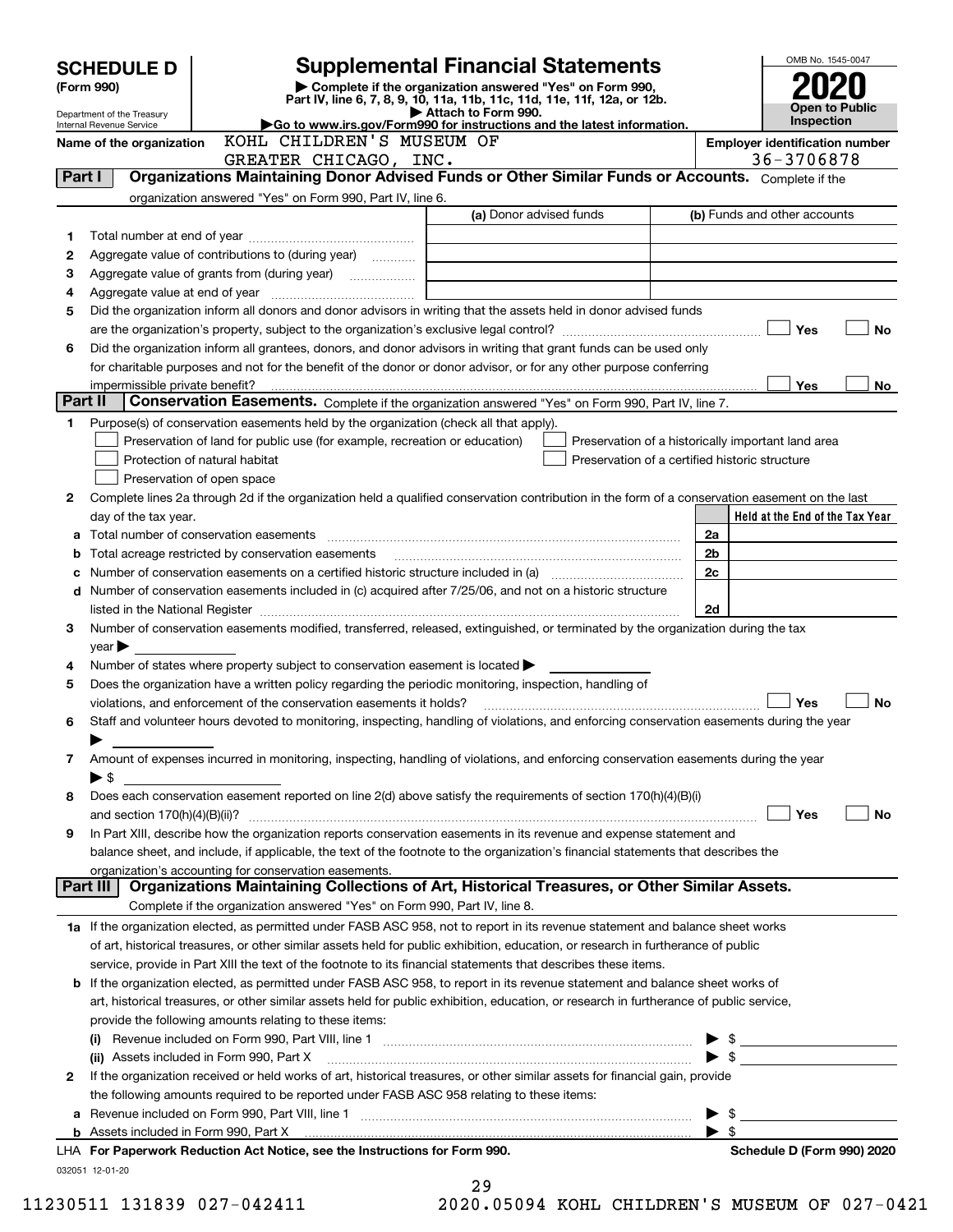|               |                                                                                                                                                                                                                                | KOHL CHILDREN'S MUSEUM OF |                |                                                                                                                                                                                                                               |          |                                              |          |                            |           |         |
|---------------|--------------------------------------------------------------------------------------------------------------------------------------------------------------------------------------------------------------------------------|---------------------------|----------------|-------------------------------------------------------------------------------------------------------------------------------------------------------------------------------------------------------------------------------|----------|----------------------------------------------|----------|----------------------------|-----------|---------|
|               | Schedule D (Form 990) 2020                                                                                                                                                                                                     | GREATER CHICAGO, INC.     |                |                                                                                                                                                                                                                               |          |                                              |          | 36-3706878 Page 2          |           |         |
|               | Part III<br>Organizations Maintaining Collections of Art, Historical Treasures, or Other Similar Assets (continued)                                                                                                            |                           |                |                                                                                                                                                                                                                               |          |                                              |          |                            |           |         |
| з             | Using the organization's acquisition, accession, and other records, check any of the following that make significant use of its                                                                                                |                           |                |                                                                                                                                                                                                                               |          |                                              |          |                            |           |         |
|               | collection items (check all that apply):                                                                                                                                                                                       |                           |                |                                                                                                                                                                                                                               |          |                                              |          |                            |           |         |
| a             | Public exhibition                                                                                                                                                                                                              |                           |                | Loan or exchange program                                                                                                                                                                                                      |          |                                              |          |                            |           |         |
| b             | Scholarly research                                                                                                                                                                                                             | е                         |                | Other and the contract of the contract of the contract of the contract of the contract of the contract of the contract of the contract of the contract of the contract of the contract of the contract of the contract of the |          |                                              |          |                            |           |         |
| c             | Preservation for future generations                                                                                                                                                                                            |                           |                |                                                                                                                                                                                                                               |          |                                              |          |                            |           |         |
|               | Provide a description of the organization's collections and explain how they further the organization's exempt purpose in Part XIII.                                                                                           |                           |                |                                                                                                                                                                                                                               |          |                                              |          |                            |           |         |
| 5             | During the year, did the organization solicit or receive donations of art, historical treasures, or other similar assets                                                                                                       |                           |                |                                                                                                                                                                                                                               |          |                                              |          |                            |           |         |
|               |                                                                                                                                                                                                                                |                           |                |                                                                                                                                                                                                                               |          |                                              |          | Yes                        |           | No      |
|               | <b>Part IV</b><br>Escrow and Custodial Arrangements. Complete if the organization answered "Yes" on Form 990, Part IV, line 9, or                                                                                              |                           |                |                                                                                                                                                                                                                               |          |                                              |          |                            |           |         |
|               | reported an amount on Form 990, Part X, line 21.                                                                                                                                                                               |                           |                |                                                                                                                                                                                                                               |          |                                              |          |                            |           |         |
|               | 1a Is the organization an agent, trustee, custodian or other intermediary for contributions or other assets not included                                                                                                       |                           |                |                                                                                                                                                                                                                               |          |                                              |          |                            |           |         |
|               | on Form 990, Part X? [11] matter continuum matter contract to the contract of the contract of the contract of the contract of the contract of the contract of the contract of the contract of the contract of the contract of  |                           |                |                                                                                                                                                                                                                               |          |                                              |          | Yes                        |           | No      |
|               | b If "Yes," explain the arrangement in Part XIII and complete the following table:                                                                                                                                             |                           |                |                                                                                                                                                                                                                               |          |                                              |          |                            |           |         |
|               |                                                                                                                                                                                                                                |                           |                |                                                                                                                                                                                                                               |          |                                              |          | Amount                     |           |         |
|               | c Beginning balance entrance and the contract of the balance of the contract of the contract of the contract of the contract of the contract of the contract of the contract of the contract of the contract of the contract o |                           |                |                                                                                                                                                                                                                               |          | 1c                                           |          |                            |           |         |
|               |                                                                                                                                                                                                                                |                           |                |                                                                                                                                                                                                                               |          | 1d                                           |          |                            |           |         |
|               | e Distributions during the year manufactured and continuum and contract the year manufactured and contract the                                                                                                                 |                           |                |                                                                                                                                                                                                                               |          | 1e                                           |          |                            |           |         |
| Ť.            |                                                                                                                                                                                                                                |                           |                |                                                                                                                                                                                                                               |          | 1f                                           |          |                            |           |         |
|               | 2a Did the organization include an amount on Form 990, Part X, line 21, for escrow or custodial account liability?                                                                                                             |                           |                |                                                                                                                                                                                                                               |          |                                              |          | Yes                        |           | No      |
|               | <b>b</b> If "Yes," explain the arrangement in Part XIII. Check here if the explanation has been provided on Part XIII                                                                                                          |                           |                |                                                                                                                                                                                                                               |          |                                              |          |                            |           |         |
| <b>Part V</b> | Endowment Funds. Complete if the organization answered "Yes" on Form 990, Part IV, line 10.                                                                                                                                    |                           |                |                                                                                                                                                                                                                               |          |                                              |          |                            |           |         |
|               |                                                                                                                                                                                                                                | (a) Current year          | (b) Prior year | (c) Two years back                                                                                                                                                                                                            |          | (d) Three years back $ $ (e) Four years back |          |                            |           |         |
|               |                                                                                                                                                                                                                                | 572,609.                  | 479,843.       |                                                                                                                                                                                                                               | 439,962. |                                              | 355,197. |                            | 287,775.  |         |
|               | 1a Beginning of year balance                                                                                                                                                                                                   | $-3,412.$                 | 103, 433.      |                                                                                                                                                                                                                               | 21,406.  |                                              | 52,274.  |                            |           | 23,835. |
|               |                                                                                                                                                                                                                                | 193,108.                  | $-10,667.$     |                                                                                                                                                                                                                               | 18,475.  |                                              | 32,491.  |                            |           | 43,587. |
|               | c Net investment earnings, gains, and losses                                                                                                                                                                                   |                           |                |                                                                                                                                                                                                                               |          |                                              |          |                            |           |         |
|               |                                                                                                                                                                                                                                |                           |                |                                                                                                                                                                                                                               |          |                                              |          |                            |           |         |
|               | e Other expenditures for facilities                                                                                                                                                                                            |                           |                |                                                                                                                                                                                                                               |          |                                              |          |                            |           |         |
|               | and programs                                                                                                                                                                                                                   |                           |                |                                                                                                                                                                                                                               |          |                                              |          |                            |           |         |
|               | f Administrative expenses <i>manually</i> and the Administrative expenses                                                                                                                                                      |                           |                |                                                                                                                                                                                                                               |          |                                              |          |                            |           |         |
|               | g End of year balance                                                                                                                                                                                                          | 762.305.                  | 572,609.       |                                                                                                                                                                                                                               | 479,843. |                                              | 439,962. |                            | 355, 197. |         |
| 2             | Provide the estimated percentage of the current year end balance (line 1g, column (a)) held as:                                                                                                                                |                           |                |                                                                                                                                                                                                                               |          |                                              |          |                            |           |         |
|               | a Board designated or quasi-endowment >                                                                                                                                                                                        |                           | %              |                                                                                                                                                                                                                               |          |                                              |          |                            |           |         |
|               | Permanent endowment $\triangleright$ 86.1600                                                                                                                                                                                   | %                         |                |                                                                                                                                                                                                                               |          |                                              |          |                            |           |         |
|               | c Term endowment $\blacktriangleright$ 13.8400                                                                                                                                                                                 | %                         |                |                                                                                                                                                                                                                               |          |                                              |          |                            |           |         |
|               | The percentages on lines 2a, 2b, and 2c should equal 100%.                                                                                                                                                                     |                           |                |                                                                                                                                                                                                                               |          |                                              |          |                            |           |         |
|               | 3a Are there endowment funds not in the possession of the organization that are held and administered for the organization                                                                                                     |                           |                |                                                                                                                                                                                                                               |          |                                              |          |                            |           |         |
|               | by:                                                                                                                                                                                                                            |                           |                |                                                                                                                                                                                                                               |          |                                              |          |                            | Yes       | No      |
|               | (i)                                                                                                                                                                                                                            |                           |                |                                                                                                                                                                                                                               |          |                                              |          | 3a(i)                      |           | X       |
|               |                                                                                                                                                                                                                                |                           |                |                                                                                                                                                                                                                               |          |                                              |          | 3a(ii)                     |           | X       |
|               |                                                                                                                                                                                                                                |                           |                |                                                                                                                                                                                                                               |          |                                              |          | 3b                         |           |         |
| 4             | Describe in Part XIII the intended uses of the organization's endowment funds.                                                                                                                                                 |                           |                |                                                                                                                                                                                                                               |          |                                              |          |                            |           |         |
|               | Land, Buildings, and Equipment.<br><b>Part VI</b>                                                                                                                                                                              |                           |                |                                                                                                                                                                                                                               |          |                                              |          |                            |           |         |
|               | Complete if the organization answered "Yes" on Form 990, Part IV, line 11a. See Form 990, Part X, line 10.                                                                                                                     |                           |                |                                                                                                                                                                                                                               |          |                                              |          |                            |           |         |
|               | Description of property                                                                                                                                                                                                        | (a) Cost or other         |                | (b) Cost or other                                                                                                                                                                                                             |          | (c) Accumulated                              |          | (d) Book value             |           |         |
|               |                                                                                                                                                                                                                                | basis (investment)        |                | basis (other)                                                                                                                                                                                                                 |          | depreciation                                 |          |                            |           |         |
|               |                                                                                                                                                                                                                                |                           |                |                                                                                                                                                                                                                               |          |                                              |          |                            |           |         |
|               |                                                                                                                                                                                                                                |                           |                |                                                                                                                                                                                                                               |          |                                              |          |                            |           |         |
|               |                                                                                                                                                                                                                                |                           |                | 14,426,534.                                                                                                                                                                                                                   |          | 5,775,192.                                   |          | 8,651,342.                 |           |         |
|               |                                                                                                                                                                                                                                |                           |                | 5,814,276.                                                                                                                                                                                                                    |          | 5, 254, 130.                                 |          |                            | 560, 146. |         |
|               |                                                                                                                                                                                                                                |                           |                | 971,036.                                                                                                                                                                                                                      |          | 913,012.                                     |          |                            | 58,024.   |         |
|               |                                                                                                                                                                                                                                |                           |                |                                                                                                                                                                                                                               |          |                                              |          |                            |           |         |
|               |                                                                                                                                                                                                                                |                           |                |                                                                                                                                                                                                                               |          |                                              |          | 9, 269, 512.               |           |         |
|               |                                                                                                                                                                                                                                |                           |                |                                                                                                                                                                                                                               |          |                                              |          | Schedule D (Form 990) 2020 |           |         |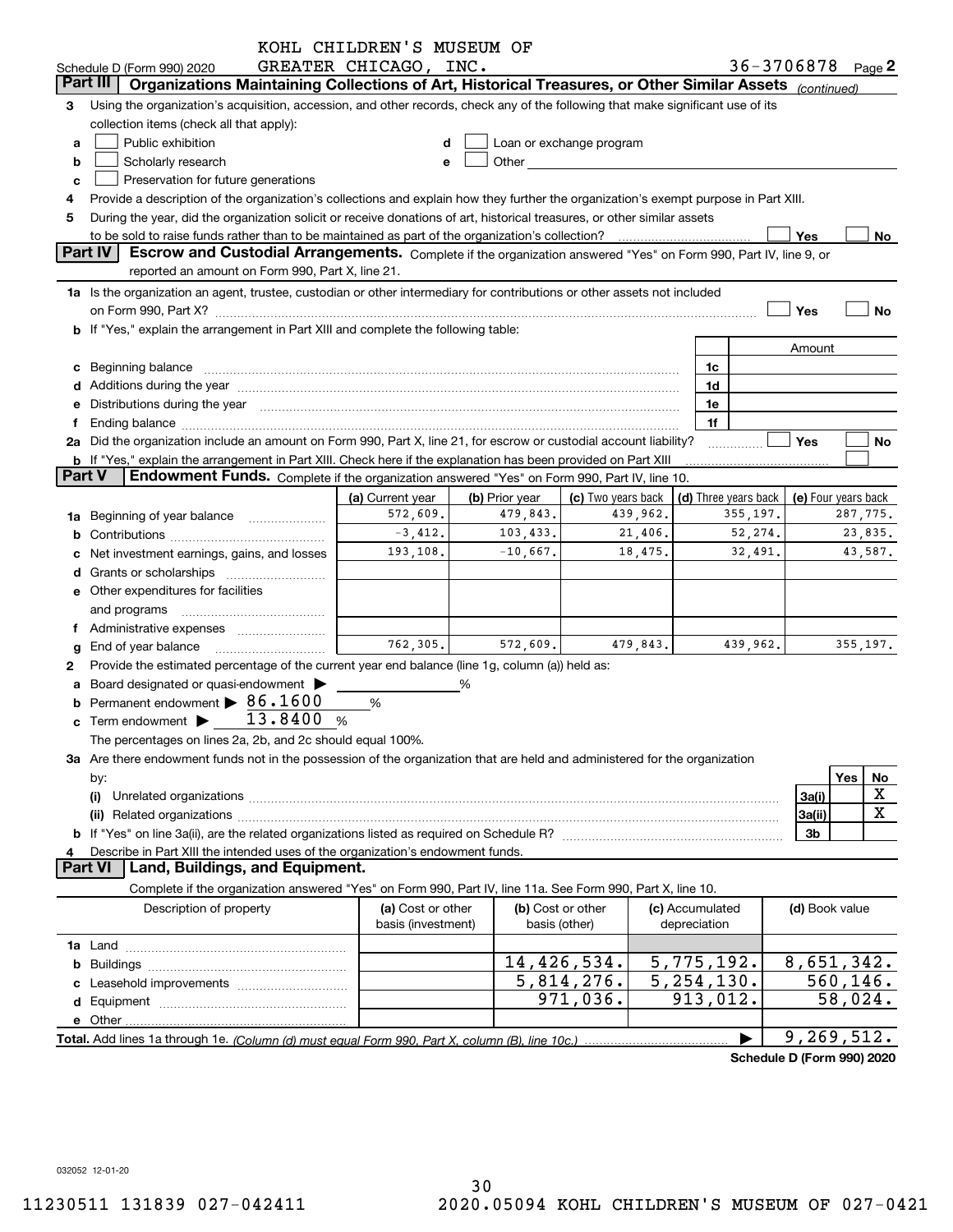| KOHL CHILDREN'S MUSEUM OF |  |
|---------------------------|--|
| GREATER CHICAGO, INC.     |  |

#### Schedule D (Form 990) 2020 **Part VII Investments - Other Securities.**

Complete if the organization answered "Yes" on Form 990, Part IV, line 11b. See Form 990, Part X, line 12.

| (a) Description of security or category (including name of security)       | (b) Book value | (c) Method of valuation: Cost or end-of-year market value |
|----------------------------------------------------------------------------|----------------|-----------------------------------------------------------|
| (1) Financial derivatives                                                  |                |                                                           |
| (2) Closely held equity interests                                          |                |                                                           |
| $(3)$ Other                                                                |                |                                                           |
| (A)                                                                        |                |                                                           |
| (B)                                                                        |                |                                                           |
| (C)                                                                        |                |                                                           |
| (D)                                                                        |                |                                                           |
| (E)                                                                        |                |                                                           |
| (F)                                                                        |                |                                                           |
| (G)                                                                        |                |                                                           |
| (H)                                                                        |                |                                                           |
| <b>Total.</b> (Col. (b) must equal Form 990, Part X, col. (B) line $12$ .) |                |                                                           |

#### **Part VIII Investments - Program Related.**

Complete if the organization answered "Yes" on Form 990, Part IV, line 11c. See Form 990, Part X, line 13.

| (a) Description of investment                                    | (b) Book value | (c) Method of valuation: Cost or end-of-year market value |
|------------------------------------------------------------------|----------------|-----------------------------------------------------------|
| (1)                                                              |                |                                                           |
| (2)                                                              |                |                                                           |
| $\frac{1}{2}$                                                    |                |                                                           |
| (4)                                                              |                |                                                           |
| $\frac{1}{2}$                                                    |                |                                                           |
| (6)                                                              |                |                                                           |
| $\sqrt{(7)}$                                                     |                |                                                           |
| (8)                                                              |                |                                                           |
| (9)                                                              |                |                                                           |
| Total. (Col. (b) must equal Form 990, Part X, col. (B) line 13.) |                |                                                           |

### **Part IX Other Assets.**

Complete if the organization answered "Yes" on Form 990, Part IV, line 11d. See Form 990, Part X, line 15.

|     | (a) Description                                                                                                   | (b) Book value |
|-----|-------------------------------------------------------------------------------------------------------------------|----------------|
| (1) | IN-KIND<br>RENT RECEIVABLE                                                                                        | 2,418,199.     |
| (2) |                                                                                                                   |                |
| (3) |                                                                                                                   |                |
| (4) |                                                                                                                   |                |
| (5) |                                                                                                                   |                |
| (6) |                                                                                                                   |                |
| (7) |                                                                                                                   |                |
| (8) |                                                                                                                   |                |
| (9) |                                                                                                                   |                |
|     |                                                                                                                   | 2,418,199.     |
|     |                                                                                                                   |                |
|     | Complete if the organization answered "Yes" on Form 990, Part IV, line 11e or 11f. See Form 990, Part X, line 25. |                |
| 1.  | (a) Description of liability                                                                                      | (b) Book value |
| (1) | Federal income taxes                                                                                              |                |
| (2) |                                                                                                                   |                |
| (3) |                                                                                                                   |                |
| (4) |                                                                                                                   |                |
| (5) |                                                                                                                   |                |
| (6) |                                                                                                                   |                |
| (7) |                                                                                                                   |                |
| (8) |                                                                                                                   |                |
| (9) |                                                                                                                   |                |

**Total.**  *(Column (b) must equal Form 990, Part X, col. (B) line 25.)* 

**2.**Liability for uncertain tax positions. In Part XIII, provide the text of the footnote to the organization's financial statements that reports the organization's liability for uncertain tax positions under FASB ASC 740. Check here if the text of the footnote has been provided in Part XIII

 $\boxed{\text{X}}$ 

**Schedule D (Form 990) 2020**

 $\blacktriangleright$ 

032053 12-01-20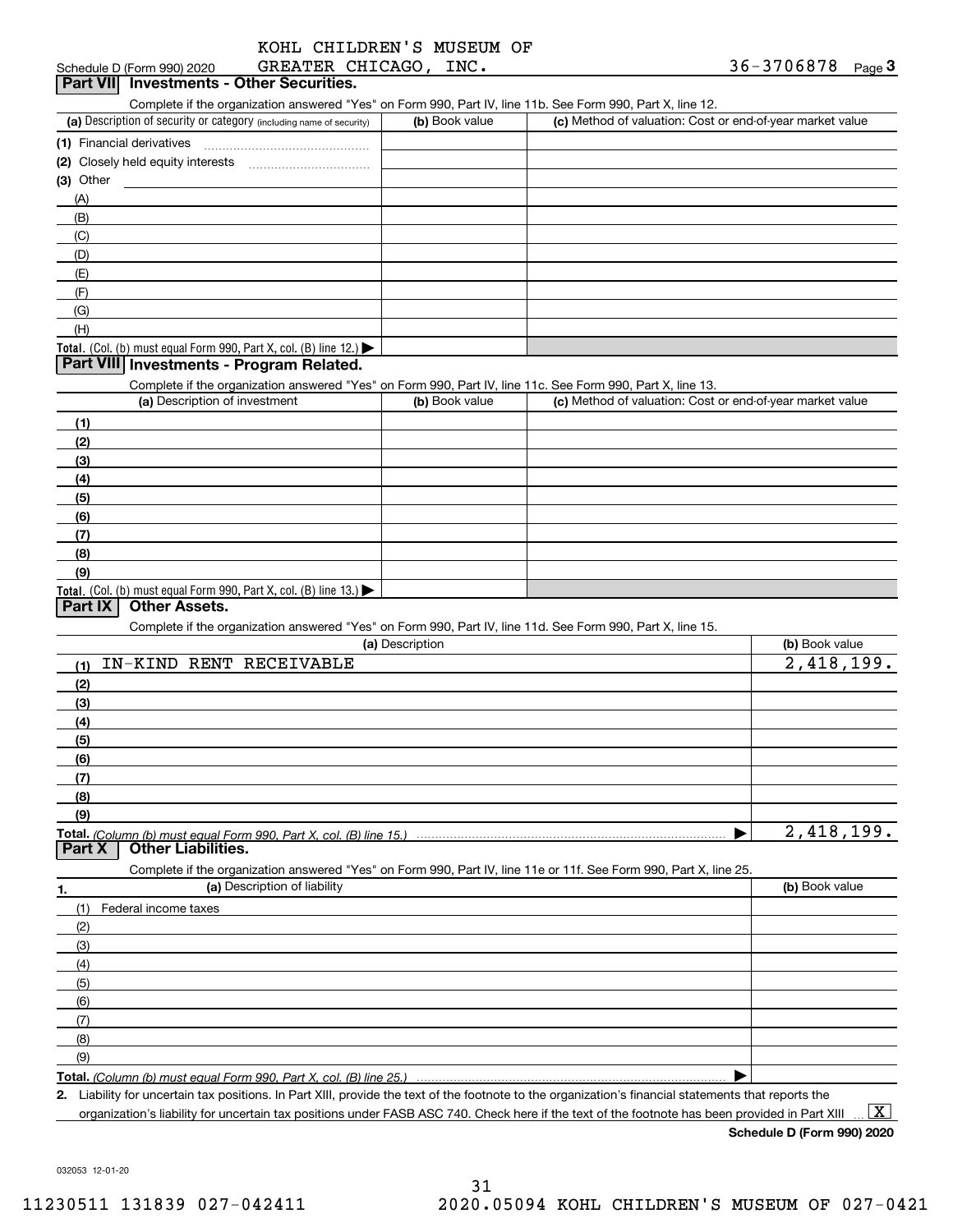|    | KOHL CHILDREN'S MUSEUM OF                                                                                                                                                                                                           |                |              |                |                   |          |  |  |
|----|-------------------------------------------------------------------------------------------------------------------------------------------------------------------------------------------------------------------------------------|----------------|--------------|----------------|-------------------|----------|--|--|
|    | GREATER CHICAGO, INC.<br>Schedule D (Form 990) 2020                                                                                                                                                                                 |                |              |                | 36-3706878 Page 4 |          |  |  |
|    | Reconciliation of Revenue per Audited Financial Statements With Revenue per Return.<br><b>Part XI</b>                                                                                                                               |                |              |                |                   |          |  |  |
|    | Complete if the organization answered "Yes" on Form 990, Part IV, line 12a.                                                                                                                                                         |                |              |                |                   |          |  |  |
| 1  | Total revenue, gains, and other support per audited financial statements                                                                                                                                                            |                | $\mathbf{1}$ | 2,640,309.     |                   |          |  |  |
| 2  | Amounts included on line 1 but not on Form 990, Part VIII, line 12:                                                                                                                                                                 |                |              |                |                   |          |  |  |
| a  |                                                                                                                                                                                                                                     | 2a             | 157,617.     |                |                   |          |  |  |
| b  |                                                                                                                                                                                                                                     | 2 <sub>b</sub> |              |                |                   |          |  |  |
| с  |                                                                                                                                                                                                                                     | 2c             |              |                |                   |          |  |  |
| d  |                                                                                                                                                                                                                                     | 2d             |              |                |                   |          |  |  |
| е  | Add lines 2a through 2d                                                                                                                                                                                                             |                |              | 2е             |                   | 157,617. |  |  |
| 3  |                                                                                                                                                                                                                                     |                |              | $\overline{3}$ | 2,482,692.        |          |  |  |
| 4  | Amounts included on Form 990, Part VIII, line 12, but not on line 1:                                                                                                                                                                |                |              |                |                   |          |  |  |
| a  | Investment expenses not included on Form 990, Part VIII, line 7b [1000000000000000000000000000000000                                                                                                                                | 4a l           | 1,397.       |                |                   |          |  |  |
| b  | Other (Describe in Part XIII.) <b>Construction</b> and the construction of the construction of the construction of the construction of the construction of the construction of the construction of the construction of the construc | 4b             |              |                |                   |          |  |  |
|    | Add lines 4a and 4b                                                                                                                                                                                                                 |                |              | 4с             |                   | 1,397.   |  |  |
| 5  |                                                                                                                                                                                                                                     | 5              | 2,484,089.   |                |                   |          |  |  |
|    | Part XII   Reconciliation of Expenses per Audited Financial Statements With Expenses per Return.                                                                                                                                    |                |              |                |                   |          |  |  |
|    | Complete if the organization answered "Yes" on Form 990, Part IV, line 12a.                                                                                                                                                         |                |              |                |                   |          |  |  |
| 1  | Total expenses and losses per audited financial statements [11] [11] Total expenses and losses per audited financial statements [11] [11] Total expenses and losses per audited financial statements                                |                |              | $\mathbf{1}$   | 3,318,955.        |          |  |  |
| 2  | Amounts included on line 1 but not on Form 990, Part IX, line 25:                                                                                                                                                                   |                |              |                |                   |          |  |  |
| a  |                                                                                                                                                                                                                                     | 2a             |              |                |                   |          |  |  |
|    |                                                                                                                                                                                                                                     | 2 <sub>b</sub> |              |                |                   |          |  |  |
| c. |                                                                                                                                                                                                                                     | 2c             |              |                |                   |          |  |  |
| d  |                                                                                                                                                                                                                                     | 2d             |              |                |                   |          |  |  |
| е  | Add lines 2a through 2d                                                                                                                                                                                                             |                |              | 2e             |                   | 0.       |  |  |
| 3  |                                                                                                                                                                                                                                     |                |              | $\overline{3}$ | 3,318,955.        |          |  |  |
| 4  | Amounts included on Form 990, Part IX, line 25, but not on line 1:                                                                                                                                                                  |                |              |                |                   |          |  |  |
| a  |                                                                                                                                                                                                                                     | 4a l           | 1,397.       |                |                   |          |  |  |
| b  | Other (Describe in Part XIII.) <b>Construction Contract Construction</b> Chemistry Chemistry Chemistry Chemistry Chemistry                                                                                                          | 4 <sub>h</sub> |              |                |                   |          |  |  |
|    | Add lines 4a and 4b                                                                                                                                                                                                                 |                |              | 4с             |                   | 1,397.   |  |  |
| 5  |                                                                                                                                                                                                                                     |                |              | 5              | 3,320,352.        |          |  |  |
|    | Part XIII Supplemental Information.                                                                                                                                                                                                 |                |              |                |                   |          |  |  |

Provide the descriptions required for Part II, lines 3, 5, and 9; Part III, lines 1a and 4; Part IV, lines 1b and 2b; Part V, line 4; Part X, line 2; Part XI, lines 2d and 4b; and Part XII, lines 2d and 4b. Also complete this part to provide any additional information.

#### PART V, LINE 4:

|  | THE ORGANIZATION'S ENDOWMENT IS HELD TO GENERATE FUTURE EARNINGS TO BE |  |  |  |  |  |  |  |  |  |
|--|------------------------------------------------------------------------|--|--|--|--|--|--|--|--|--|
|--|------------------------------------------------------------------------|--|--|--|--|--|--|--|--|--|

USED BY THE ORGANIZATION FOR GENERAL OPERATING PURPOSES.

PART X, LINE 2:

THE MUSEUM IS EXEMPT FROM INCOME TAXES UNDER SECTION 501(C)(3) OF THE U.S.

32

INTERNAL REVENUE CODE AND A SIMILAR PROVISION OF STATE LAW. HOWEVER, THE

MUSEUM IS SUBJECT TO FEDERAL INCOME TAX ON UNRELATED BUSINESS TAXABLE

INCOME. THE MUSEUM IS NOT CONSIDERED TO BE A PRIVATE FOUNDATION.

032054 12-01-20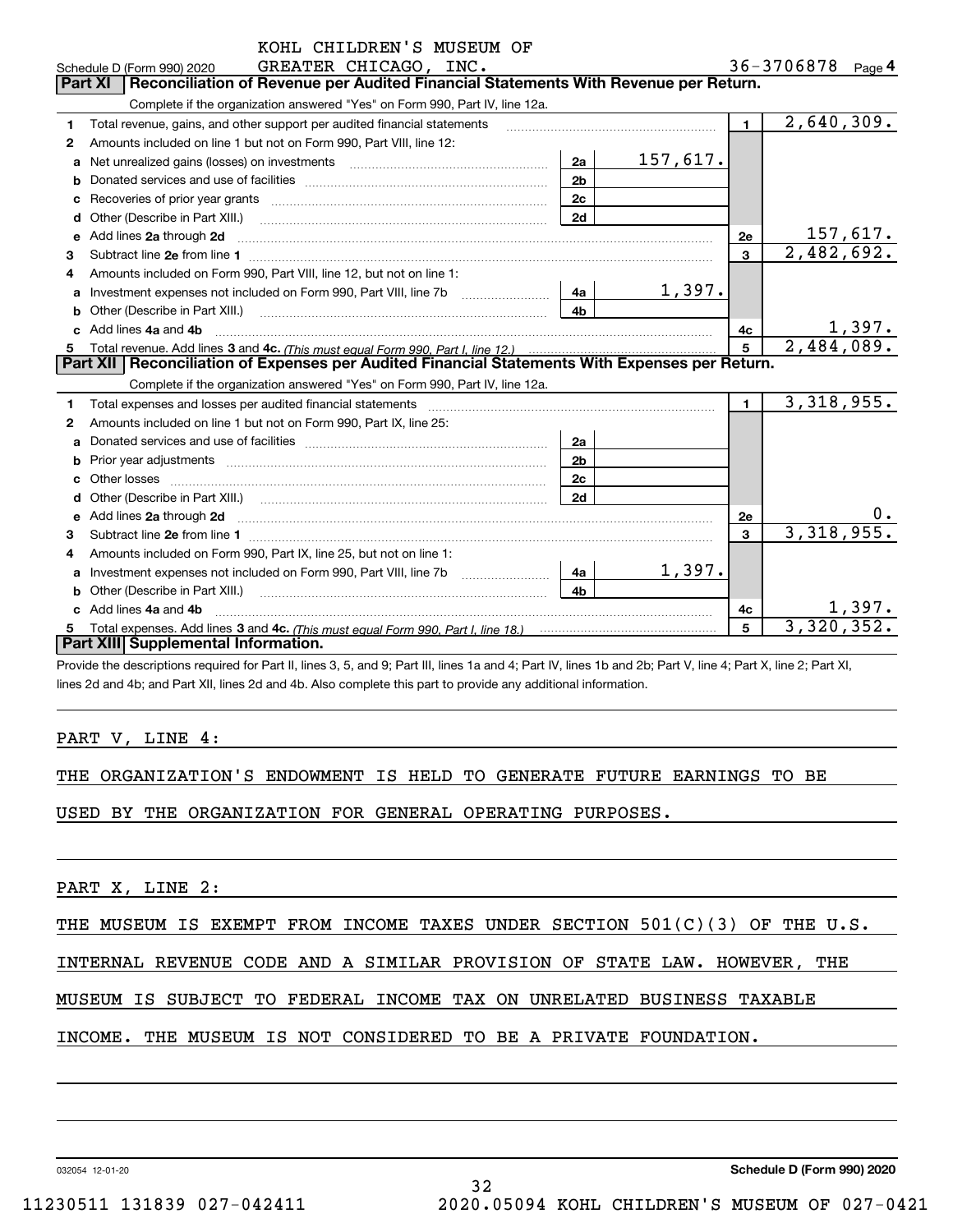|  |                                                                                                                            |  | <u>36-3706878 Page 5</u>   |  |
|--|----------------------------------------------------------------------------------------------------------------------------|--|----------------------------|--|
|  | Schedule D (Form 990) 2020     GREATER CHICAGO , INC <b>.</b><br>Part XIII Supplemental Information <sub>(continued)</sub> |  |                            |  |
|  |                                                                                                                            |  |                            |  |
|  |                                                                                                                            |  |                            |  |
|  |                                                                                                                            |  |                            |  |
|  |                                                                                                                            |  |                            |  |
|  |                                                                                                                            |  |                            |  |
|  |                                                                                                                            |  |                            |  |
|  |                                                                                                                            |  |                            |  |
|  |                                                                                                                            |  |                            |  |
|  |                                                                                                                            |  |                            |  |
|  |                                                                                                                            |  |                            |  |
|  |                                                                                                                            |  |                            |  |
|  |                                                                                                                            |  |                            |  |
|  |                                                                                                                            |  |                            |  |
|  |                                                                                                                            |  |                            |  |
|  |                                                                                                                            |  |                            |  |
|  |                                                                                                                            |  |                            |  |
|  |                                                                                                                            |  |                            |  |
|  |                                                                                                                            |  |                            |  |
|  |                                                                                                                            |  |                            |  |
|  |                                                                                                                            |  |                            |  |
|  |                                                                                                                            |  |                            |  |
|  |                                                                                                                            |  |                            |  |
|  |                                                                                                                            |  |                            |  |
|  |                                                                                                                            |  |                            |  |
|  |                                                                                                                            |  |                            |  |
|  |                                                                                                                            |  |                            |  |
|  |                                                                                                                            |  |                            |  |
|  |                                                                                                                            |  |                            |  |
|  |                                                                                                                            |  |                            |  |
|  |                                                                                                                            |  |                            |  |
|  |                                                                                                                            |  |                            |  |
|  |                                                                                                                            |  |                            |  |
|  |                                                                                                                            |  |                            |  |
|  |                                                                                                                            |  |                            |  |
|  |                                                                                                                            |  |                            |  |
|  |                                                                                                                            |  |                            |  |
|  |                                                                                                                            |  |                            |  |
|  |                                                                                                                            |  |                            |  |
|  |                                                                                                                            |  |                            |  |
|  |                                                                                                                            |  |                            |  |
|  |                                                                                                                            |  |                            |  |
|  |                                                                                                                            |  |                            |  |
|  |                                                                                                                            |  |                            |  |
|  |                                                                                                                            |  |                            |  |
|  |                                                                                                                            |  |                            |  |
|  |                                                                                                                            |  |                            |  |
|  |                                                                                                                            |  |                            |  |
|  |                                                                                                                            |  |                            |  |
|  |                                                                                                                            |  |                            |  |
|  |                                                                                                                            |  |                            |  |
|  |                                                                                                                            |  |                            |  |
|  |                                                                                                                            |  |                            |  |
|  |                                                                                                                            |  |                            |  |
|  |                                                                                                                            |  |                            |  |
|  |                                                                                                                            |  |                            |  |
|  |                                                                                                                            |  |                            |  |
|  |                                                                                                                            |  |                            |  |
|  |                                                                                                                            |  |                            |  |
|  |                                                                                                                            |  |                            |  |
|  |                                                                                                                            |  |                            |  |
|  |                                                                                                                            |  |                            |  |
|  |                                                                                                                            |  | Cabadule D (Faum 000) 0000 |  |

**Schedule D (Form 990) 2020**

032055 12-01-20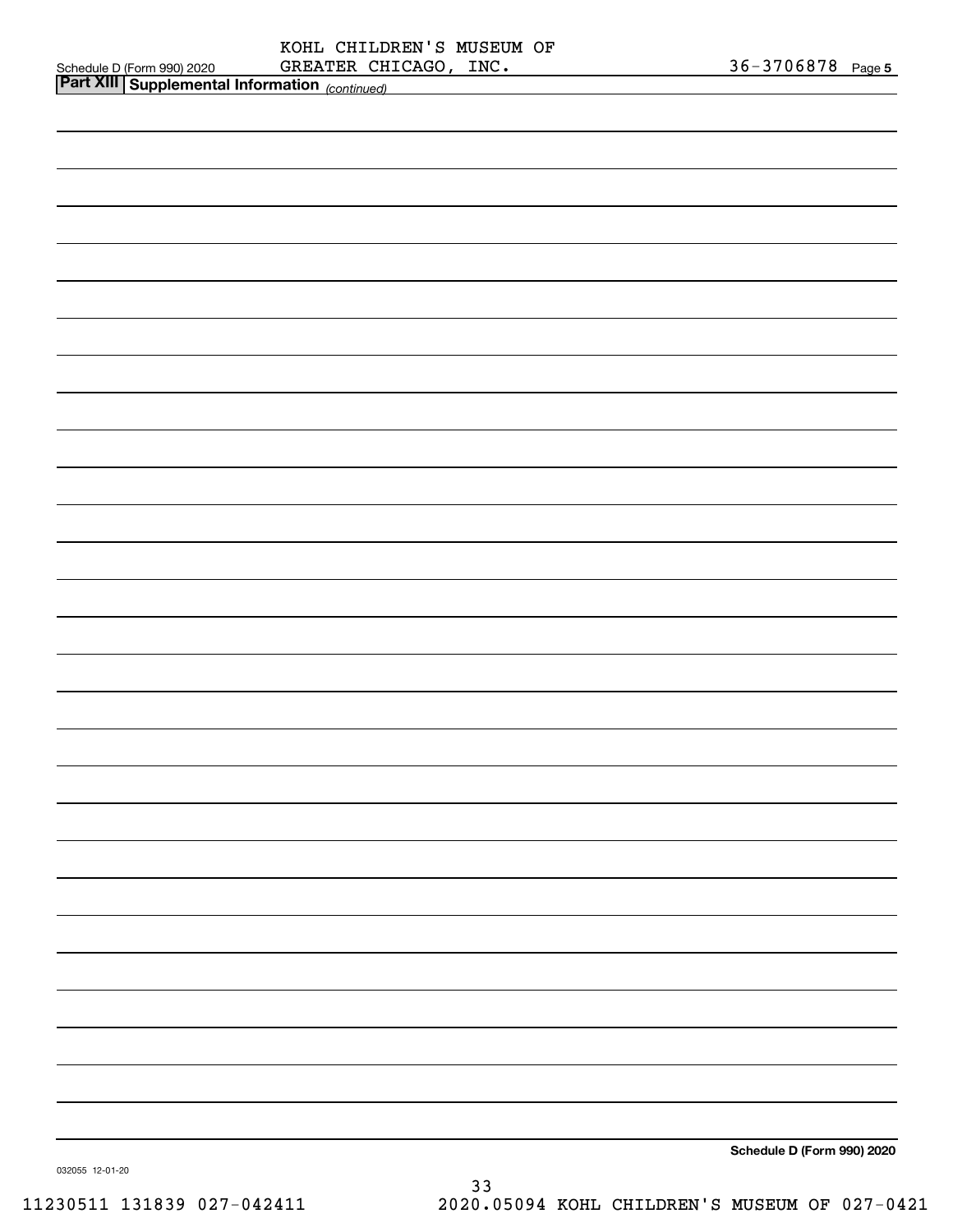| <b>SCHEDULE G</b>                                                                                                                             |                                                                                                 | <b>Supplemental Information Regarding Fundraising or Gaming Activities</b>                                                                                                                                                                                                                                                                                                                                                                                                                                                  |                                |                                          |                                                                            |  |                                                                            | OMB No. 1545-0047                                       |
|-----------------------------------------------------------------------------------------------------------------------------------------------|-------------------------------------------------------------------------------------------------|-----------------------------------------------------------------------------------------------------------------------------------------------------------------------------------------------------------------------------------------------------------------------------------------------------------------------------------------------------------------------------------------------------------------------------------------------------------------------------------------------------------------------------|--------------------------------|------------------------------------------|----------------------------------------------------------------------------|--|----------------------------------------------------------------------------|---------------------------------------------------------|
| (Form 990 or 990-EZ)                                                                                                                          | Complete if the organization answered "Yes" on Form 990, Part IV, line 17, 18, or 19, or if the |                                                                                                                                                                                                                                                                                                                                                                                                                                                                                                                             |                                |                                          |                                                                            |  |                                                                            |                                                         |
|                                                                                                                                               | organization entered more than \$15,000 on Form 990-EZ, line 6a.                                |                                                                                                                                                                                                                                                                                                                                                                                                                                                                                                                             | <b>Open to Public</b>          |                                          |                                                                            |  |                                                                            |                                                         |
| Department of the Treasury<br>Internal Revenue Service                                                                                        |                                                                                                 | Attach to Form 990 or Form 990-EZ.<br>Go to www.irs.gov/Form990 for instructions and the latest information.                                                                                                                                                                                                                                                                                                                                                                                                                |                                |                                          |                                                                            |  |                                                                            | Inspection                                              |
| Name of the organization                                                                                                                      |                                                                                                 | KOHL CHILDREN'S MUSEUM OF                                                                                                                                                                                                                                                                                                                                                                                                                                                                                                   |                                |                                          |                                                                            |  | 36-3706878                                                                 | <b>Employer identification number</b>                   |
| Part I                                                                                                                                        |                                                                                                 | GREATER CHICAGO, INC.<br>Fundraising Activities. Complete if the organization answered "Yes" on Form 990, Part IV, line 17. Form 990-EZ filers are not                                                                                                                                                                                                                                                                                                                                                                      |                                |                                          |                                                                            |  |                                                                            |                                                         |
|                                                                                                                                               | required to complete this part.                                                                 |                                                                                                                                                                                                                                                                                                                                                                                                                                                                                                                             |                                |                                          |                                                                            |  |                                                                            |                                                         |
| Mail solicitations<br>a<br>b<br>Phone solicitations<br>с<br>In-person solicitations<br>d<br>compensated at least \$5,000 by the organization. | Internet and email solicitations                                                                | 1 Indicate whether the organization raised funds through any of the following activities. Check all that apply.<br>e<br>f<br>a<br>2 a Did the organization have a written or oral agreement with any individual (including officers, directors, trustees, or<br>key employees listed in Form 990, Part VII) or entity in connection with professional fundraising services?<br><b>b</b> If "Yes," list the 10 highest paid individuals or entities (fundraisers) pursuant to agreements under which the fundraiser is to be | Special fundraising events     |                                          | Solicitation of non-government grants<br>Solicitation of government grants |  | Yes                                                                        | No                                                      |
| (i) Name and address of individual<br>or entity (fundraiser)                                                                                  |                                                                                                 | (ii) Activity                                                                                                                                                                                                                                                                                                                                                                                                                                                                                                               | have custody<br>contributions? | (iii) Did<br>fundraiser<br>or control of | (iv) Gross receipts<br>from activity                                       |  | (v) Amount paid<br>to (or retained by)<br>fundraiser<br>listed in col. (i) | (vi) Amount paid<br>to (or retained by)<br>organization |
|                                                                                                                                               |                                                                                                 |                                                                                                                                                                                                                                                                                                                                                                                                                                                                                                                             | Yes                            | <b>No</b>                                |                                                                            |  |                                                                            |                                                         |
|                                                                                                                                               |                                                                                                 |                                                                                                                                                                                                                                                                                                                                                                                                                                                                                                                             |                                |                                          |                                                                            |  |                                                                            |                                                         |
|                                                                                                                                               |                                                                                                 |                                                                                                                                                                                                                                                                                                                                                                                                                                                                                                                             |                                |                                          |                                                                            |  |                                                                            |                                                         |
|                                                                                                                                               |                                                                                                 |                                                                                                                                                                                                                                                                                                                                                                                                                                                                                                                             |                                |                                          |                                                                            |  |                                                                            |                                                         |
|                                                                                                                                               |                                                                                                 |                                                                                                                                                                                                                                                                                                                                                                                                                                                                                                                             |                                |                                          |                                                                            |  |                                                                            |                                                         |
|                                                                                                                                               |                                                                                                 |                                                                                                                                                                                                                                                                                                                                                                                                                                                                                                                             |                                |                                          |                                                                            |  |                                                                            |                                                         |
|                                                                                                                                               |                                                                                                 |                                                                                                                                                                                                                                                                                                                                                                                                                                                                                                                             |                                |                                          |                                                                            |  |                                                                            |                                                         |
|                                                                                                                                               |                                                                                                 |                                                                                                                                                                                                                                                                                                                                                                                                                                                                                                                             |                                |                                          |                                                                            |  |                                                                            |                                                         |
|                                                                                                                                               |                                                                                                 |                                                                                                                                                                                                                                                                                                                                                                                                                                                                                                                             |                                |                                          |                                                                            |  |                                                                            |                                                         |
|                                                                                                                                               |                                                                                                 |                                                                                                                                                                                                                                                                                                                                                                                                                                                                                                                             |                                |                                          |                                                                            |  |                                                                            |                                                         |
|                                                                                                                                               |                                                                                                 |                                                                                                                                                                                                                                                                                                                                                                                                                                                                                                                             |                                |                                          |                                                                            |  |                                                                            |                                                         |
|                                                                                                                                               |                                                                                                 |                                                                                                                                                                                                                                                                                                                                                                                                                                                                                                                             |                                |                                          |                                                                            |  |                                                                            |                                                         |
| Total<br>or licensing.                                                                                                                        |                                                                                                 | 3 List all states in which the organization is registered or licensed to solicit contributions or has been notified it is exempt from registration                                                                                                                                                                                                                                                                                                                                                                          |                                |                                          |                                                                            |  |                                                                            |                                                         |
|                                                                                                                                               |                                                                                                 |                                                                                                                                                                                                                                                                                                                                                                                                                                                                                                                             |                                |                                          |                                                                            |  |                                                                            |                                                         |
|                                                                                                                                               |                                                                                                 |                                                                                                                                                                                                                                                                                                                                                                                                                                                                                                                             |                                |                                          |                                                                            |  |                                                                            |                                                         |
|                                                                                                                                               |                                                                                                 |                                                                                                                                                                                                                                                                                                                                                                                                                                                                                                                             |                                |                                          |                                                                            |  |                                                                            |                                                         |
|                                                                                                                                               |                                                                                                 |                                                                                                                                                                                                                                                                                                                                                                                                                                                                                                                             |                                |                                          |                                                                            |  |                                                                            |                                                         |
|                                                                                                                                               |                                                                                                 |                                                                                                                                                                                                                                                                                                                                                                                                                                                                                                                             |                                |                                          |                                                                            |  |                                                                            |                                                         |
|                                                                                                                                               |                                                                                                 |                                                                                                                                                                                                                                                                                                                                                                                                                                                                                                                             |                                |                                          |                                                                            |  |                                                                            |                                                         |
|                                                                                                                                               |                                                                                                 |                                                                                                                                                                                                                                                                                                                                                                                                                                                                                                                             |                                |                                          |                                                                            |  |                                                                            |                                                         |
|                                                                                                                                               |                                                                                                 | LHA For Paperwork Reduction Act Notice, see the Instructions for Form 990 or 990-EZ.                                                                                                                                                                                                                                                                                                                                                                                                                                        |                                |                                          |                                                                            |  |                                                                            | Schedule G (Form 990 or 990-EZ) 2020                    |

032081 11-25-20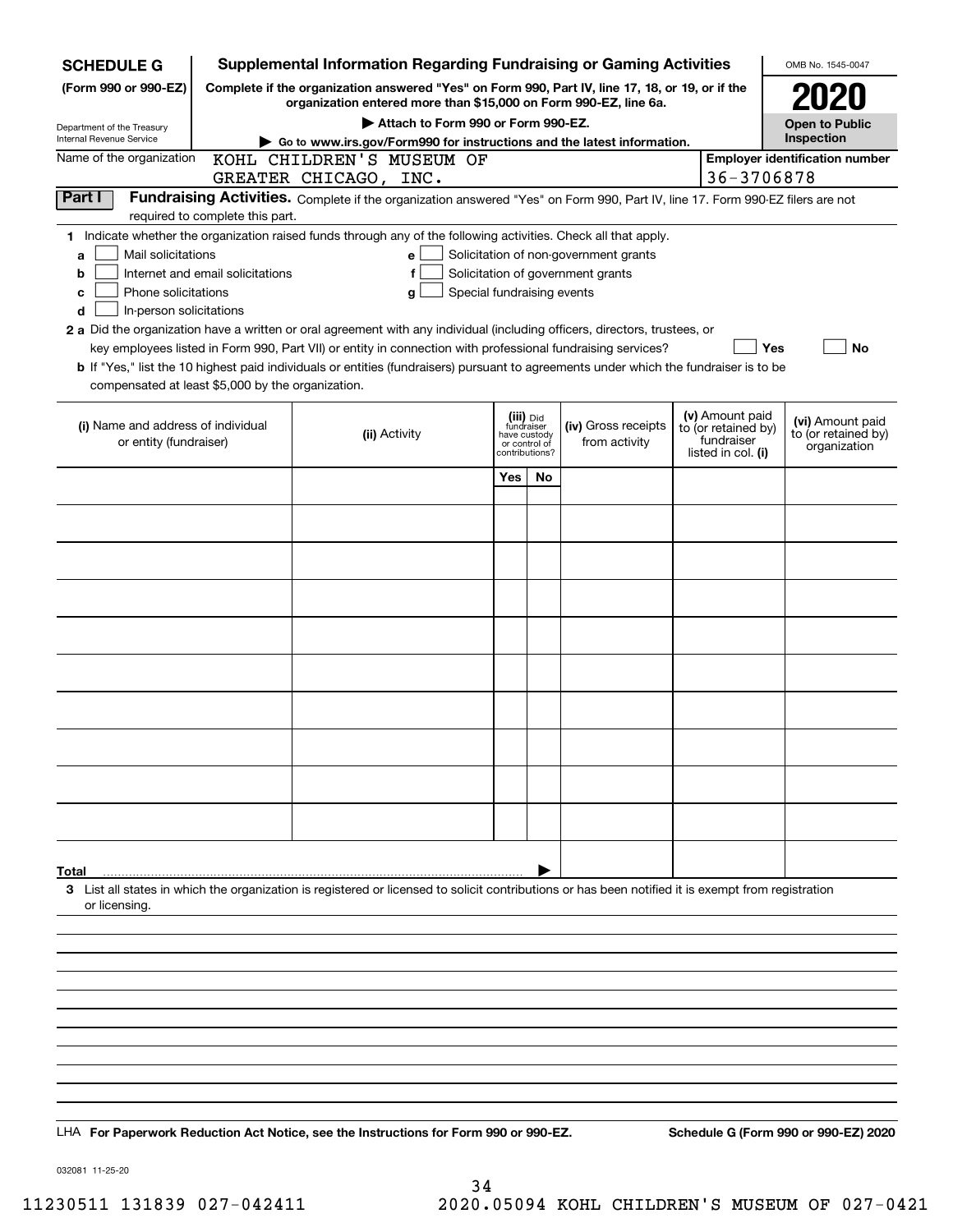**2** Schedule G (Form 990 or 990-EZ) 2020 Page GREATER CHICAGO, INC. 36-3706878

**Part II** | Fundraising Events. Complete if the organization answered "Yes" on Form 990, Part IV, line 18, or reported more than \$15,000 of fundraising event contributions and gross income on Form 990-EZ, lines 1 and 6b. List events with gross receipts greater than \$5,000.

|                 |          | .000.or rundraising event contributions and gross income on Form 990-EZ, lines 1 and 6b. List events with gross receipts greater than \$5,000. |                      |                         |                  |                                      |
|-----------------|----------|------------------------------------------------------------------------------------------------------------------------------------------------|----------------------|-------------------------|------------------|--------------------------------------|
|                 |          |                                                                                                                                                | (a) Event $#1$       | (b) Event $#2$          | (c) Other events | (d) Total events                     |
|                 |          |                                                                                                                                                |                      | TOUCH-A-TRUC            |                  |                                      |
|                 |          |                                                                                                                                                | GALA                 | Κ                       | 1                | (add col. (a) through                |
|                 |          |                                                                                                                                                | (event type)         | (event type)            | (total number)   | col. (c)                             |
|                 |          |                                                                                                                                                |                      |                         |                  |                                      |
| Revenue         |          |                                                                                                                                                |                      |                         |                  |                                      |
|                 | 1.       |                                                                                                                                                | 108,949.             | 19,085.                 |                  | 128,034.                             |
|                 |          |                                                                                                                                                |                      |                         |                  |                                      |
|                 |          |                                                                                                                                                | 108,949.             | 6,650.                  |                  | <u> 115,599.</u>                     |
|                 |          |                                                                                                                                                |                      |                         |                  |                                      |
|                 | 3        | Gross income (line 1 minus line 2)                                                                                                             |                      | 12,435.                 |                  | 12,435.                              |
|                 |          |                                                                                                                                                |                      |                         |                  |                                      |
|                 |          |                                                                                                                                                |                      |                         |                  |                                      |
|                 |          |                                                                                                                                                |                      |                         |                  |                                      |
|                 |          |                                                                                                                                                |                      |                         |                  |                                      |
|                 | 5        |                                                                                                                                                |                      |                         |                  |                                      |
|                 |          |                                                                                                                                                |                      |                         |                  |                                      |
|                 | 6        |                                                                                                                                                |                      |                         |                  |                                      |
|                 |          |                                                                                                                                                |                      |                         |                  |                                      |
|                 |          | 7 Food and beverages                                                                                                                           |                      |                         |                  |                                      |
| Direct Expenses |          |                                                                                                                                                |                      |                         |                  |                                      |
|                 | 8        |                                                                                                                                                |                      |                         |                  |                                      |
|                 | 9        |                                                                                                                                                | $\overline{5,324}$ . |                         |                  | 5,324.                               |
|                 |          |                                                                                                                                                |                      |                         |                  | $\overline{5}$ , 324.                |
|                 | 10       | Direct expense summary. Add lines 4 through 9 in column (d)                                                                                    |                      |                         |                  |                                      |
|                 |          | 11 Net income summary. Subtract line 10 from line 3, column (d)                                                                                |                      |                         |                  | 7,111.                               |
|                 | Part III | Gaming. Complete if the organization answered "Yes" on Form 990, Part IV, line 19, or reported more than                                       |                      |                         |                  |                                      |
|                 |          | \$15,000 on Form 990-EZ, line 6a.                                                                                                              |                      |                         |                  |                                      |
|                 |          |                                                                                                                                                | (a) Bingo            | (b) Pull tabs/instant   | (c) Other gaming | (d) Total gaming (add                |
| Revenue         |          |                                                                                                                                                |                      | bingo/progressive bingo |                  | col. (a) through col. (c))           |
|                 |          |                                                                                                                                                |                      |                         |                  |                                      |
|                 | 1        |                                                                                                                                                |                      |                         |                  |                                      |
|                 |          |                                                                                                                                                |                      |                         |                  |                                      |
|                 |          |                                                                                                                                                |                      |                         |                  |                                      |
|                 |          |                                                                                                                                                |                      |                         |                  |                                      |
|                 |          |                                                                                                                                                |                      |                         |                  |                                      |
| Direct Expenses | 3        |                                                                                                                                                |                      |                         |                  |                                      |
|                 |          |                                                                                                                                                |                      |                         |                  |                                      |
|                 | 4        |                                                                                                                                                |                      |                         |                  |                                      |
|                 |          |                                                                                                                                                |                      |                         |                  |                                      |
|                 |          | 5 Other direct expenses                                                                                                                        |                      |                         |                  |                                      |
|                 |          |                                                                                                                                                | Yes<br>$\%$          | Yes<br>%                | Yes<br>%         |                                      |
|                 | 6.       | Volunteer labor                                                                                                                                | No                   | No                      | No               |                                      |
|                 |          |                                                                                                                                                |                      |                         |                  |                                      |
|                 |          |                                                                                                                                                |                      |                         |                  |                                      |
|                 | 7        | Direct expense summary. Add lines 2 through 5 in column (d)                                                                                    |                      |                         |                  |                                      |
|                 |          |                                                                                                                                                |                      |                         |                  |                                      |
|                 |          |                                                                                                                                                |                      |                         |                  |                                      |
|                 |          |                                                                                                                                                |                      |                         |                  |                                      |
|                 |          | <b>9</b> Enter the state(s) in which the organization conducts gaming activities:                                                              |                      |                         |                  |                                      |
|                 |          |                                                                                                                                                |                      |                         |                  | Yes<br>No                            |
|                 |          |                                                                                                                                                |                      |                         |                  |                                      |
|                 |          |                                                                                                                                                |                      |                         |                  |                                      |
|                 |          |                                                                                                                                                |                      |                         |                  |                                      |
|                 |          |                                                                                                                                                |                      |                         |                  |                                      |
|                 |          |                                                                                                                                                |                      |                         |                  | <b>Yes</b><br>No                     |
|                 |          | <b>b</b> If "Yes," explain:                                                                                                                    |                      |                         |                  |                                      |
|                 |          |                                                                                                                                                |                      |                         |                  |                                      |
|                 |          |                                                                                                                                                |                      |                         |                  |                                      |
|                 |          |                                                                                                                                                |                      |                         |                  |                                      |
|                 |          | 032082 11-25-20                                                                                                                                |                      |                         |                  | Schedule G (Form 990 or 990-EZ) 2020 |

**Schedule G (Form 990 or 990-EZ) 2020**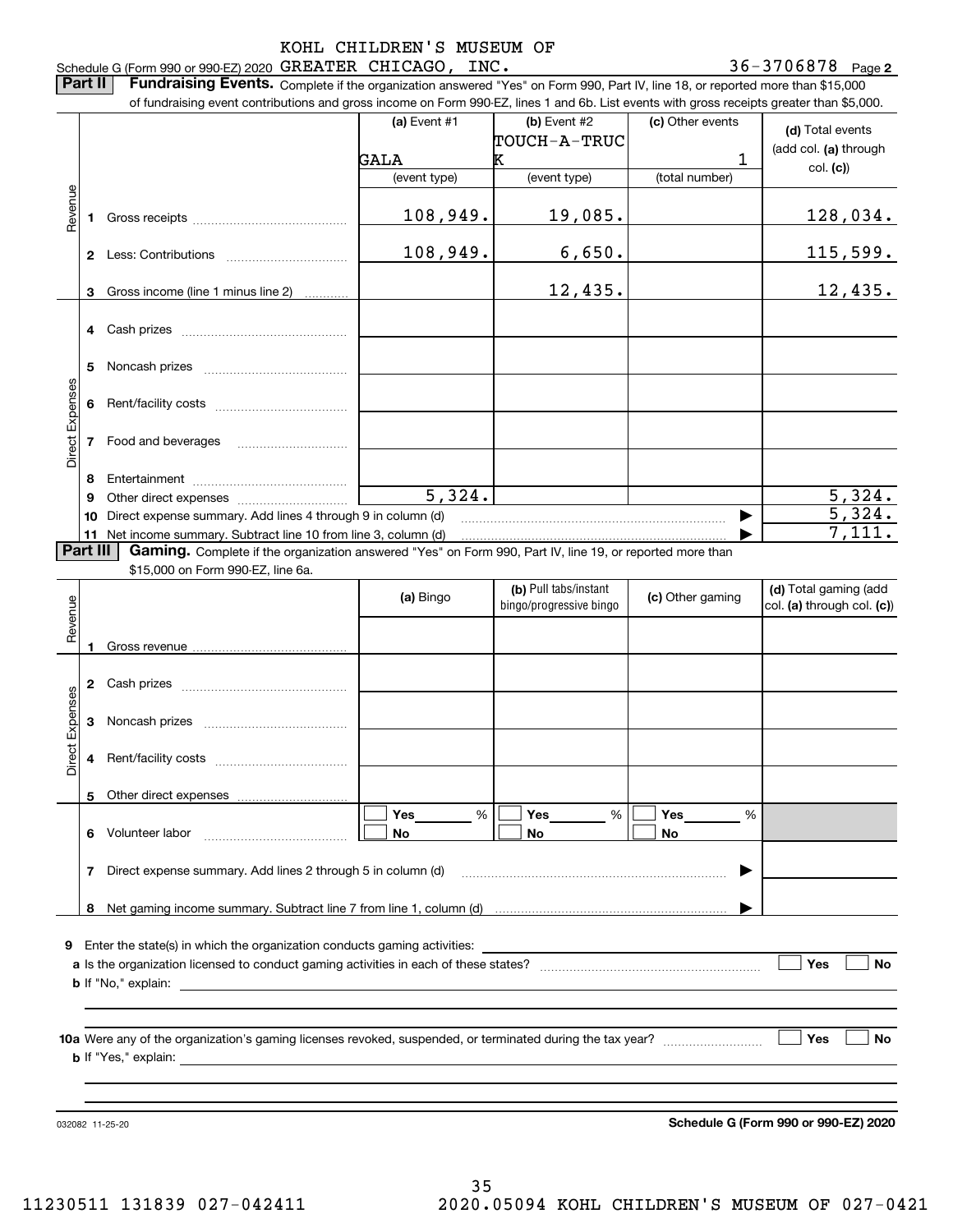|    | KOHL CHILDREN'S MUSEUM OF                                                                                                                                                                                                                 |                 |            |        |
|----|-------------------------------------------------------------------------------------------------------------------------------------------------------------------------------------------------------------------------------------------|-----------------|------------|--------|
|    | Schedule G (Form 990 or 990-EZ) 2020 GREATER CHICAGO, INC.                                                                                                                                                                                | 36-3706878      |            | Page 3 |
|    |                                                                                                                                                                                                                                           |                 | — ∣ Yes    | No     |
|    | 12 Is the organization a grantor, beneficiary or trustee of a trust, or a member of a partnership or other entity formed                                                                                                                  |                 |            |        |
|    |                                                                                                                                                                                                                                           |                 | $\Box$ Yes | No     |
|    | 13 Indicate the percentage of gaming activity conducted in:                                                                                                                                                                               |                 |            |        |
|    |                                                                                                                                                                                                                                           | 13а             |            | %      |
|    | <b>b</b> An outside facility <b>contained and the contract of the contract of the contract of the contract of the contract of the contract of the contract of the contract of the contract of the contract of the contract of the con</b> | 13 <sub>b</sub> |            | %      |
|    | 14 Enter the name and address of the person who prepares the organization's gaming/special events books and records:                                                                                                                      |                 |            |        |
|    |                                                                                                                                                                                                                                           |                 |            |        |
|    |                                                                                                                                                                                                                                           |                 |            |        |
|    |                                                                                                                                                                                                                                           |                 |            | No     |
|    | <b>b</b> If "Yes," enter the amount of gaming revenue received by the organization $\triangleright$ \$                                                                                                                                    |                 |            |        |
|    |                                                                                                                                                                                                                                           |                 |            |        |
|    | c If "Yes," enter name and address of the third party:                                                                                                                                                                                    |                 |            |        |
|    |                                                                                                                                                                                                                                           |                 |            |        |
|    | Name $\blacktriangleright$ $\qquad \qquad$                                                                                                                                                                                                |                 |            |        |
|    |                                                                                                                                                                                                                                           |                 |            |        |
| 16 | Gaming manager information:                                                                                                                                                                                                               |                 |            |        |
|    | <u> 1989 - Andrea Stadt Britain, amerikansk politiker (</u><br>Name $\blacktriangleright$                                                                                                                                                 |                 |            |        |
|    | Gaming manager compensation > \$                                                                                                                                                                                                          |                 |            |        |
|    |                                                                                                                                                                                                                                           |                 |            |        |
|    | $\blacksquare$ Description of services provided $\blacktriangleright$                                                                                                                                                                     |                 |            |        |
|    |                                                                                                                                                                                                                                           |                 |            |        |
|    |                                                                                                                                                                                                                                           |                 |            |        |
|    | Director/officer<br>Employee<br>Independent contractor                                                                                                                                                                                    |                 |            |        |
|    | 17 Mandatory distributions:                                                                                                                                                                                                               |                 |            |        |
|    | a Is the organization required under state law to make charitable distributions from the gaming proceeds to                                                                                                                               |                 |            |        |
|    | retain the state gaming license?                                                                                                                                                                                                          |                 | Yes        | No     |
|    | <b>b</b> Enter the amount of distributions required under state law to be distributed to other exempt organizations or spent in the                                                                                                       |                 |            |        |
|    | organization's own exempt activities during the tax year $\triangleright$ \$                                                                                                                                                              |                 |            |        |
|    | Supplemental Information. Provide the explanations required by Part I, line 2b, columns (iii) and (v); and Part III, lines 9, 9b, 10b,<br><b>Part IV</b>                                                                                  |                 |            |        |
|    | 15b, 15c, 16, and 17b, as applicable. Also provide any additional information. See instructions.                                                                                                                                          |                 |            |        |
|    |                                                                                                                                                                                                                                           |                 |            |        |
|    |                                                                                                                                                                                                                                           |                 |            |        |
|    |                                                                                                                                                                                                                                           |                 |            |        |
|    |                                                                                                                                                                                                                                           |                 |            |        |
|    |                                                                                                                                                                                                                                           |                 |            |        |
|    |                                                                                                                                                                                                                                           |                 |            |        |
|    |                                                                                                                                                                                                                                           |                 |            |        |
|    |                                                                                                                                                                                                                                           |                 |            |        |
|    |                                                                                                                                                                                                                                           |                 |            |        |

36

032083 11-25-20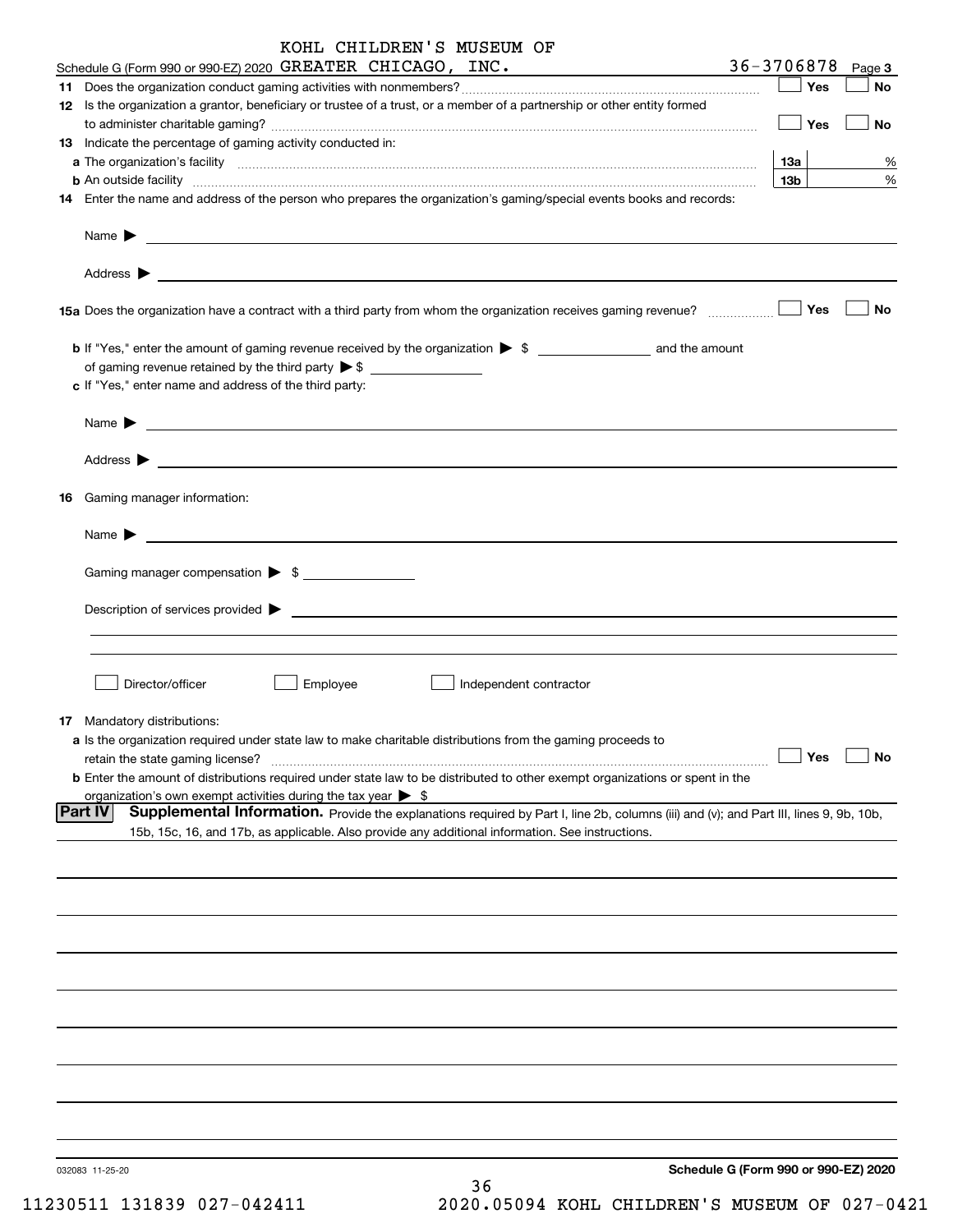| <b>Part IV   Supplemental Information</b> (continued) |                                 |
|-------------------------------------------------------|---------------------------------|
|                                                       |                                 |
|                                                       |                                 |
|                                                       |                                 |
|                                                       |                                 |
|                                                       |                                 |
|                                                       |                                 |
|                                                       |                                 |
|                                                       |                                 |
|                                                       |                                 |
|                                                       |                                 |
|                                                       |                                 |
|                                                       |                                 |
|                                                       |                                 |
|                                                       |                                 |
|                                                       |                                 |
|                                                       |                                 |
|                                                       |                                 |
|                                                       |                                 |
|                                                       |                                 |
|                                                       |                                 |
|                                                       |                                 |
|                                                       |                                 |
|                                                       |                                 |
|                                                       |                                 |
|                                                       |                                 |
|                                                       |                                 |
|                                                       |                                 |
|                                                       |                                 |
|                                                       |                                 |
|                                                       | Schedule G (Form 990 or 990-EZ) |

032084 04-01-20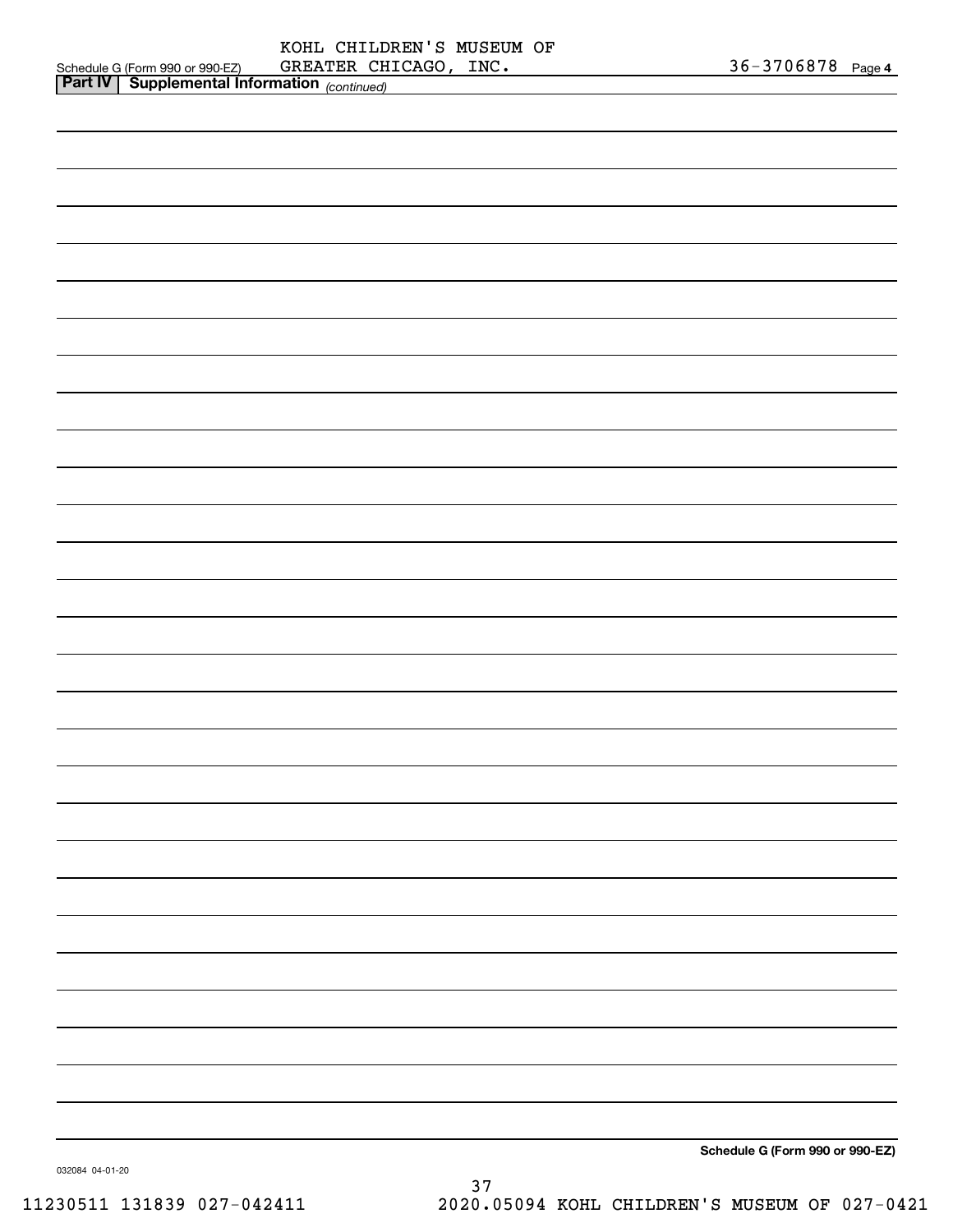|   | <b>SCHEDULE J</b>                                      | <b>Compensation Information</b>                                                                                                                                                                                                      | OMB No. 1545-0047                     |     |             |
|---|--------------------------------------------------------|--------------------------------------------------------------------------------------------------------------------------------------------------------------------------------------------------------------------------------------|---------------------------------------|-----|-------------|
|   | (Form 990)                                             | For certain Officers, Directors, Trustees, Key Employees, and Highest                                                                                                                                                                |                                       |     |             |
|   |                                                        | <b>Compensated Employees</b>                                                                                                                                                                                                         | 2020                                  |     |             |
|   |                                                        | Complete if the organization answered "Yes" on Form 990, Part IV, line 23.<br>Attach to Form 990.                                                                                                                                    | <b>Open to Public</b>                 |     |             |
|   | Department of the Treasury<br>Internal Revenue Service | Go to www.irs.gov/Form990 for instructions and the latest information.                                                                                                                                                               | Inspection                            |     |             |
|   | Name of the organization                               | KOHL CHILDREN'S MUSEUM OF                                                                                                                                                                                                            | <b>Employer identification number</b> |     |             |
|   |                                                        | GREATER CHICAGO, INC.                                                                                                                                                                                                                | 36-3706878                            |     |             |
|   | Part I                                                 | <b>Questions Regarding Compensation</b>                                                                                                                                                                                              |                                       |     |             |
|   |                                                        |                                                                                                                                                                                                                                      |                                       | Yes | No          |
|   |                                                        | Check the appropriate box(es) if the organization provided any of the following to or for a person listed on Form 990,                                                                                                               |                                       |     |             |
|   |                                                        | Part VII, Section A, line 1a. Complete Part III to provide any relevant information regarding these items.                                                                                                                           |                                       |     |             |
|   | First-class or charter travel                          | Housing allowance or residence for personal use                                                                                                                                                                                      |                                       |     |             |
|   | Travel for companions                                  | Payments for business use of personal residence                                                                                                                                                                                      |                                       |     |             |
|   |                                                        | Tax indemnification and gross-up payments<br>Health or social club dues or initiation fees                                                                                                                                           |                                       |     |             |
|   |                                                        | Discretionary spending account<br>Personal services (such as maid, chauffeur, chef)                                                                                                                                                  |                                       |     |             |
|   |                                                        |                                                                                                                                                                                                                                      |                                       |     |             |
|   |                                                        | <b>b</b> If any of the boxes on line 1a are checked, did the organization follow a written policy regarding payment or                                                                                                               |                                       |     |             |
|   |                                                        |                                                                                                                                                                                                                                      | 1b                                    |     |             |
| 2 |                                                        | Did the organization require substantiation prior to reimbursing or allowing expenses incurred by all directors,                                                                                                                     |                                       |     |             |
|   |                                                        |                                                                                                                                                                                                                                      | $\mathbf{2}$                          |     |             |
|   |                                                        |                                                                                                                                                                                                                                      |                                       |     |             |
| З |                                                        | Indicate which, if any, of the following the organization used to establish the compensation of the organization's                                                                                                                   |                                       |     |             |
|   |                                                        | CEO/Executive Director. Check all that apply. Do not check any boxes for methods used by a related organization to                                                                                                                   |                                       |     |             |
|   |                                                        | establish compensation of the CEO/Executive Director, but explain in Part III.                                                                                                                                                       |                                       |     |             |
|   | $ \mathbf{X} $ Compensation committee                  | Written employment contract                                                                                                                                                                                                          |                                       |     |             |
|   |                                                        | $\overline{X}$ Compensation survey or study<br>Independent compensation consultant                                                                                                                                                   |                                       |     |             |
|   | $ \mathbf{X} $ Form 990 of other organizations         | $\boxed{\textbf{X}}$ Approval by the board or compensation committee                                                                                                                                                                 |                                       |     |             |
|   |                                                        |                                                                                                                                                                                                                                      |                                       |     |             |
| 4 | organization or a related organization:                | During the year, did any person listed on Form 990, Part VII, Section A, line 1a, with respect to the filing                                                                                                                         |                                       |     |             |
|   |                                                        | Receive a severance payment or change-of-control payment?                                                                                                                                                                            | 4a                                    |     | х           |
| а |                                                        | Participate in or receive payment from a supplemental nonqualified retirement plan?                                                                                                                                                  | 4b                                    |     | X           |
|   |                                                        | Participate in or receive payment from an equity-based compensation arrangement?                                                                                                                                                     | 4c                                    |     | $\mathbf x$ |
|   |                                                        | If "Yes" to any of lines 4a-c, list the persons and provide the applicable amounts for each item in Part III.                                                                                                                        |                                       |     |             |
|   |                                                        |                                                                                                                                                                                                                                      |                                       |     |             |
|   |                                                        | Only section 501(c)(3), 501(c)(4), and 501(c)(29) organizations must complete lines 5-9.                                                                                                                                             |                                       |     |             |
|   |                                                        | For persons listed on Form 990, Part VII, Section A, line 1a, did the organization pay or accrue any compensation                                                                                                                    |                                       |     |             |
|   | contingent on the revenues of:                         |                                                                                                                                                                                                                                      |                                       |     |             |
| a |                                                        |                                                                                                                                                                                                                                      | 5a                                    |     | x           |
|   |                                                        |                                                                                                                                                                                                                                      | 5b                                    |     | $\mathbf X$ |
|   |                                                        | If "Yes" on line 5a or 5b, describe in Part III.                                                                                                                                                                                     |                                       |     |             |
|   |                                                        | 6 For persons listed on Form 990, Part VII, Section A, line 1a, did the organization pay or accrue any compensation                                                                                                                  |                                       |     |             |
|   | contingent on the net earnings of:                     |                                                                                                                                                                                                                                      |                                       |     |             |
| a |                                                        | The organization? <b>With the contract of the contract of the contract of the contract of the contract of the contract of the contract of the contract of the contract of the contract of the contract of the contract of the co</b> | 6a                                    |     | х           |
|   |                                                        |                                                                                                                                                                                                                                      | 6b                                    |     | $\mathbf X$ |
|   |                                                        | If "Yes" on line 6a or 6b, describe in Part III.                                                                                                                                                                                     |                                       |     |             |
|   |                                                        | 7 For persons listed on Form 990, Part VII, Section A, line 1a, did the organization provide any nonfixed payments                                                                                                                   |                                       |     |             |
|   |                                                        |                                                                                                                                                                                                                                      | 7                                     |     | х           |
| 8 |                                                        | Were any amounts reported on Form 990, Part VII, paid or accrued pursuant to a contract that was subject to the                                                                                                                      |                                       |     |             |
|   |                                                        | initial contract exception described in Regulations section 53.4958-4(a)(3)? If "Yes," describe in Part III                                                                                                                          | 8                                     |     | х           |
| 9 |                                                        | If "Yes" on line 8, did the organization also follow the rebuttable presumption procedure described in                                                                                                                               |                                       |     |             |
|   |                                                        |                                                                                                                                                                                                                                      | 9                                     |     |             |
|   |                                                        | LHA For Paperwork Reduction Act Notice, see the Instructions for Form 990.                                                                                                                                                           | Schedule J (Form 990) 2020            |     |             |

032111 12-07-20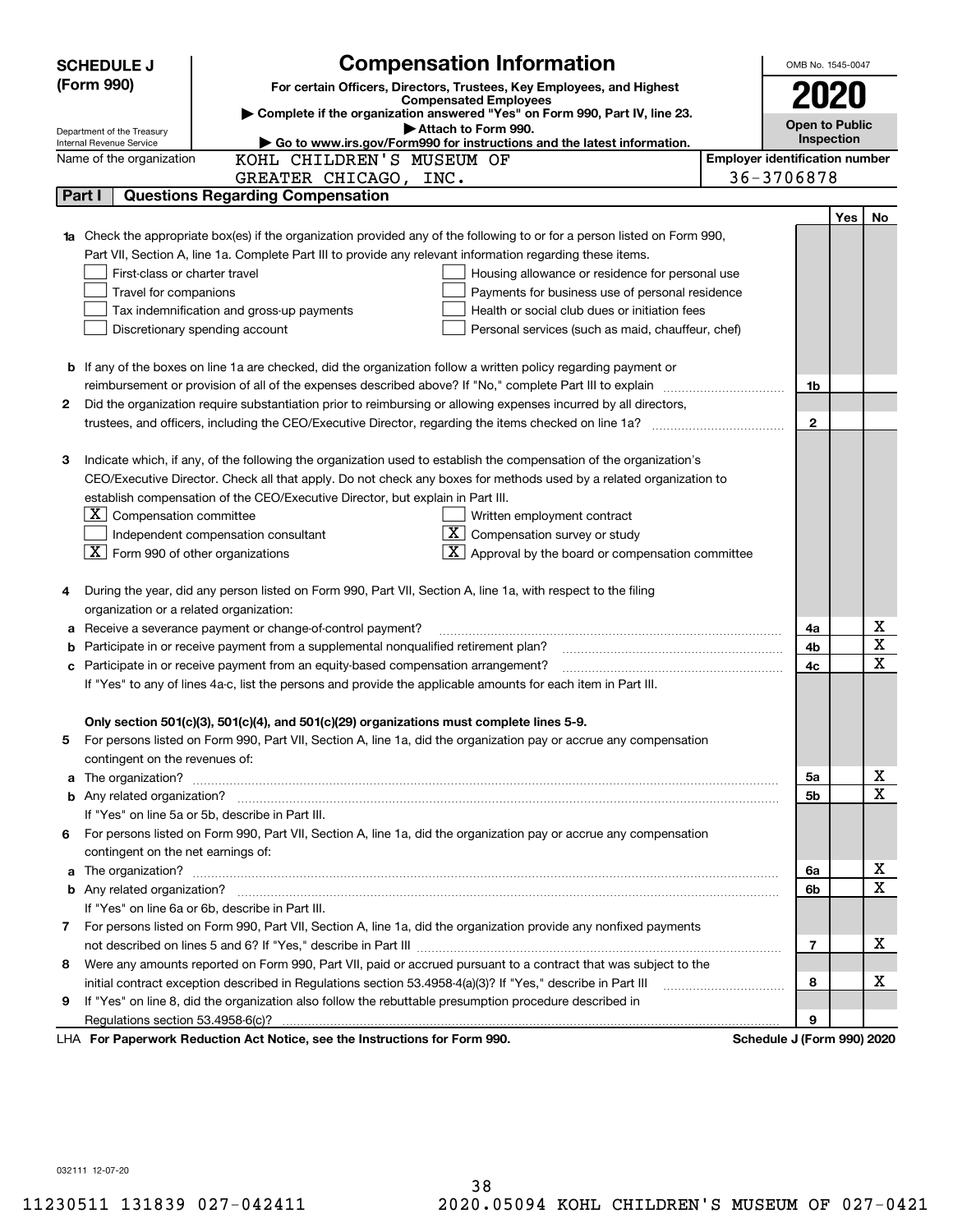GREATER CHICAGO, INC.

Schedule J (Form 990) 2020 GREATER CHICAGO **,** INC **. 5 b − 3 7 U b 8 7 8**<br>Part II │Officers, Directors, Trustees, Key Employees, and Highest Compensated Employees. Use duplicate copies if additional s

For each individual whose compensation must be reported on Schedule J, report compensation from the organization on row (i) and from related organizations, described in the instructions, on row (ii). Do not list any individuals that aren't listed on Form 990, Part VII.

36-3706878

**Note:**  The sum of columns (B)(i)-(iii) for each listed individual must equal the total amount of Form 990, Part VII, Section A, line 1a, applicable column (D) and (E) amounts for that individual.

|                               |             |                          | (B) Breakdown of W-2 and/or 1099-MISC compensation |                                           | (C) Retirement and<br>other deferred | (D) Nontaxable<br>benefits | (E) Total of columns<br>$(B)(i)-(D)$ | (F) Compensation<br>in column (B)         |
|-------------------------------|-------------|--------------------------|----------------------------------------------------|-------------------------------------------|--------------------------------------|----------------------------|--------------------------------------|-------------------------------------------|
| (A) Name and Title            |             | (i) Base<br>compensation | (ii) Bonus &<br>incentive<br>compensation          | (iii) Other<br>reportable<br>compensation | compensation                         |                            |                                      | reported as deferred<br>on prior Form 990 |
| MICHAEL DELFINI<br>(1)        | (i)         | 217,128.                 | 0.                                                 | 0.                                        | 0.                                   | 20,784.                    | 237,912.                             | 0.                                        |
| PRESIDENT & CEO               | (ii)        | 0.                       | 0.                                                 | 0.                                        | 0.                                   | 0.                         | $\mathbf 0$                          | 0.                                        |
| WILLIAM SANDERS<br>(2)        | (i)         | 140,376.                 | 0.                                                 | 2,000.                                    | 5,909.                               | 17,365.                    | 165,650.                             | 0.                                        |
| CFO THROUGH OCTOBER 2020      | (ii)        | 0.                       | 0.                                                 | 0.                                        | 0.                                   | 0.                         | $\mathbf 0$ .                        | $\overline{0}$ .                          |
| <b>JENNIFER BARYL</b><br>(3)  | (i)         | 148,007.                 | 0.                                                 | 0.                                        | 3,036.                               | 7,886.                     | 158,929.                             | $\overline{0}$ .                          |
| VICE PRESIDENT OF DEVELOPMENT | (ii)        | $0$ .                    | 0.                                                 | 0.                                        | 0.                                   | 0.                         | $\mathbf 0$ .                        | $\overline{0}$ .                          |
| DONNA BIERNADSKI<br>(4)       | (i)         | 130, 417.                | 0.                                                 | 0.                                        | 2,847.                               | 20,666.                    | 153,930.                             | $\overline{0}$ .                          |
| VICE PRESIDENT OF MARKETING   | (ii)        | $0$ .                    | 0.                                                 | 0.                                        | 0.                                   | 0.                         | 0.                                   | $\overline{0}$ .                          |
|                               | (i)         |                          |                                                    |                                           |                                      |                            |                                      |                                           |
|                               | (ii)        |                          |                                                    |                                           |                                      |                            |                                      |                                           |
|                               | (i)         |                          |                                                    |                                           |                                      |                            |                                      |                                           |
|                               | (ii)        |                          |                                                    |                                           |                                      |                            |                                      |                                           |
|                               | (i)         |                          |                                                    |                                           |                                      |                            |                                      |                                           |
|                               | (ii)        |                          |                                                    |                                           |                                      |                            |                                      |                                           |
|                               | (i)         |                          |                                                    |                                           |                                      |                            |                                      |                                           |
|                               | (ii)        |                          |                                                    |                                           |                                      |                            |                                      |                                           |
|                               | (i)         |                          |                                                    |                                           |                                      |                            |                                      |                                           |
|                               | (ii)        |                          |                                                    |                                           |                                      |                            |                                      |                                           |
|                               | (i)         |                          |                                                    |                                           |                                      |                            |                                      |                                           |
|                               | (ii)        |                          |                                                    |                                           |                                      |                            |                                      |                                           |
|                               | (i)         |                          |                                                    |                                           |                                      |                            |                                      |                                           |
|                               | (ii)        |                          |                                                    |                                           |                                      |                            |                                      |                                           |
|                               | (i)         |                          |                                                    |                                           |                                      |                            |                                      |                                           |
|                               | (ii)        |                          |                                                    |                                           |                                      |                            |                                      |                                           |
|                               | (i)         |                          |                                                    |                                           |                                      |                            |                                      |                                           |
|                               | (ii)        |                          |                                                    |                                           |                                      |                            |                                      |                                           |
|                               | (i)         |                          |                                                    |                                           |                                      |                            |                                      |                                           |
|                               | (ii)        |                          |                                                    |                                           |                                      |                            |                                      |                                           |
|                               | (i)<br>(ii) |                          |                                                    |                                           |                                      |                            |                                      |                                           |
|                               |             |                          |                                                    |                                           |                                      |                            |                                      |                                           |
|                               | (i)<br>(ii) |                          |                                                    |                                           |                                      |                            |                                      |                                           |
|                               |             |                          |                                                    |                                           |                                      |                            |                                      |                                           |

**Schedule J (Form 990) 2020**

**2**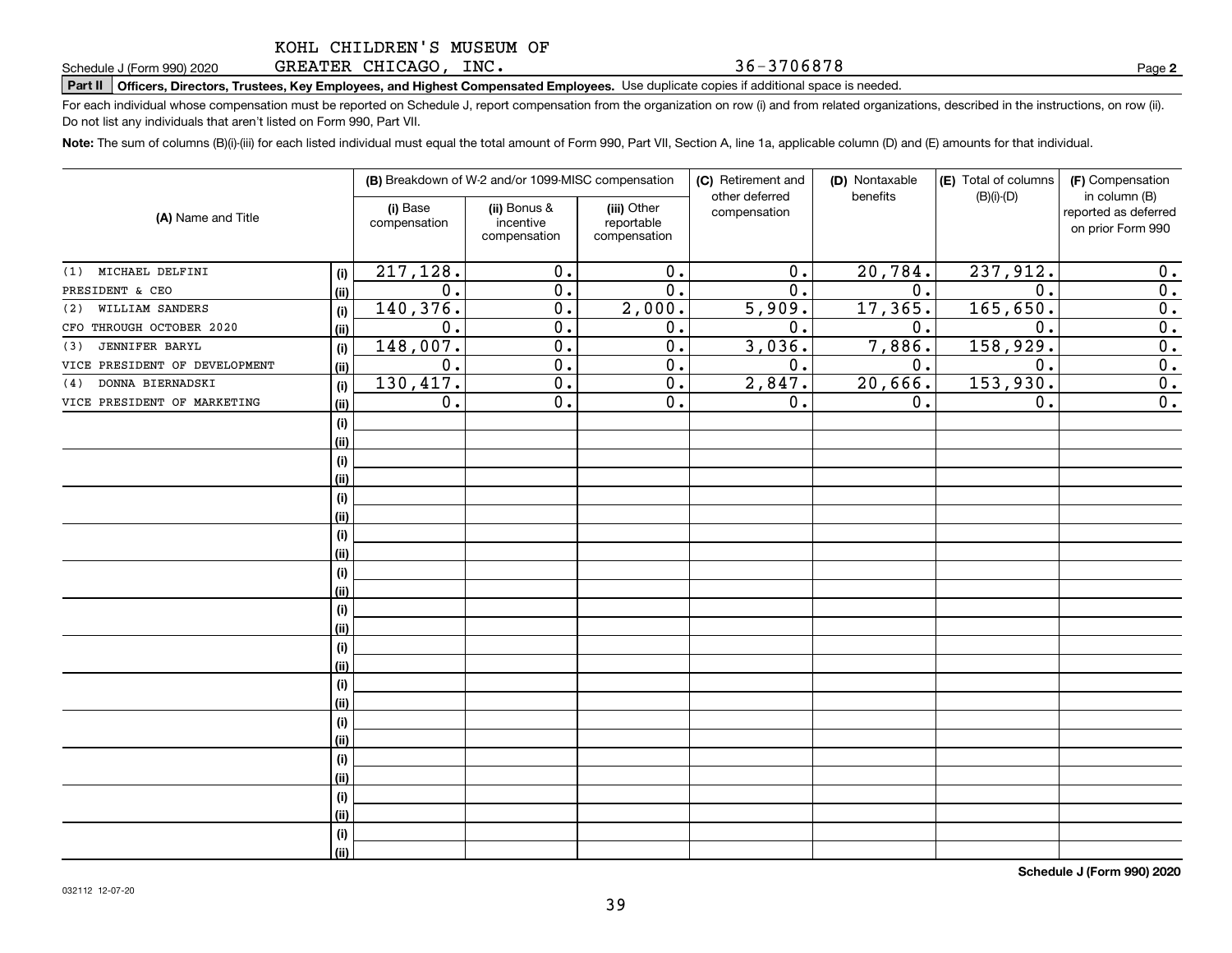# **Part III Supplemental Information**

Schedule J (Form 990) 2020 GREATER CHICAGO, INC.<br>Part III Supplemental Information<br>Provide the information, explanation, or descriptions required for Part I, lines 1a, 1b, 3, 4a, 4b, 4c, 5a, 5b, 6a, 6b, 7, and 8, and for P

**Schedule J (Form 990) 2020**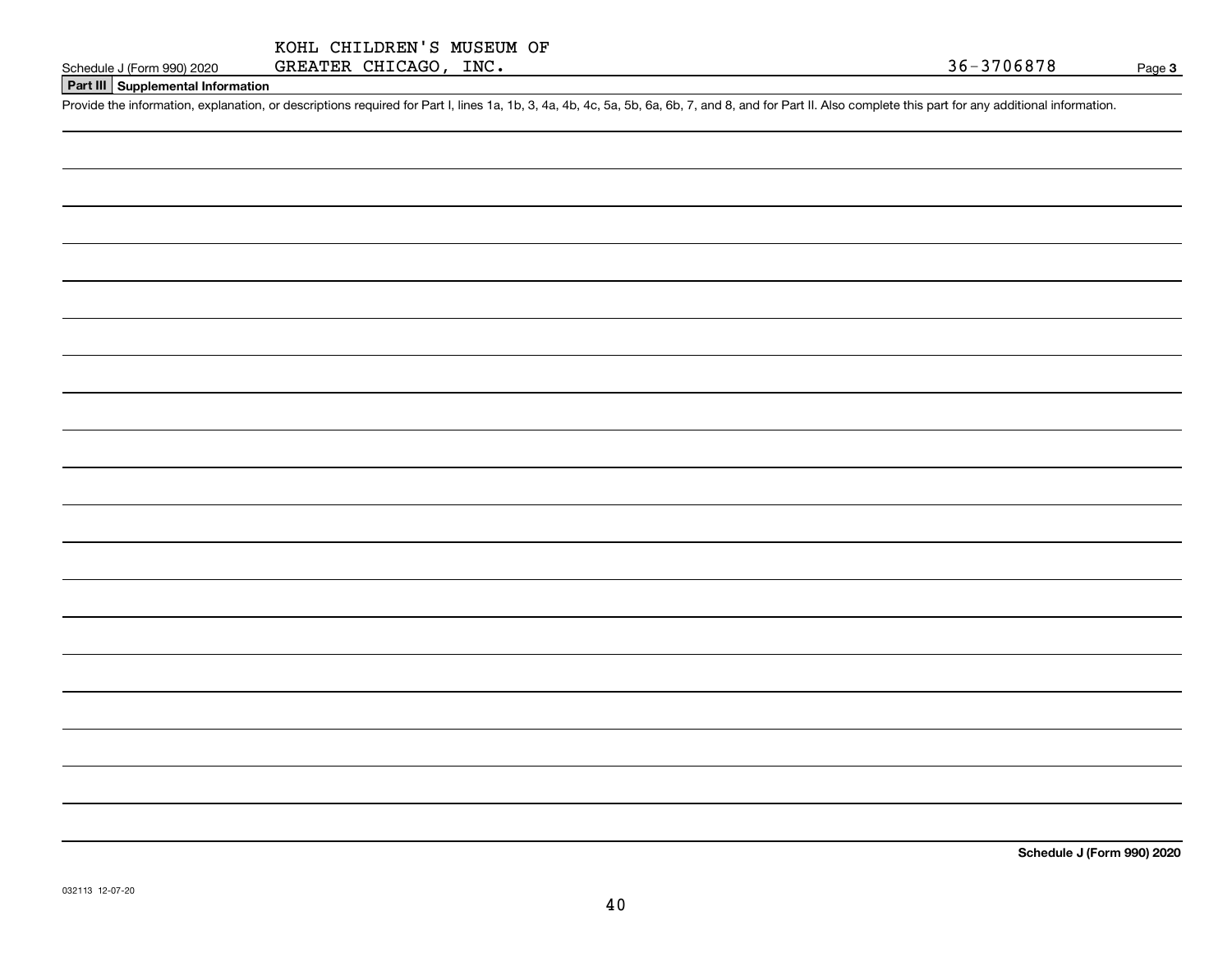**SCHEDULE O Supplemental Information to Form 990 or 990-EZ**

Internal Revenue Service

Department of the Treasury **(Form 990 or 990-EZ)**

Name of the organization

**Complete to provide information for responses to specific questions on Form 990 or 990-EZ or to provide any additional information. | Attach to Form 990 or 990-EZ. | Go to www.irs.gov/Form990 for the latest information.**

**Open to Public InspectionEmployer identification number 2020**

OMB No. 1545-0047

GREATER CHICAGO, INC.  $\begin{array}{|c|c|c|c|c|c|c|c|c|} \hline \end{array}$  36-3706878 KOHL CHILDREN'S MUSEUM OF

# FORM 990, PART III, LINE 4A, PROGRAM SERVICE ACCOMPLISHMENTS:

TEACHER, AND PROVIDED TOOLS TO TEACHERS THAT AUGMENT THE FORMAL

LEARNING ENVIRONMENT.

BECAUSE THERE ARE CHILDREN, FAMILIES, AND TEACHERS WHOSE ECONOMIC OR

PERSONAL CIRCUMSTANCES PREVENT THEM FROM VISITING, THE MUSEUM REMOVES

AS MANY BARRIERS AS POSSIBLE TO ENSURE THAT ALL CHILDREN CAN LEARN FROM

A FULL MUSEUM EXPERIENCE. FROM PROGRAMS SUCH AS EARLY CHILDHOOD

CONNECTIONS, WHICH BRINGS PROVEN TEACHING STRATEGIES TO CLASSROOMS

SERVING CHILDREN IN NEED, TO PLAY FOR ALL, WHICH OFFERS PRIVATE TIME IN

THE MUSEUM FOR CHILDREN WITH SPECIAL NEEDS AND THEIR FAMILIES, THE

MUSEUM HAS A DECADES-LONG HISTORY OF EXTENDING ITS MISSION TO REACH

THOSE WHO NEED IT MOST.

AS PART OF OUR COMMITMENT TO ENSURING THAT EVERY CHILD AND FAMILY HAS ACCESS TO A HIGH-QUALITY CHILDREN'S MUSEUM EXPERIENCE, WE ARE VERY EXCITED TO BETTER SERVE CHILDREN AND FAMILIES IN UNDER-RESOURCED AREAS BY BRINGING OUR EXHIBITS AND EDUCATION TEAM TO THEM DIRECTLY. POP-UP MUSEUM PROGRAMS LIKE OUR PILOT IN WAUKEGAN WILL ALLOW US TO CONNECT WITH MORE FAMILIES AND INSPIRE FUTURE GENERATIONS WITHIN OUR COMMUNITY.

FORM 990, PART VI, SECTION B, LINE 11B:

032211 11-20-20 LHA For Paperwork Reduction Act Notice, see the Instructions for Form 990 or 990-EZ. Schedule O (Form 990 or 990-EZ) 2020 THE BOARD RETAINS THE SERVICES OF AN INDEPENDENT CPA FIRM TO PREPARE THE ORGANIZATION'S FORM 990. MANAGEMENT REVIEWS THE COMPLETED FORM 990 AND PROVIDES A COPY OF THE FORM 990 TO ALL VOTING MEMBERS OF THE GOVERNING BODY PRIOR TO FILING. THE GOVERNING BODY IS PROVIDED A REASONABLE AMOUNT OF TIME

41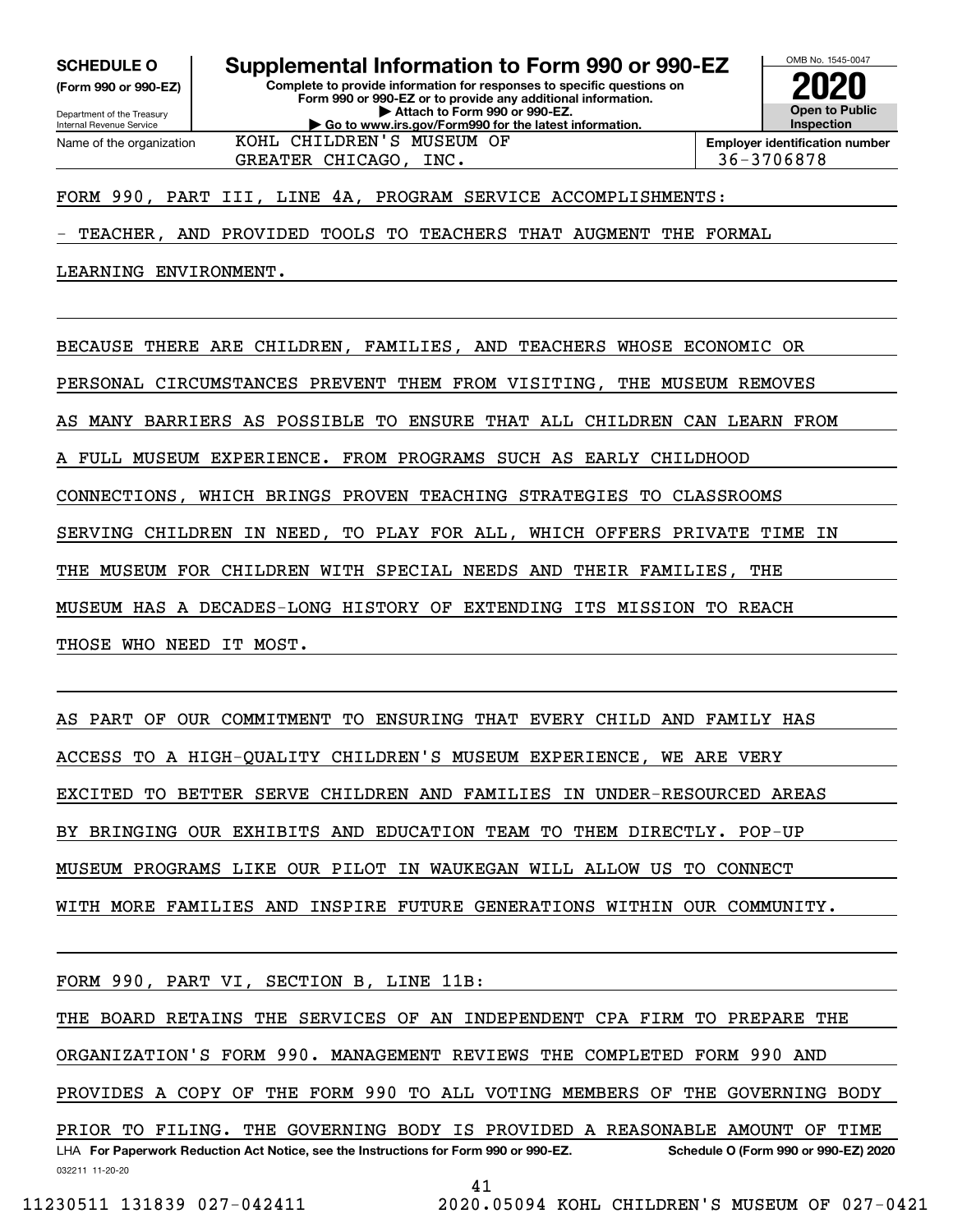| Schedule O (Form 990 or 990-EZ) 2020 |                                                                             | Page 2                                              |
|--------------------------------------|-----------------------------------------------------------------------------|-----------------------------------------------------|
|                                      | Name of the organization KOHL CHILDREN'S MUSEUM OF<br>GREATER CHICAGO, INC. | <b>Employer identification number</b><br>36-3706878 |
|                                      | TO REVIEW THE RETURN AND ASK ANY QUESTIONS DIRECTLY TO ORGANIZATION         |                                                     |
|                                      | MANAGEMENT OR THE CONTACT AT THE INDEPENDENT CPA FIRM PRIOR TO FILING. A    |                                                     |
|                                      | MEETING IS SCHEDULED FOR THE CPA FIRM AND ORGANIZATION MANAGEMENT TO        |                                                     |

DISCUSS THE FORM 990 WITH THE GOVERNING BODY OR THEIR DESIGNATED COMMITTEE.

FORM 990, PART VI, SECTION B, LINE 12C:

OFFICERS, DIRECTORS, TRUSTEES, AND KEY EMPLOYEES ARE REQUIRED TO COMPLETE A CONFLICT OF INTEREST DISCLOSURE STATEMENT. POTENTIAL CONFLICTS ARE LOGGED WITH AND MONITORED BY THE SECRETARY OF THE BOARD.

FORM 990, PART VI, SECTION B, LINE 15A:

ANNUALLY, THE PRESIDENT & CEO'S COMPENSATION IS REVIEWED BY THE EXECUTIVE COMMITTEE, UTILIZING COMPARABILITY DATA. THE PROCESS AND THE FINAL SALARY DETERMINATION ARE DOCUMENTED IN WRITING. ALL OTHER MUSEUM EMPLOYEES' COMPENSATION LEVELS ARE HANDLED IN A SIMILAR MANNER (I.E. COMPARABLE DATA, REVIEWS, ETC.). THE PRESIDENT & CEO IS AUTHORIZED BY THE BOARD TO SET COMPENSATION FOR MUSEUM EMPLOYEES WITHIN THE IDENTIFIED APPROPRIATE RANGES.

FORM 990, PART VI, SECTION C, LINE 19:

GOVERNING DOCUMENTS AND FINANCIAL STATEMENTS ARE AVAILABLE THROUGH APPLICABLE GOVERNMENTAL AGENCIES; THE AUDITED FINANCIALS, ANNUAL REPORT, CONFLICT OF INTEREST POLICY, AS WELL AS OTHER POLICIES ARE AVAILABLE ON THE MUSEUM'S WEBSITE.

FORM 990, PART XII, LINE 2C

THE BOARD OF TRUSTEES ASSUMES RESPONSIBILITY FOR OVERSIGHT OF THE AUDIT

OF ITS FINANCIAL STATEMENTS AND THE SELECTION OF AN INDEPENDENT

ACCOUNTANT. THIS PROCESS HAS NOT CHANGES FROM THE PRIOR YEAR.

**Schedule O (Form 990 or 990-EZ) 2020**

11230511 131839 027-042411 2020.05094 KOHL CHILDREN'S MUSEUM OF 027-0421

032212 11-20-20

42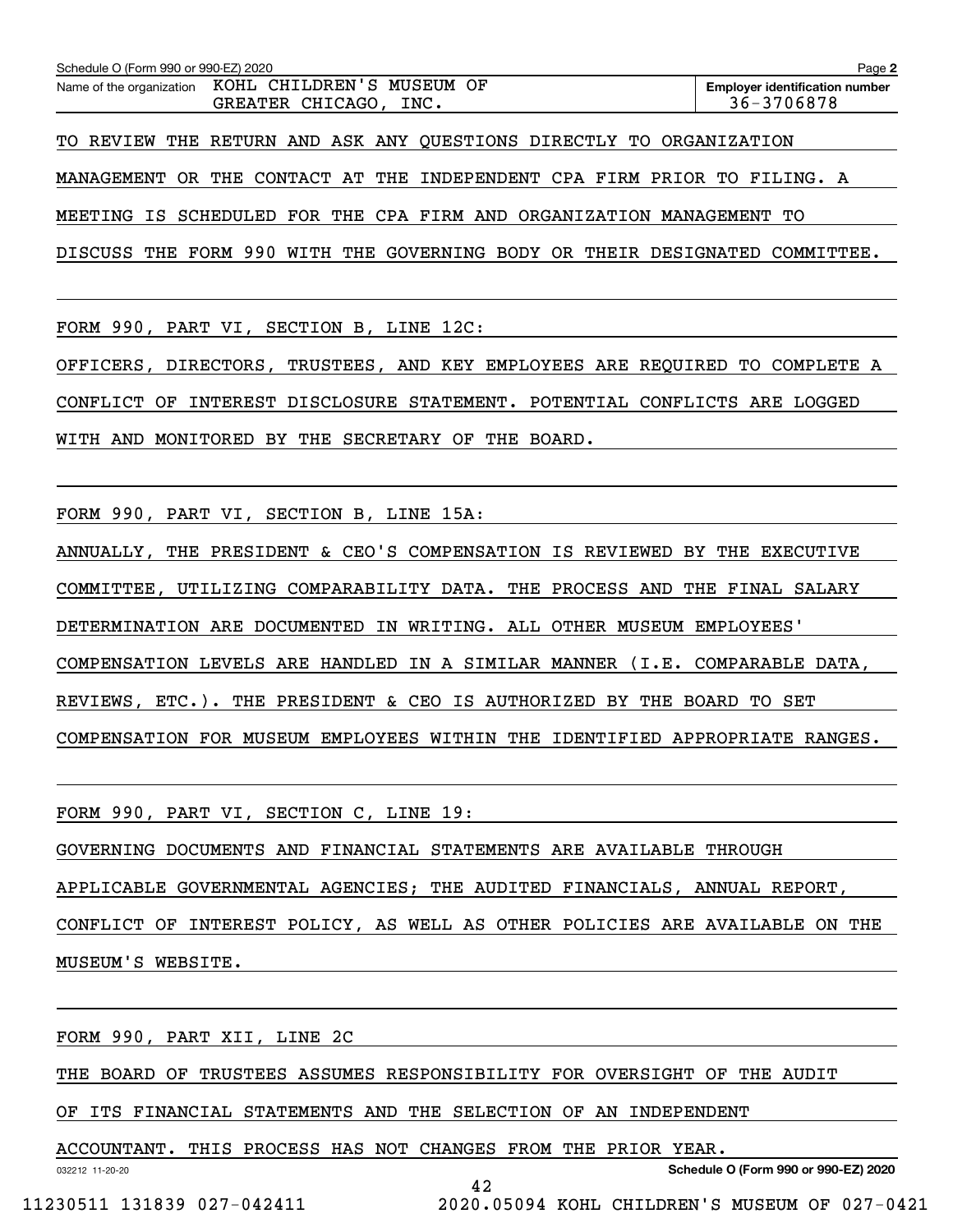| Schedule O (Form 990 or 990-EZ) 2020<br>Name of the organization | KOHL CHILDREN'S MUSEUM OF | Page 2                                           |
|------------------------------------------------------------------|---------------------------|--------------------------------------------------|
|                                                                  | GREATER CHICAGO, INC.     | Employer identification number<br>$36 - 3706878$ |
|                                                                  |                           |                                                  |
|                                                                  |                           |                                                  |
|                                                                  |                           |                                                  |
|                                                                  |                           |                                                  |
|                                                                  |                           |                                                  |
|                                                                  |                           |                                                  |
|                                                                  |                           |                                                  |
|                                                                  |                           |                                                  |
|                                                                  |                           |                                                  |
|                                                                  |                           |                                                  |
|                                                                  |                           |                                                  |
|                                                                  |                           |                                                  |
|                                                                  |                           |                                                  |
|                                                                  |                           |                                                  |
|                                                                  |                           |                                                  |
|                                                                  |                           |                                                  |
|                                                                  |                           |                                                  |
|                                                                  |                           |                                                  |
|                                                                  |                           |                                                  |
|                                                                  |                           |                                                  |
|                                                                  |                           |                                                  |
|                                                                  |                           |                                                  |
|                                                                  |                           |                                                  |
|                                                                  |                           |                                                  |
|                                                                  |                           |                                                  |
|                                                                  |                           |                                                  |
|                                                                  |                           |                                                  |
|                                                                  |                           |                                                  |
|                                                                  |                           |                                                  |
|                                                                  |                           |                                                  |
|                                                                  |                           |                                                  |
|                                                                  |                           |                                                  |
|                                                                  |                           |                                                  |
|                                                                  |                           |                                                  |
|                                                                  |                           |                                                  |
|                                                                  |                           |                                                  |
|                                                                  |                           |                                                  |
|                                                                  |                           |                                                  |
|                                                                  |                           |                                                  |
| 032212 11-20-20                                                  |                           | Schedule O (Form 990 or 990-EZ) 2020             |
|                                                                  | 43                        |                                                  |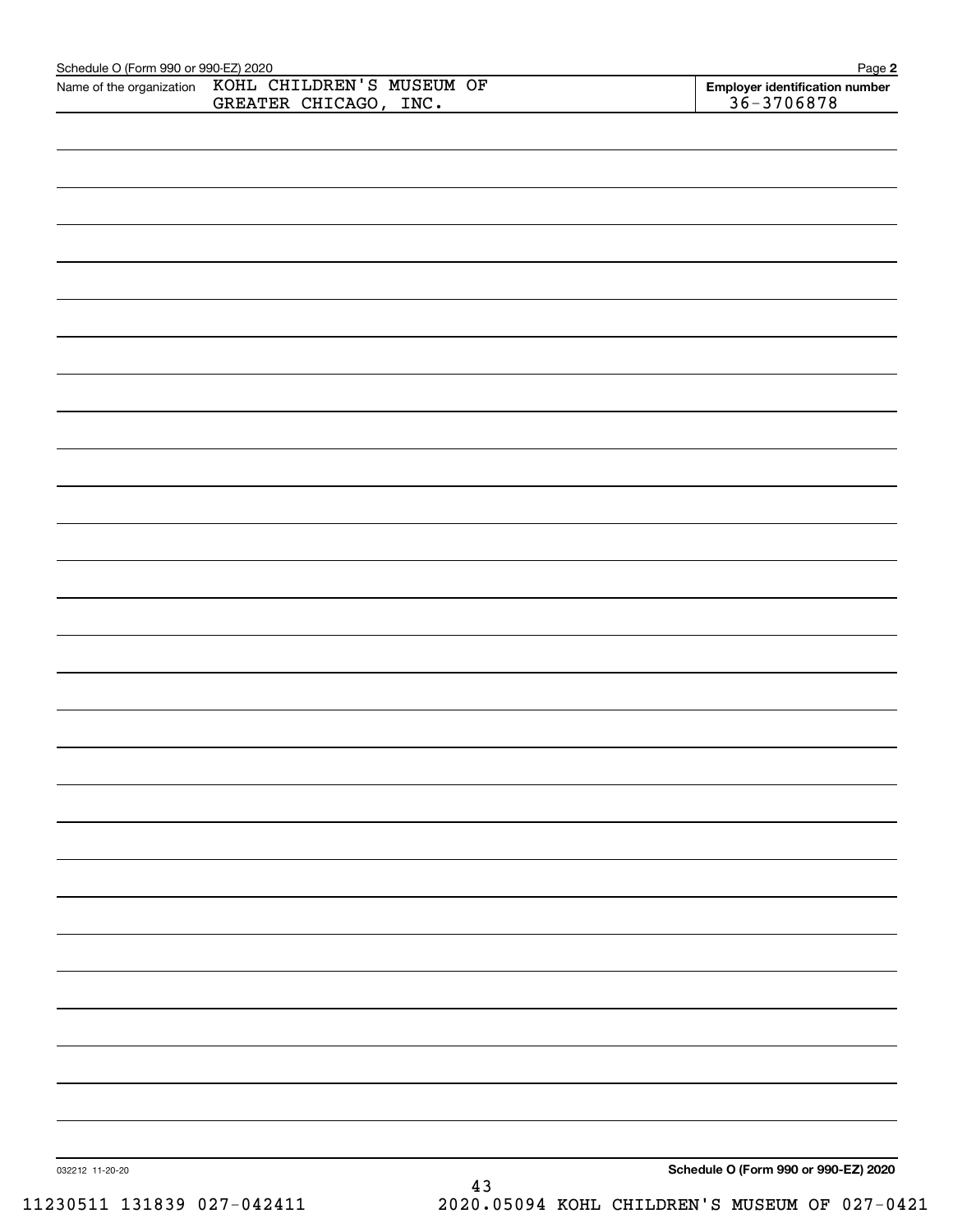|                 | For Office Use Only                                   | <b>ILLINOIS CHARITABLE ORGANIZATION ANNUAL REPORT</b>                                                                                                                    |                                |                          | Form AG990-IL                             |
|-----------------|-------------------------------------------------------|--------------------------------------------------------------------------------------------------------------------------------------------------------------------------|--------------------------------|--------------------------|-------------------------------------------|
| PMT#            |                                                       | <b>Attorney General KWAME RAOUL State of Illinois</b>                                                                                                                    |                                |                          | Revised 1/19                              |
|                 |                                                       | Charitable Trust Bureau, 100 West Randolph                                                                                                                               |                                |                          | $CO # 01-030838$                          |
|                 |                                                       | 11th Floor, Chicago, Illinois 60601                                                                                                                                      |                                |                          | Check all items attached:                 |
| AMT             |                                                       | <b>Report for the Fiscal Period:</b>                                                                                                                                     |                                |                          | $\overline{X}$ Copy of IRS Return         |
|                 |                                                       |                                                                                                                                                                          | <b>Make Checks</b>             | $\overline{\mathbf{X}}$  | <b>Audited Financial Statements</b>       |
|                 |                                                       | Beginning 07/01/2020                                                                                                                                                     | Payable to<br>the Illinois     |                          | Copy of Form IFC                          |
| <b>INIT</b>     |                                                       |                                                                                                                                                                          | Charity                        | $\overline{\mathbf{X}}$  | \$15.00 Annual Report Filing Fee          |
|                 |                                                       | & Ending<br>06/30/2021                                                                                                                                                   | <b>Bureau Fund</b>             | $\mathbf{X}$             | \$100.00 Late Report Filing Fee           |
|                 | Federal ID # 36-3706878                               | M <sub>0</sub><br><b>DAY</b><br>YR                                                                                                                                       |                                |                          | M <sub>0</sub><br>DAY<br>YR               |
|                 | Are contributions to the organization tax deductible? | $\overline{X}$ Yes<br><b>No</b>                                                                                                                                          | Date Organization was created: |                          | 05/01/1990                                |
|                 |                                                       | LEGAL KOHL CHILDREN'S MUSEUM OF                                                                                                                                          | Year-end                       |                          |                                           |
|                 | NAME GREATER CHICAGO, INC.                            |                                                                                                                                                                          | amounts                        |                          |                                           |
|                 | <b>MAIL</b>                                           |                                                                                                                                                                          | A) ASSETS                      | $A)$ \$                  | $\overline{19,595,160.}$                  |
|                 | ADDRESS 2100 PATRIOT BLVD.                            |                                                                                                                                                                          | <b>B) LIABILITIES</b>          | $B)$ \$<br>$C)$ \$       | 1,713,799.<br>17,881,361.                 |
|                 | CITY, STATE GLENVIEW, IL<br>ZIP CODE 60026            |                                                                                                                                                                          | C) NET ASSETS                  |                          |                                           |
| L.              |                                                       | SUMMARY OF ALL REVENUE ITEMS DURING THE YEAR:                                                                                                                            | PERCENTAGE                     |                          | <b>AMOUNT</b>                             |
|                 |                                                       | D) PUBLIC SUPPORT, CONTRIBUTIONS & PROGRAM SERVICE REV. (GROSS AMTS.)                                                                                                    | 68.651%                        | $D)$ \$                  | 1,705,354.                                |
|                 | GOVERNMENT GRANTS & MEMBERSHIP DUES<br>E)             |                                                                                                                                                                          | 29.096%                        | $E)$ \$                  | 722, 779.                                 |
|                 | OTHER REVENUES<br>F)                                  |                                                                                                                                                                          | 2.253%                         | $F)$ \$                  | 55,956.                                   |
|                 |                                                       |                                                                                                                                                                          |                                |                          |                                           |
|                 |                                                       | G) TOTAL REVENUE, INCOME AND CONTRIBUTIONS RECEIVED (ADD D, E, & F)                                                                                                      | 100%                           | $G)$ \$                  | 2,484,089.                                |
|                 |                                                       | II. SUMMARY OF ALL EXPENDITURES DURING THE YEAR:                                                                                                                         |                                |                          |                                           |
|                 | H) OPERATING CHARITABLE PROGRAM EXPENSE               |                                                                                                                                                                          | 74.649%                        | $H)$ \$                  | 2,478,621.                                |
|                 |                                                       |                                                                                                                                                                          |                                |                          |                                           |
|                 | EDUCATION PROGRAM SERVICE EXPENSE<br>$\mathsf{I}$     |                                                                                                                                                                          |                                | $\frac{0}{0}$<br>$1)$ \$ |                                           |
|                 |                                                       |                                                                                                                                                                          |                                |                          |                                           |
|                 | J)                                                    | TOTAL CHARITABLE PROGRAM SERVICE EXPENSE (ADD H & I)                                                                                                                     | 74.649%                        | $J)$ \$                  | 2,478,621.                                |
|                 |                                                       |                                                                                                                                                                          |                                |                          |                                           |
|                 |                                                       | J1) JOINT COSTS ALLOCATED TO PROGRAM SERVICES (INCLUDED IN J):<br>$\frac{6}{5}$                                                                                          |                                |                          |                                           |
|                 |                                                       |                                                                                                                                                                          |                                |                          |                                           |
|                 | GRANTS TO OTHER CHARITABLE ORGANIZATIONS<br>K)        |                                                                                                                                                                          |                                | $\frac{0}{0}$<br>$K)$ \$ |                                           |
|                 |                                                       |                                                                                                                                                                          | 74.649%                        |                          | 2,478,621.                                |
|                 | L)                                                    | TOTAL CHARITABLE PROGRAM SERVICE EXPENDITURE (ADD J & K)                                                                                                                 |                                | $L)$ \$                  |                                           |
|                 | M) MANAGEMENT AND GENERAL EXPENSE                     |                                                                                                                                                                          | 19.535%                        | $M)$ \$                  | 648,621.                                  |
|                 |                                                       |                                                                                                                                                                          |                                |                          |                                           |
|                 | N) FUNDRAISING EXPENSE                                |                                                                                                                                                                          | 5.816%                         | $N)$ \$                  | 193, 110.                                 |
|                 |                                                       |                                                                                                                                                                          |                                |                          |                                           |
|                 | 0) TOTAL EXPENDITURES THIS PERIOD (ADD L, M, & N)     |                                                                                                                                                                          | 100 %                          | $0)$ \$                  | 3,320,352.                                |
|                 |                                                       |                                                                                                                                                                          |                                |                          |                                           |
|                 |                                                       | <b>III. SUMMARY OF ALL PAID FUNDRAISER AND CONSULTANT ACTIVITIES:</b><br>(Attach Attorney General Report of Individual Fundraising Campaign-Form IFC. One for each PFR.) |                                |                          |                                           |
|                 | <b>PROFESSIONAL FUNDRAISERS:</b>                      |                                                                                                                                                                          |                                |                          |                                           |
|                 |                                                       | P) TOTAL AMOUNT RAISED BY PAID PROFESSIONAL FUNDRAISERS                                                                                                                  | 100 $%$                        | $P)$ \$                  | $0$ .                                     |
|                 |                                                       |                                                                                                                                                                          |                                |                          |                                           |
|                 | TOTAL FUNDRAISERS FEES AND EXPENSES<br>$\Omega$       |                                                                                                                                                                          |                                | $Q)$ \$<br>$\frac{0}{0}$ |                                           |
|                 |                                                       |                                                                                                                                                                          |                                |                          |                                           |
|                 | NET RECEIVED BY THE CHARITY (P MINUS Q=R)<br>R)       |                                                                                                                                                                          |                                | $R)$ \$<br>$\%$          |                                           |
|                 | PROFESSIONAL FUNDRAISING CONSULTANTS:                 |                                                                                                                                                                          |                                |                          |                                           |
|                 |                                                       | S) TOTAL AMOUNT PAID TO PROFESSIONAL FUNDRAISING CONSULTANTS                                                                                                             |                                | $S)$ \$                  | 0.                                        |
|                 |                                                       | IV. COMPENSATION TO THE (3) HIGHEST PAID PERSONS DURING THE YEAR:                                                                                                        |                                |                          |                                           |
|                 |                                                       | T) NAME, TITLE: MIKE DELFINI, PRESIDENT & CEO                                                                                                                            |                                | $T)$ \$                  | 237,912.                                  |
|                 |                                                       | U) NAME, TITLE: WILLIAM SANDERS, CFO                                                                                                                                     |                                | $U)$ \$                  | 165,649.                                  |
|                 |                                                       | V) NAME, TITLE: JENNIFER BARYL, VP OF DEVELOPMENT                                                                                                                        |                                | $V)$ \$                  | 158,929.                                  |
| v.              |                                                       | <b>CHARITABLE PROGRAM DESCRIPTION:</b> CHARITABLE PROGRAM (3 HIGHEST BY \$ EXPENDED)                                                                                     |                                |                          | List on back side of instructions<br>CODE |
|                 |                                                       | W) DESCRIPTION: EDUCATIONAL PROGRAMS                                                                                                                                     |                                | $W)$ #                   | 032                                       |
|                 |                                                       | DESCRIPTION: LEARNING PROGRAMS                                                                                                                                           |                                | $X)$ #                   | 032                                       |
| 098091 04-22-20 | X)<br>DESCRIPTION:<br>Y)                              |                                                                                                                                                                          |                                | $Y)$ #                   |                                           |
|                 |                                                       |                                                                                                                                                                          |                                |                          |                                           |